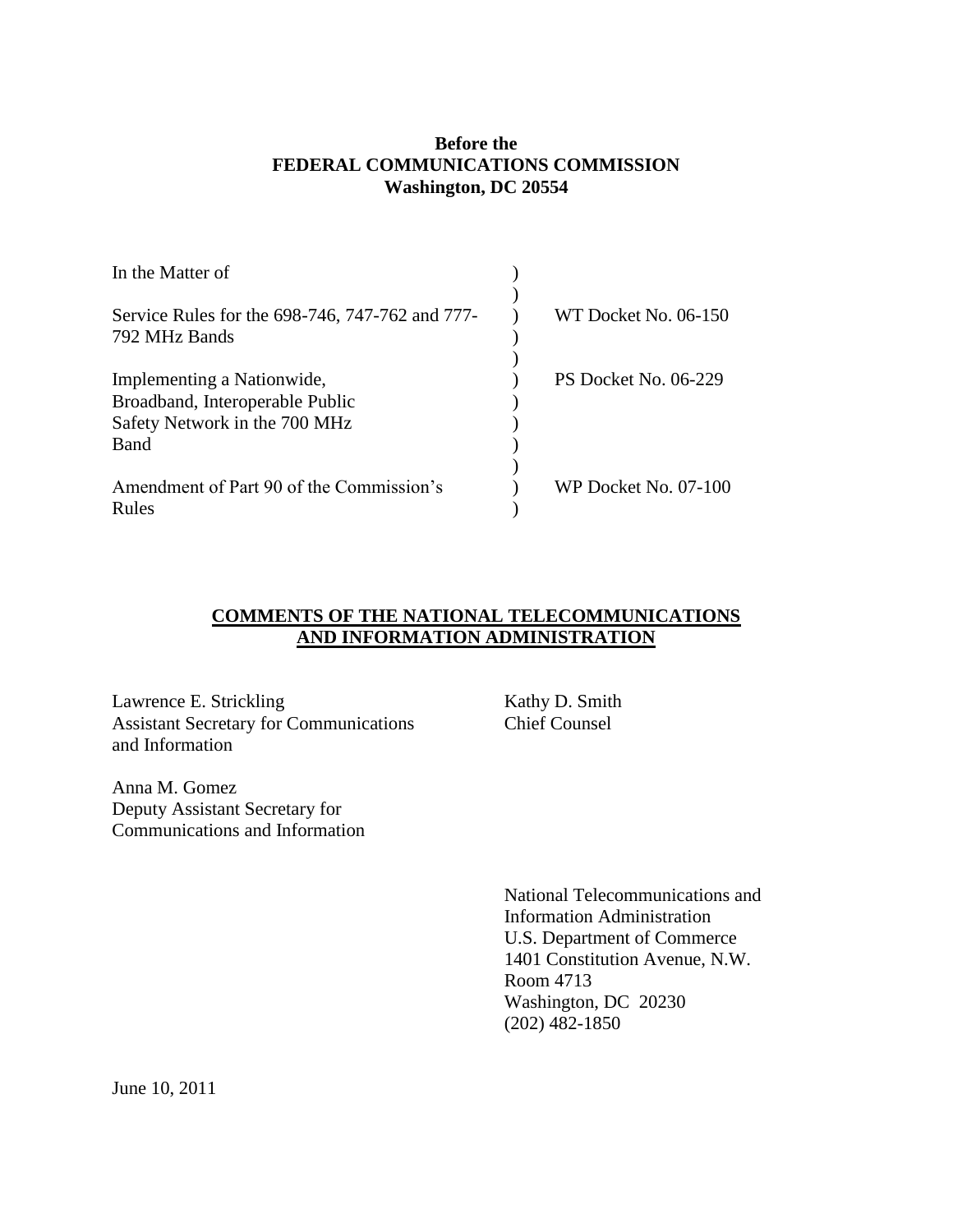# **TABLE OF CONTENTS**

|    | <b>Section</b>  |    |                                                                   | Page |  |  |
|----|-----------------|----|-------------------------------------------------------------------|------|--|--|
|    |                 |    |                                                                   |      |  |  |
|    |                 |    |                                                                   |      |  |  |
| I. |                 |    |                                                                   |      |  |  |
| Π. |                 |    | FOURTH FURTHER NOTICE OF PROPOSED RULEMAKING  7                   |      |  |  |
|    | A.              |    |                                                                   |      |  |  |
|    | <b>B.</b>       |    |                                                                   |      |  |  |
|    |                 | 1. |                                                                   |      |  |  |
|    |                 | 2. |                                                                   |      |  |  |
|    |                 | 3. |                                                                   |      |  |  |
|    | $\mathcal{C}$ . |    | The Role of the Corporation in Technical and Network Decisions 12 |      |  |  |
|    |                 | 1. |                                                                   |      |  |  |
|    |                 | 2. |                                                                   |      |  |  |
|    |                 | 3. |                                                                   |      |  |  |
|    |                 | 4. |                                                                   |      |  |  |
|    |                 | 5. |                                                                   |      |  |  |
|    |                 | 6. |                                                                   |      |  |  |
|    |                 | 7. |                                                                   |      |  |  |
|    |                 | 8. |                                                                   |      |  |  |
|    | D.              |    |                                                                   | 25   |  |  |
|    | E.              |    |                                                                   | 26   |  |  |
|    | F.              |    |                                                                   |      |  |  |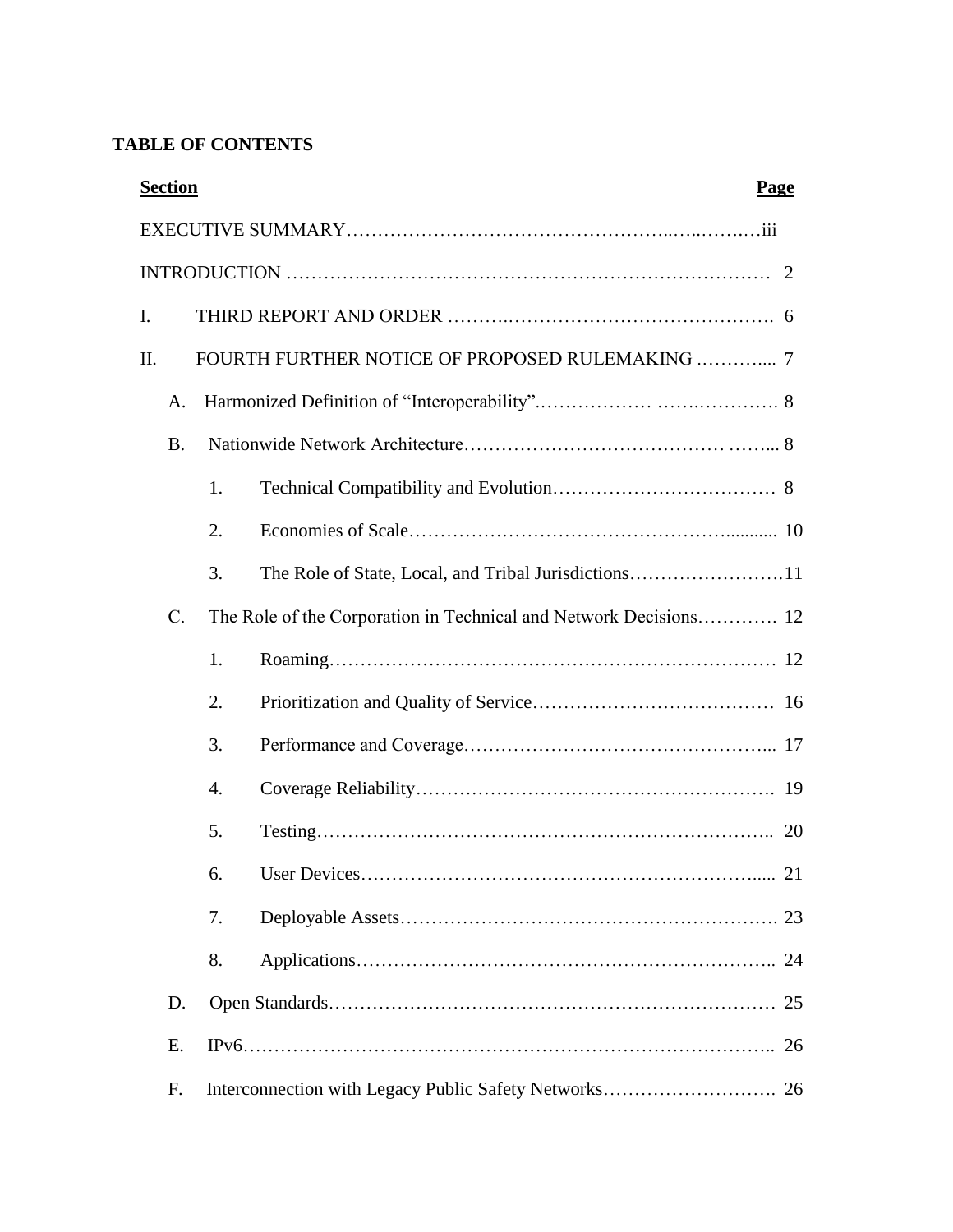| G.      |                                                             |  |
|---------|-------------------------------------------------------------|--|
| H.      |                                                             |  |
| L.      |                                                             |  |
|         |                                                             |  |
| $K_{-}$ |                                                             |  |
|         | Public Safety Broadband and Next-Generation 911 Networks 34 |  |
| M.      |                                                             |  |
|         |                                                             |  |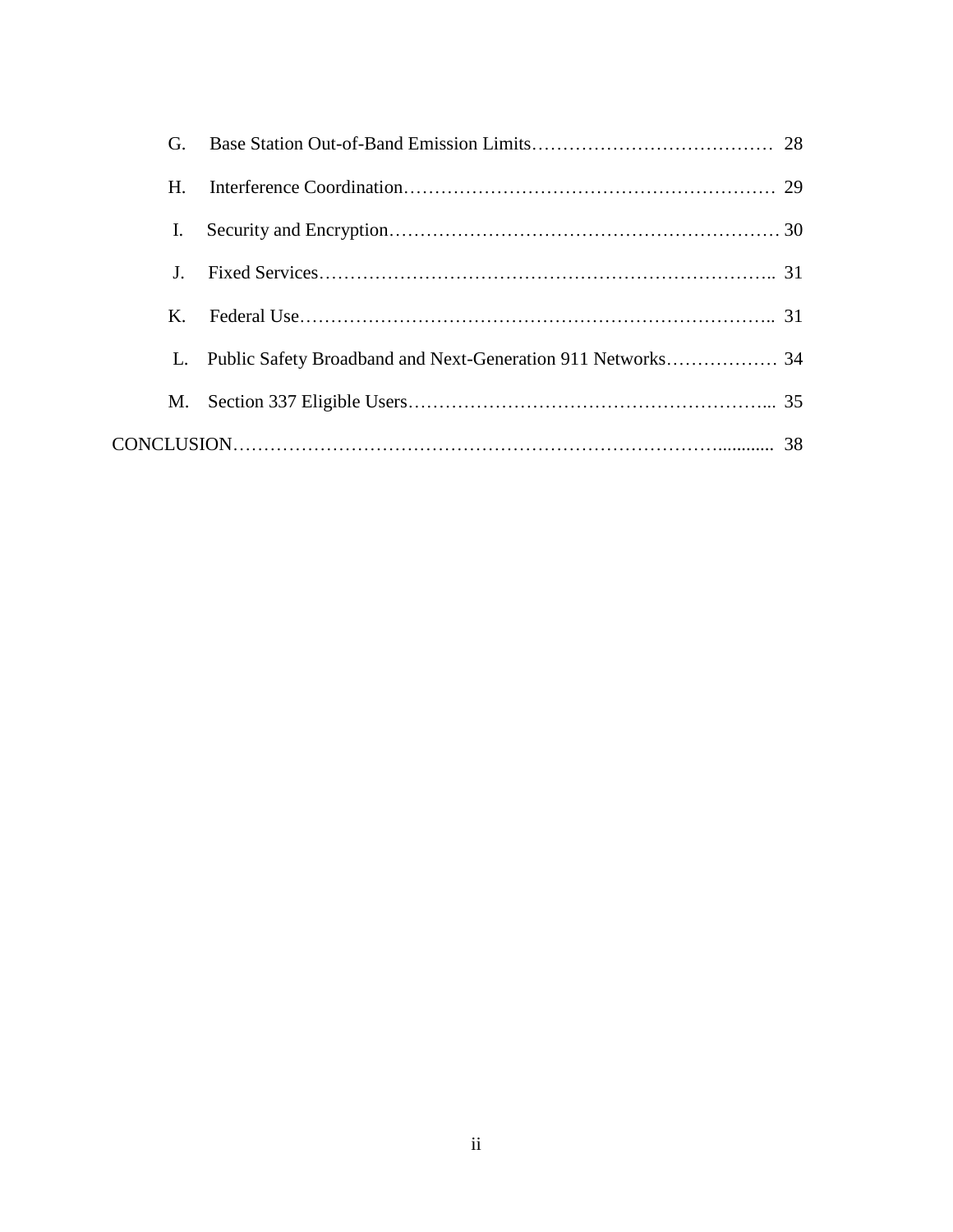#### **EXECUTIVE SUMMARY**

The National Telecommunications and Information Administration (NTIA) commends the Federal Communications Commission for conscientiously addressing our first responders" communications needs, and continuing to make these needs a priority. Proceeding from the shared vision of an efficient and effective nationwide interoperable public safety wireless broadband network and recognizing this rare opportunity to help realize that vision in the near future, the Administration, in these Comments, highlights important issues in the development of an overarching framework to achieve this common vision and suggests an appropriate course of action.

The Administration supports legislation to create a not-for profit Public Safety Broadband Corporation ("Corporation") that would effectively oversee a nationwide network operation tailored to meet the needs of the local, State, Tribal, and Federal public safety communities. The Corporation would consult and coordinate with relevant public safety officials at State, local, or Tribal jurisdictions, as well as Federal entities where appropriate, on matters within their purview. This corporate structure would be the most efficient and costeffective way to ensure the deployment of a truly nationwide, interoperable public safety network.

These Comments address the technical issues presented in this rulemaking through the prism of such a nationwide public safety corporate structure. Specifically,

> − Intra-public safety network roaming ceases to be a concern in a nationwide network, but remains a significant problem and cause of inefficiencies in a series of regional networks. The Corporation should require only a single Public Land Mobile Network (PLMN) identifier for the purpose of facilitating roaming among public safety users of a single nationwide public safety broadband network and commercial networks;

> > iii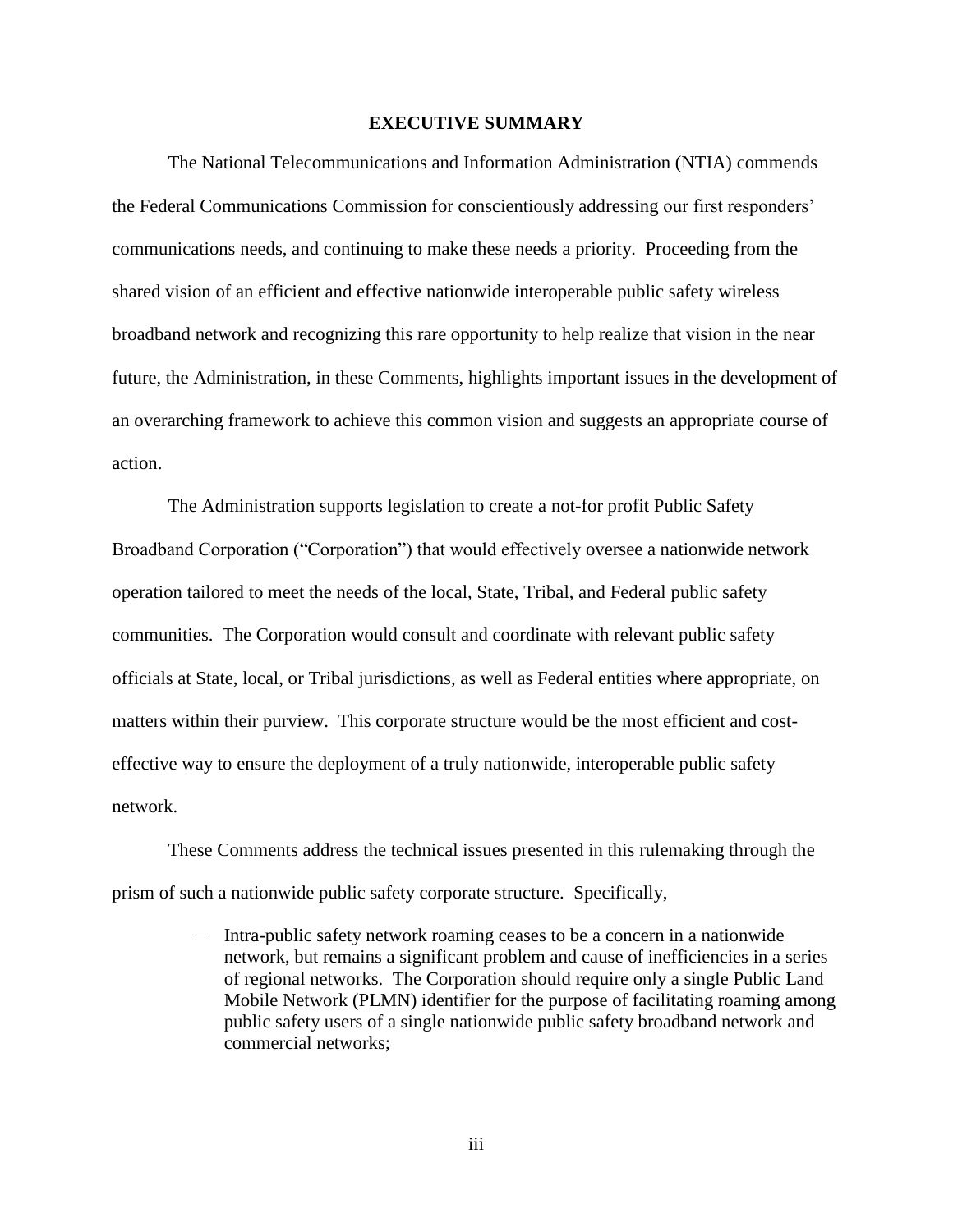- − The Corporation should develop a nationwide prioritization and Quality of Service framework that is consistent with State, local, Tribal and Federal user expectations;
- − The Corporation should bear primary responsibility for assessing the need for required applications or services, in coordination with State, local, Tribal and Federal jurisdictions; and
- − The Corporation should develop device requirements that take into account costs of additional, public-safety-only functionality, interoperability with legacy LMR networks, 2G/3G/4G commercial wireless network roaming capability, and non-LTE technology support such as WiFi and Bluetooth.

The Commission"s role in facilitating a nationwide interoperable public safety broadband

network remains critical. Most importantly,

- − The Commission should retain its traditional and essential role in regulating the Corporation as a wireless licensee, including requiring interference coordination between the Corporation and adjacent commercial networks;
- − The Commission should require the Corporation to certify interoperability and conformance testing as applicable to infrastructure and devices;
- − The Commission should require certain security and encryption features needed by Federal users;
- − The Commission should promote standards-based technologies as a foundation and framework for achieving interoperability;
- − The Commission should permit and enforce fixed use of the public safety broadband spectrum only on an ancillary basis; and
- − The Commission should help facilitate deployment in the period leading up to the establishment of the Corporation by taking a leading role in the ongoing gathering and assessment of data on public safety broadband requirements, applications and features.

Federal entities are important partners in State, local, Tribal, and regional emergency and

public safety response. The Commission has wisely determined to preserve the existing

principle of Federal eligibility to use the public safety broadband network, subject to license

holder approval. Federal agency administration and procurement of assets are centralized. The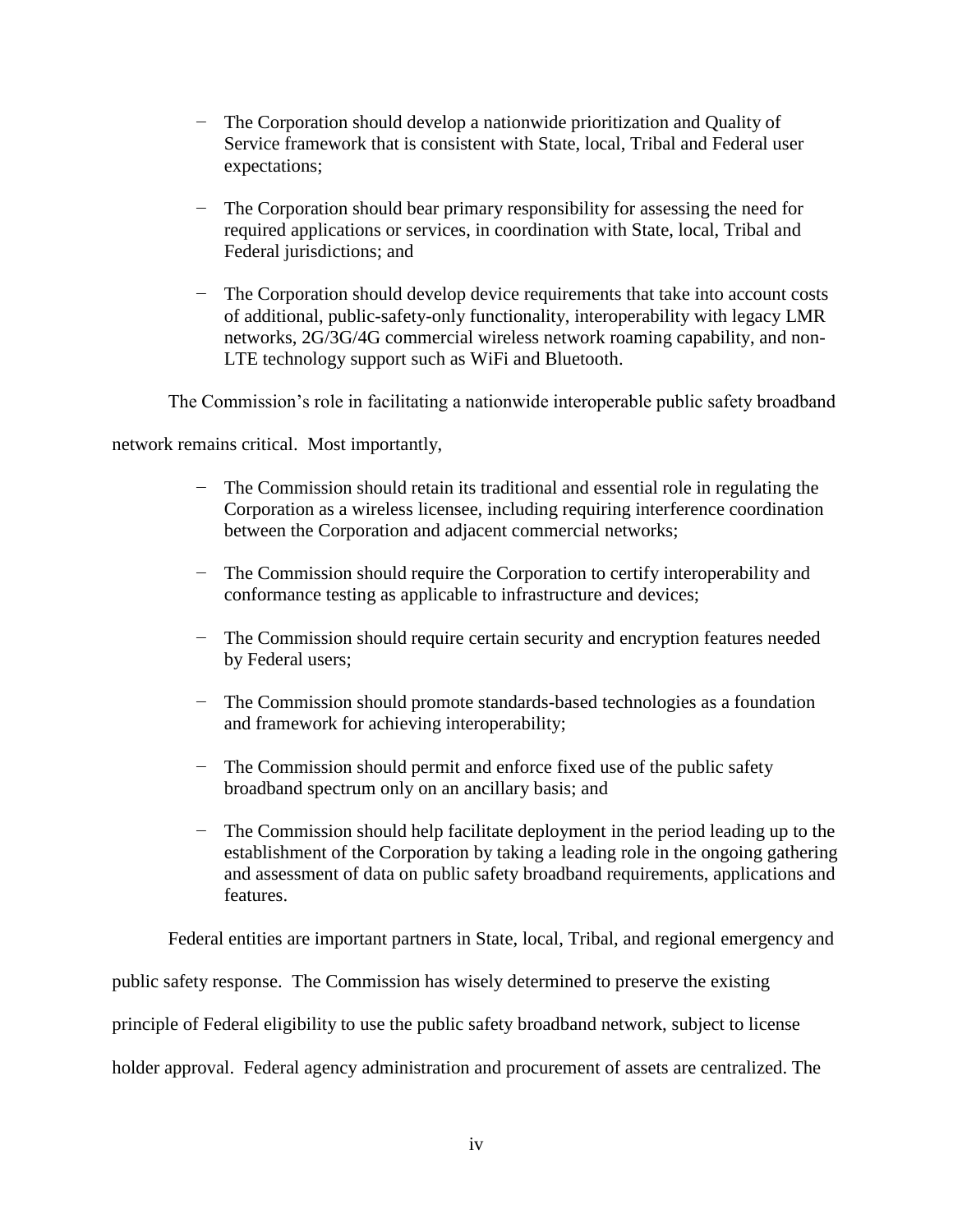Corporation would provide an efficient single point of contact for making service arrangements on the public safety broadband network. These service arrangements should permit Federal entities flexibility to choose from a variety of service options.

The Commission also should acknowledge the critical role that public safety support services, such as nuclear and power plant relief and recovery personnel, transportation agencies, and road crews, often play in emergency response. As long as the use of the 700 MHz band is consistent with the statutory purpose of Section 337, to protect the safety of life, health, or property, the Commission should permit the Corporation, in consultation with local, State, Federal and Tribal jurisdictions, to offer service to public safety support providers. Such use would be subject, in a particular emergency, to the decisions of the incident commander.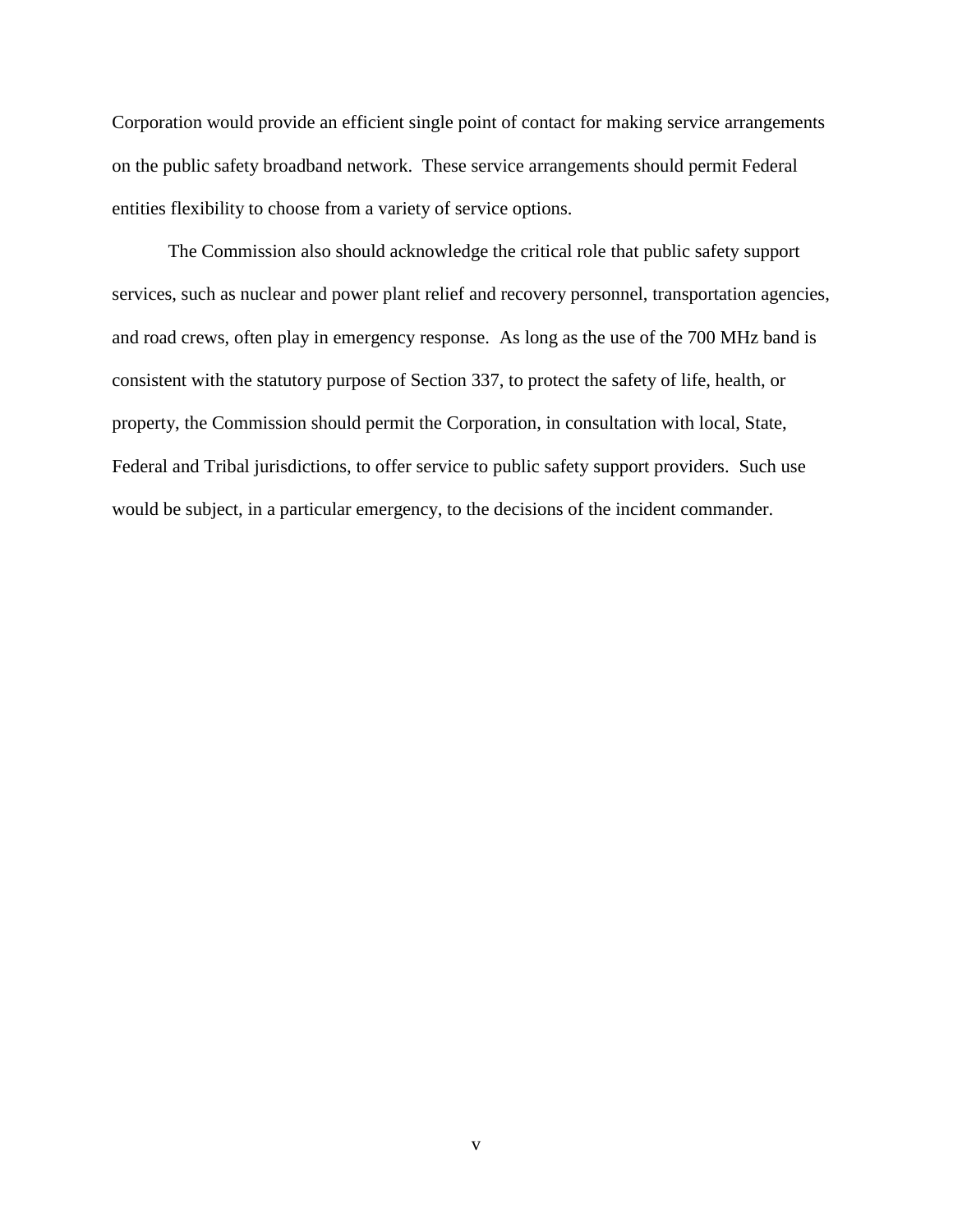# **Before the**

# **Federal Communications Commission Washington, DC 20554**

| In the Matter of                                |                             |
|-------------------------------------------------|-----------------------------|
|                                                 |                             |
| Service Rules for the 698-746, 747-762 and 777- | WT Docket No. 06-150        |
| 792 MHz Bands                                   |                             |
|                                                 |                             |
| Implementing a Nationwide,                      | <b>PS Docket No. 06-229</b> |
| Broadband, Interoperable Public                 |                             |
| Safety Network in the 700 MHz                   |                             |
| Band                                            |                             |
|                                                 |                             |
| Amendment of Part 90 of the Commission's        | WP Docket No. 07-100        |
| Rules                                           |                             |

# **COMMENTS OF THE NATIONAL TELECOMMUNICATIONS AND INFORMATION ADMINISTRATION**

As the President"s principal adviser on telecommunications policies, the National Telecommunications and Information Administration (NTIA) submits these comments on behalf of the Executive Branch.<sup>1</sup> The Federal Communications Commission deserves congratulations for its diligent efforts to address the communications needs of our nation"s first responders, and

l

<sup>&</sup>lt;sup>1</sup> NTIA is the Executive Branch agency principally responsible for the development of telecommunications policies pertaining to the Nation"s economic and technological advancement and to the regulation of the telecommunications industry, for the coordination of the telecommunications activities of the Executive Branch, and for the effective presentation of the views of the Executive Branch to the Commission. *See* 47 U.S.C. § 902 (b) (2). In formulating these comments, NTIA also incorporated input from the Interdepartment Radio Advisory Committee (IRAC), the Emergency Communications Preparedness Center (ECPC), and other Executive Branch entities. The IRAC, composed of 19 member agencies, assists in the assignment of radio frequencies to the Federal government and in the formulation of spectrum management policies for the Executive Branch. The ECPC, composed of representatives from 14 Federal agencies, is the Federal interagency focal point for interoperable and operable communications coordination.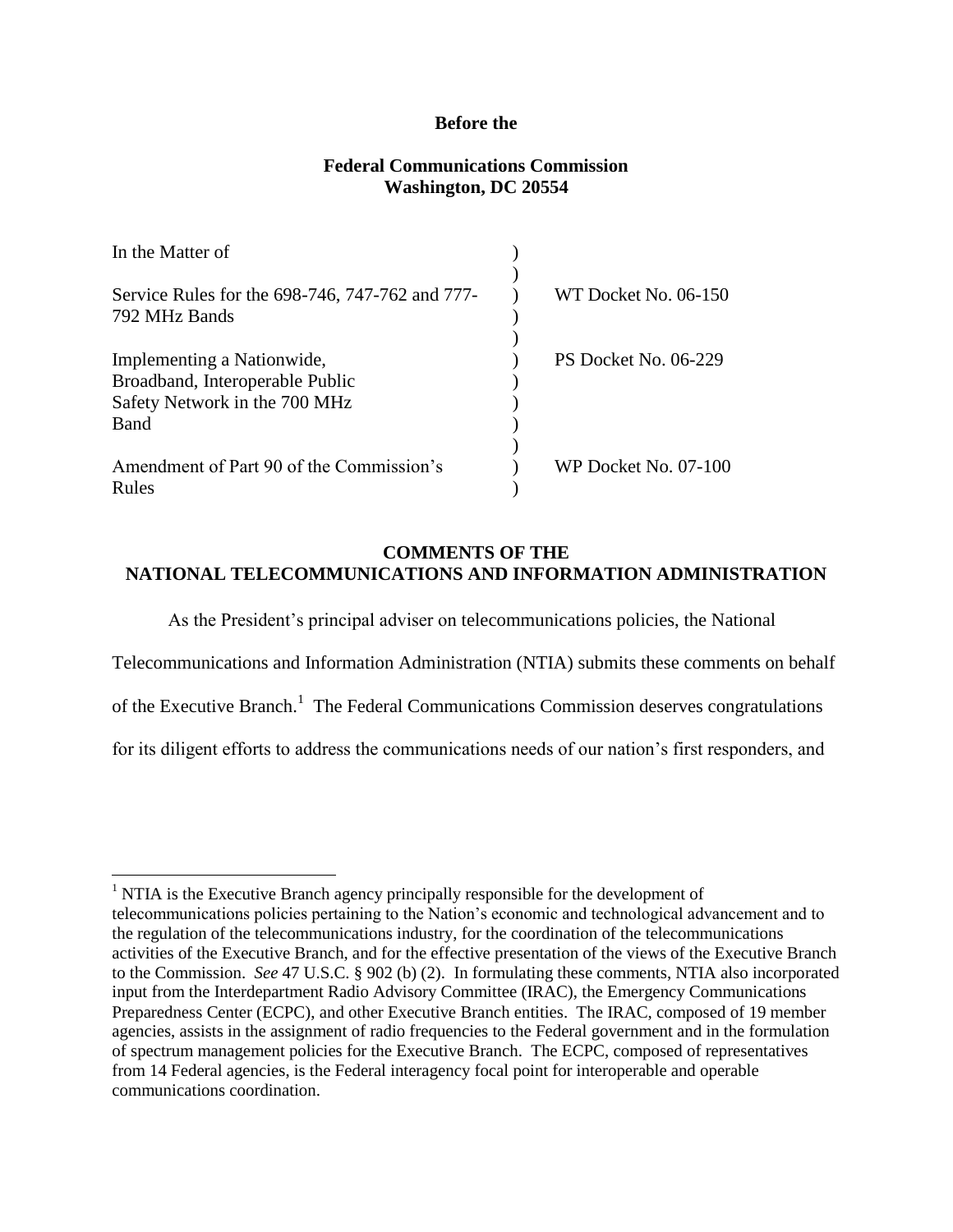for making public safety communications a priority.<sup>2</sup> The Administration's goal is to achieve the most efficient and effective nationwide interoperable public safety wireless broadband network possible. With a rare opportunity to help realize this objective in the near future, NTIA urges the Commission to be extremely mindful of the criticality of an overarching nationwide framework to a viable public safety broadband network. These Comments highlight important issues in the development of such a framework and suggest an appropriate course of action.

# **INTRODUCTION**

 $\overline{\phantom{a}}$ 

The nation needs a public safety broadband network that is cost-effective, state-of-the-art, nationwide, and interoperable, and that rests on a stable, competent, and financially viable governance structure. To succeed, this network must accomplish a number of objectives. Specifically, the network must: (1) deliver broadband communications meeting appropriate public-safety-grade levels of service that are reliable and secure; (2) enlist the trust of public safety agencies that will migrate traffic to this new network; (3) enable seamless communications between public safety agencies and jurisdictions, as well as Federal responders; (4) provide a platform for a wide range of affordable equipment and applications; and (5) leverage commercial platforms and technologies that can evolve to take advantage of innovation on a cost-effective basis.

To facilitate effective nationwide governance and efficient use, the Administration supports legislation to create a not-for-profit corporation which, for purposes of these Comments,

<sup>&</sup>lt;sup>2</sup> Service Rules for the 698-746, 747-762 and 777-792 MHz Bands; Implementing a Nationwide, Broadband, Interoperable Public Safety Network in the 700 MHz Band; Amendment of Part 90 of the Commission"s Rules, *Third Report and Order and Fourth Further Notice of Proposed Rulemaking*, FCC 11-6, 76 Fed. Reg. 10295 (2011) (hereinafter *Order/FNPRM*).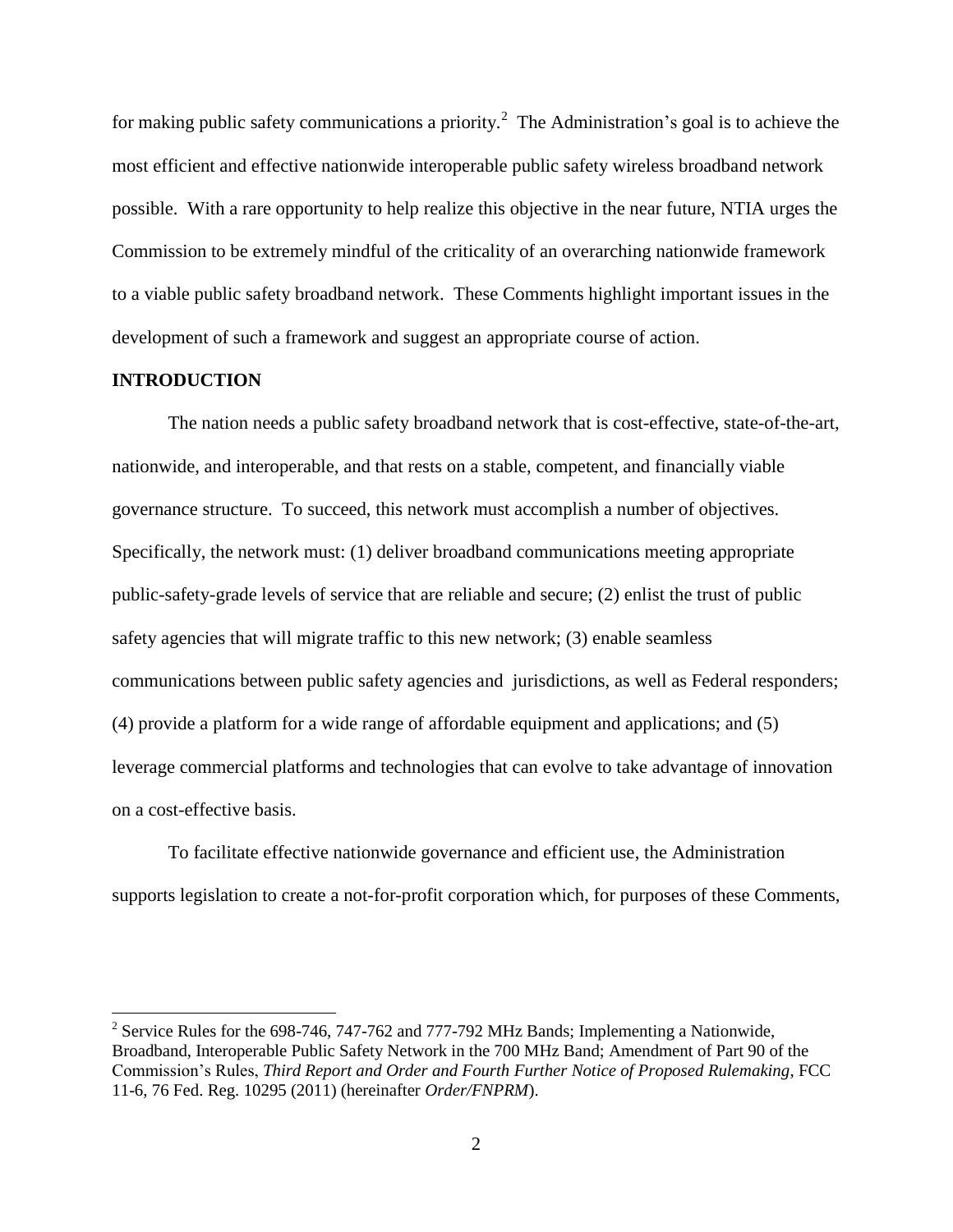is referred to as the "Public Safety Broadband Corporation" (the Corporation).<sup>3</sup> The Administration proposes that the Corporation be governed by a Board of Directors that would be able to effectively oversee a nationwide network operation tailored to meet the needs of the State, local, Tribal, and Federal public safety communities. This corporate structure would be the most efficient and cost-effective way to ensure the deployment of a truly nationwide, interoperable public safety network.

The new Corporation would manage network development and construction by contract(s), thereby increasing the likelihood of a coordinated and interoperable network.<sup>4</sup> To ensure public safety community involvement, the Administration also proposes to make planning grants available to State, local, and Tribal jurisdictions to assist in developing the most effective and efficient local deployment and to maximize use of existing facilities where possible. The Administration has incorporated funds for the deployment of the network with such a governance structure into President Obama's Fiscal Year 2012 Budget.<sup>5</sup>

More specifically, the Corporation, with the assistance of professional staff and contract support as necessary, would perform the following functions:

• hold the spectrum license;

l  $3$  The creation of such a Corporation requires Congressional action. The Administration stands ready to support such authorizing legislation.

<sup>&</sup>lt;sup>4</sup> The Corporation should decide the number of contracts (ranging from one to several) to be bid for construction and operation of the network.

<sup>&</sup>lt;sup>5</sup> The President's "Wireless Innovation and Infrastructure Initiative" would allocate, from the proceeds of voluntary incentive auctions, nearly \$7 billion for the construction of an interoperable public safety broadband network; \$5 billion for broadband infrastructure in rural areas, which will facilitate public safety deployment in those hard-to-serve regions; and \$3 billion for wireless research and development, which will include a significant number of public safety broadband technical and operational issues*.*  "President Obama Details Plan to Win the Future Through Expanded Wireless Access" (Feb. 10, 2011) *available at* [http://www.whitehouse.gov/the-press-office/2011/02/10/president-obama-details-plan-win](http://www.whitehouse.gov/the-press-office/2011/02/10/president-obama-details-plan-win-future-through-expanded-wireless-access)[future-through-expanded-wireless-access.](http://www.whitehouse.gov/the-press-office/2011/02/10/president-obama-details-plan-win-future-through-expanded-wireless-access)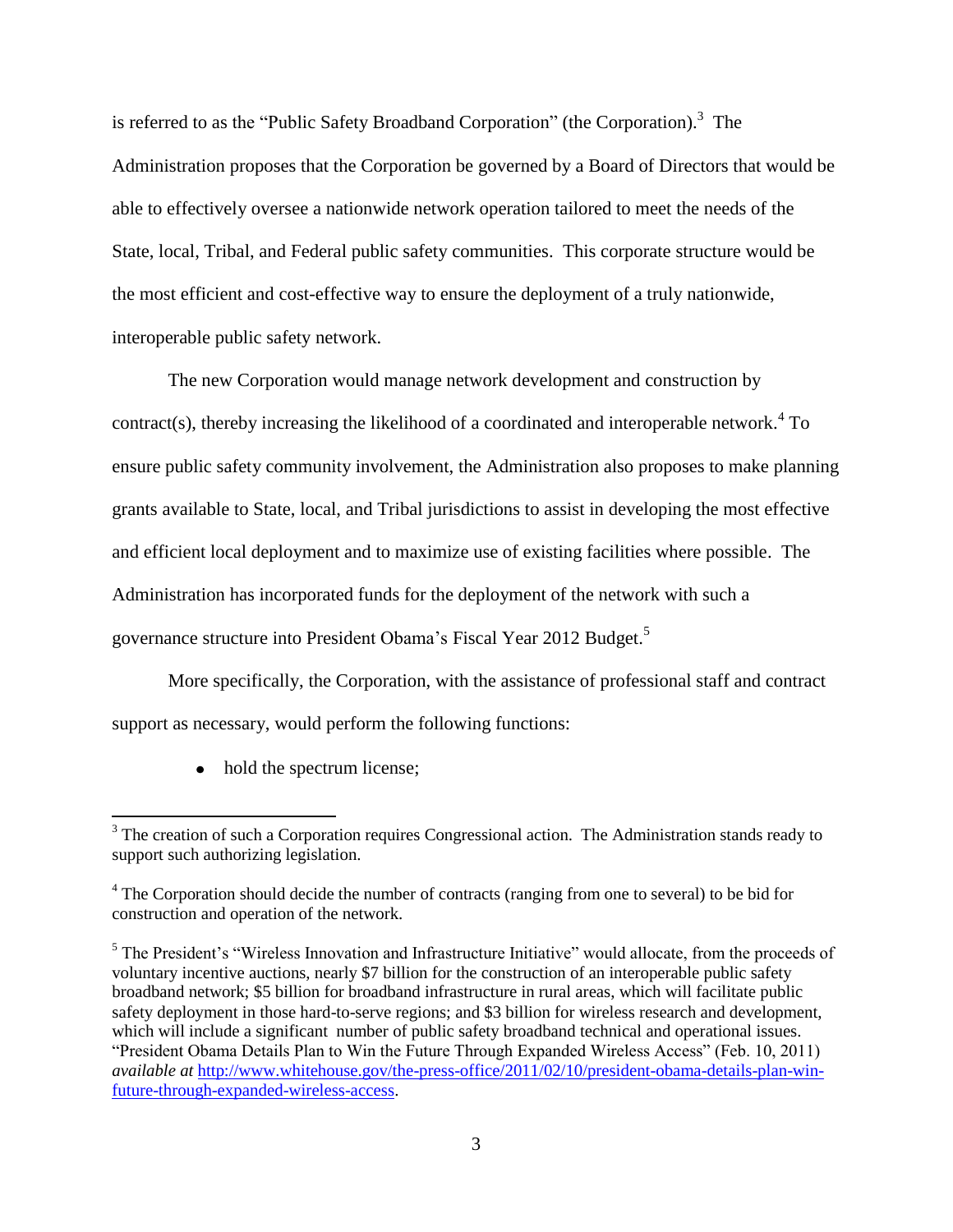- set policies for network requirements, standards, management, and operations;  $\bullet$
- coordinate public safety representation before standards-setting and testing bodies; and
- $\bullet$ oversee, through contract(s) where appropriate, the operation and functioning of the network, thereby ensuring that the system is maintained and refreshed or upgraded on a nationwide basis.

The Corporation would also consult and coordinate with relevant public safety officials in State, local, or Tribal jurisdictions, as well as with Federal entities, where appropriate, on matters within their purview. As public safety experts in their respective jurisdictions, these officials provide valuable insight and knowledge and must serve key roles in the deployment of a nationwide system. Within the context of an established nationwide public safety network, State, local, and Tribal officials would enable and recommend appropriate locations for local infrastructure deployment, evaluate the adequacy of requirements for disaster-resistant equipment, select and manage certain applications for their respective jurisdictions, and potentially assign priorities to incident responders and their applications, per nationwide frameworks.<sup>6</sup>

The alternative to this model, which would rely on a "network of networks" or network of independently operated networks, is not efficient and is not likely to be sustainable, if it is even built.<sup>7</sup> This alternate approach would likely lead to higher costs and an inability to solve

<sup>&</sup>lt;sup>6</sup> The Incident Command System (ICS) is a standardized, on-scene, all-hazards incident management approach that enables a coordinated response among various jurisdictions and functional agencies, both public and private. The incident commander oversees and sets priorities among incident response teams and the communications assets that these teams use. *See generally*, Federal Emergency Management Agency, "Incident Command System (ICS)," *available at* [http://www.fema.gov/emergency/nims/IncidentCommandSystem.shtm.](http://www.fema.gov/emergency/nims/IncidentCommandSystem.shtm)

 $^7$  *Order/FNPRM*, ¶ 18.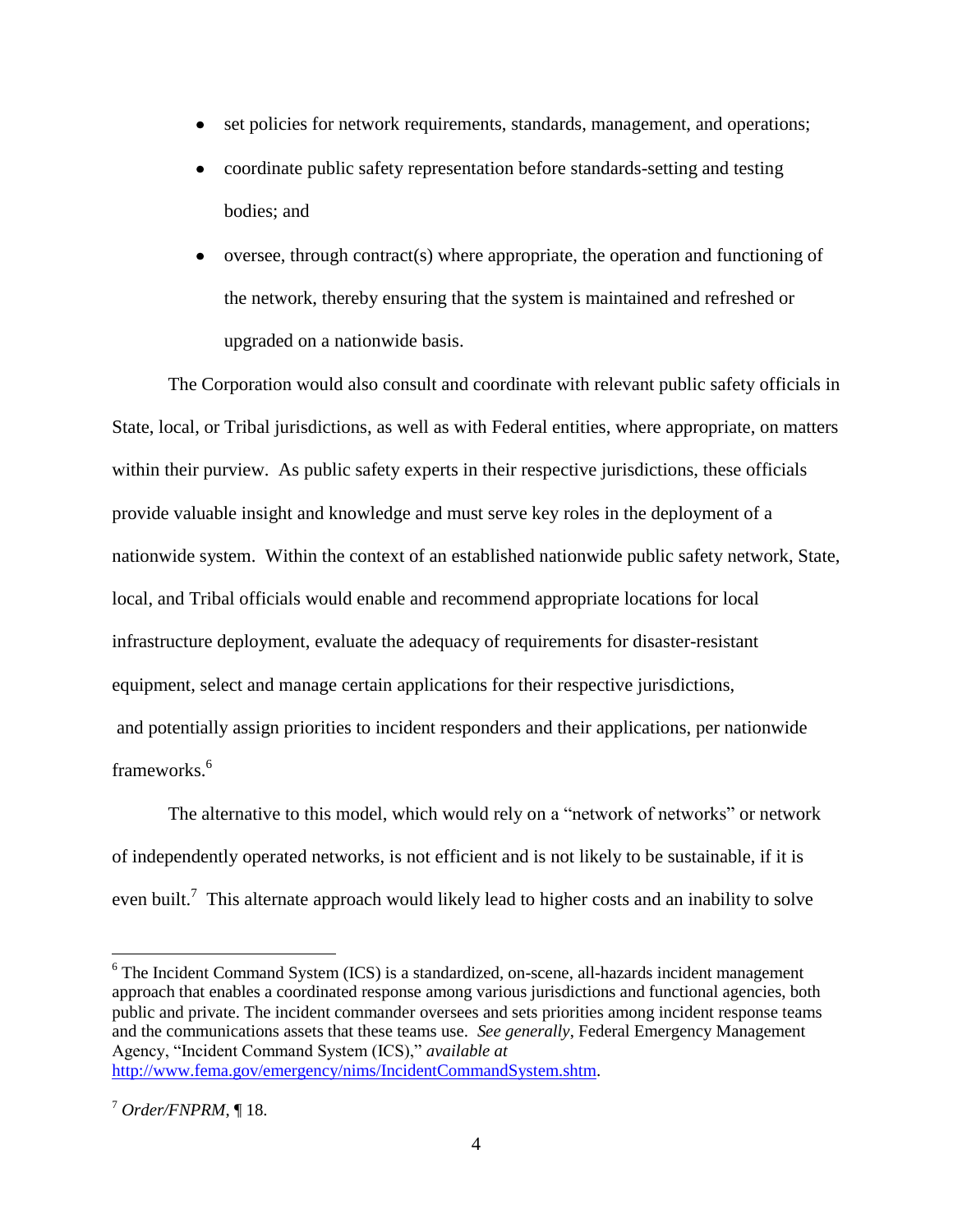technical issues that threaten the goal of true nationwide interoperability similar to the situation faced by legacy public safety voice networks today. The better course of action is to enable simplified, inherently interoperable communications on the new public safety broadband network. The most direct way to do this is to create an expert, responsible, nationwide operator to oversee the build-out of a single nationwide public safety network that leverages commercial platforms to the maximum extent practical.

The Commission should adopt minimal rules now. Instead of creating a rigorous regulatory framework, the Commission should empower a public safety broadband operator to deploy with the flexibility necessary to keep pace with cutting-edge technology. To this end, and as discussed further below, the Commission should set the stage to permit the Corporation to take responsibility for the key technical decisions appropriate to a wireless licensee. However, the Commission should retain its traditional regulatory and enforcement powers over the Corporation, as it would over every other licensee. In addition, the Commission should promote the adoption of standards-based technologies as a foundation for such interoperability and should not permit proprietary technology that hinders nationwide interoperability. The Commission should also require that the Corporation ensure that all devices and equipment undergo adequate conformance and interoperability testing and mandate certain security and encryption features required by Federal missions. The Commission should permit fixed uses of the public safety broadband spectrum only on an ancillary basis, ensuring that there will be adequate mobile capacity in emergency situations. The Commission should also avoid or mitigate potential implementation risks by taking a leading role in the ongoing assessment of public safety broadband requirements, applications, and features; the use of open, as opposed to proprietary, technologies; and the availability of accredited testing laboratories. The Commission should use

5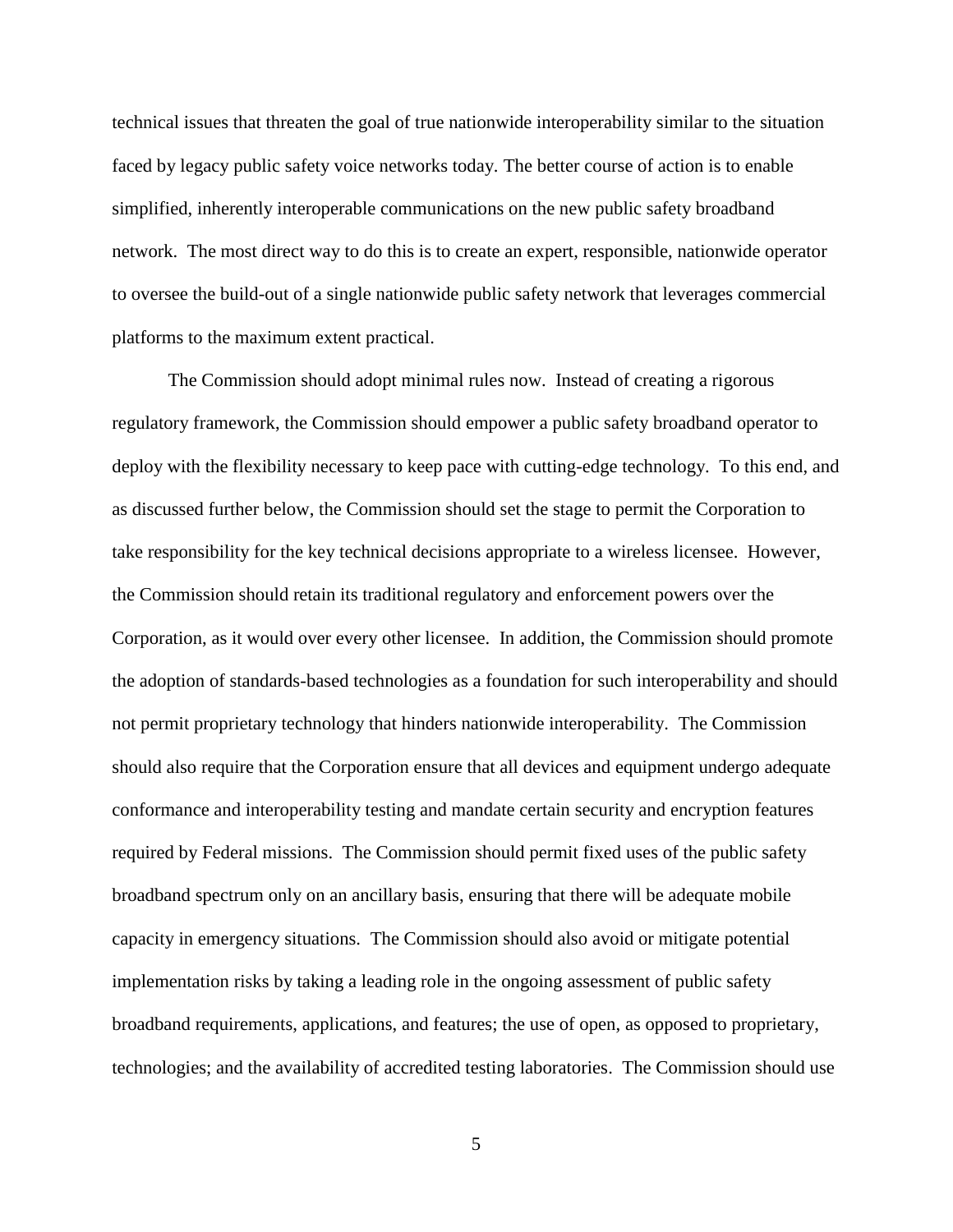this assessment to gain a better understanding of how best to cultivate an interoperable public safety broadband network meeting the objectives identified above.

# **I. THIRD REPORT AND ORDER**

 $\overline{\phantom{a}}$ 

The Commission"s designation of a nationwide system standard for public safety broadband will help launch a new broadband era in public safety communications.<sup>8</sup> The selection of Third Generation Partnership Project (3GPP), Long Term Evolution (LTE) as the country"s standard helps ensure that emergency and public safety responders can communicate regardless whether the response is in their own localities or anywhere else in the country. A uniform standard also promotes economies of scale in procuring equipment and services.

To chart a successful course, however, the new public safety broadband network requires a governing body with the decision-making authority to deploy, manage, operate, and maintain the nationwide network. The nationwide public safety broadband network needs -- and public safety and emergency responders and their communities deserve -- interoperability, effectiveness, and efficiency. The Commission, working with the Emergency Response Interoperability Center (ERIC) and Federal agencies with relevant missions and equities, such as the Departments of Commerce (Commerce), Homeland Security (DHS), and Justice (DOJ), can help facilitate a smooth transition from the current licensee to a public safety corporation with the authority and resources to operate a nationwide network.

<sup>8</sup> *See, e.g.,* 3GPP Standard, Evolved Universal Terrestrial Radio Access ("E-Utra"), Release 8 ("LTE"), and associated Evolved Packet Core ("EPC") [hereinafter "LTE Release 8"], *available at* [http://www.3gpp.org/Release-8.](http://www.3gpp.org/Release-8) 3GPP, "Third Generation Partnership Project," is a collaboration of telecommunications associations dedicated to the formulation, maintenance, and development of technical standards and reports for the Global System for Mobile Communication (GSM), including evolved radio access technologies and enhanced data rates for GSM Evolution. Issues relating to backward compatibility are addressed *infra* note16.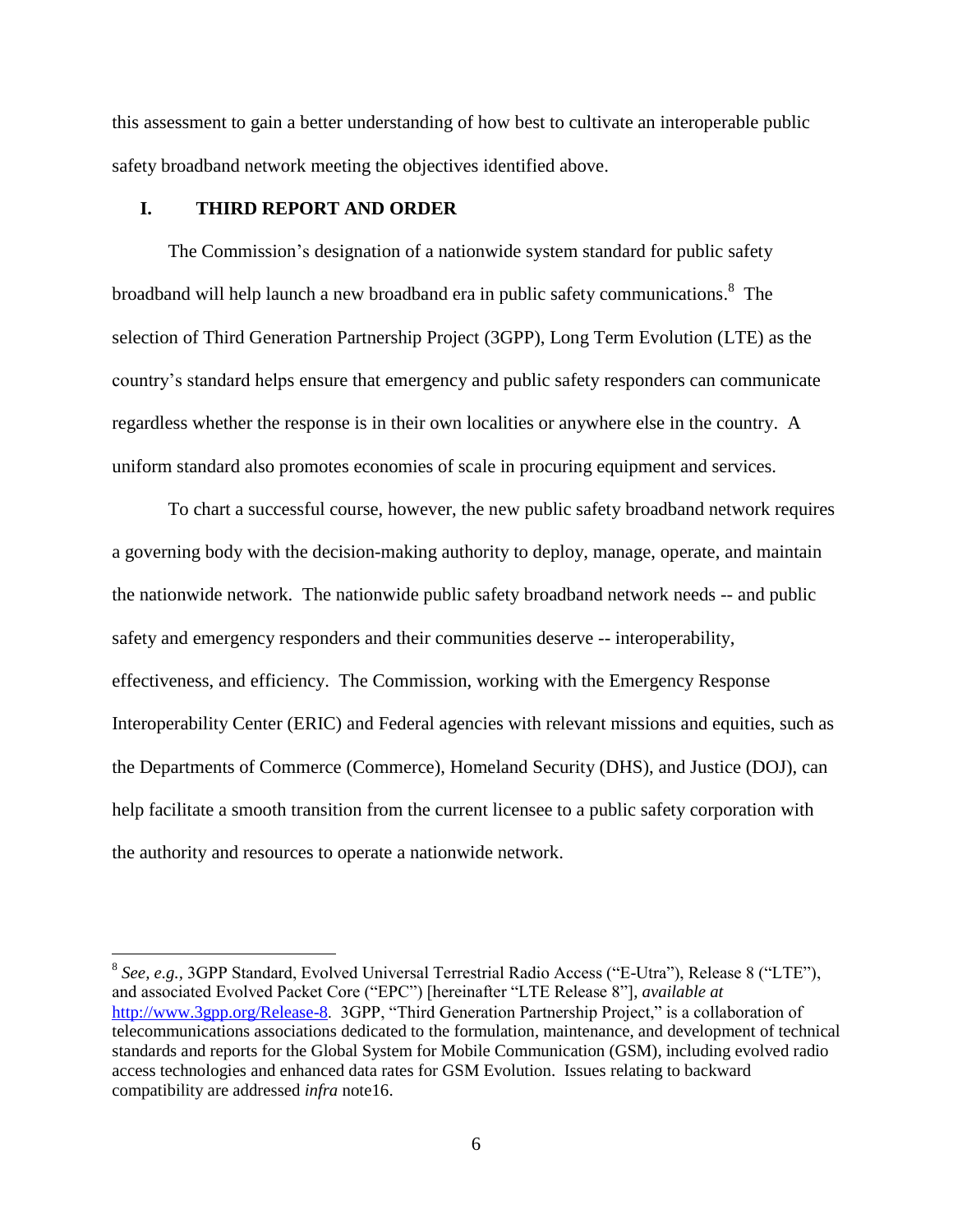# **II. FOURTH FURTHER NOTICE OF PROPOSED RULEMAKING**

Public safety broadband service must be both operable and interoperable.<sup>9</sup> Nearly ten years after 9/11, this goal still eludes public safety communications.<sup>10</sup> Today, a number of factors are coming together to make this goal achievable. Public safety holds unused spectrum designated for broadband in the valuable 700 MHz radio frequency band. The Commission has designated LTE as the new technical standard for public safety broadband. The Administration has awarded seven early deploying jurisdictions \$382,467,000 in Broadband Technology Opportunities Program (BTOP) infrastructure grants for public safety projects, created a demonstration program to test public safety applications of LTE broadband, and proposed a Fiscal Year 2012 Budget that includes funding for this initiative.<sup>11</sup> In this proceeding, the Commission has a unique chance to help shape the future of public safety broadband communications to avoid the interoperability problems that plague legacy voice systems today. The Commission must stay true to the overarching goal of an operable and interoperable nationwide public safety broadband network.

<sup>9</sup> The meaning of "interoperability" is discussed in the next section, Section II.A., *infra*.

<sup>&</sup>lt;sup>10</sup> Letter from Hon. Julius Genachowski, Chairman of the Federal Communications Commission to Hon. Henry Waxman, Chairman, House Committee on Energy and Commerce (July 20, 2010), Attachment at 2-3, *available at* [http://hraunfoss.fcc.gov/edocs\\_public/attachmatch/DOC-300681A1.pdf.](http://hraunfoss.fcc.gov/edocs_public/attachmatch/DOC-300681A1.pdf)

 $11$  Broadband USA: Connecting America's Communities, "Grants Awarded: Broadband Infrastructure Projects,"*available at* <http://www2.ntia.doc.gov/infrastructure> (BTOP infrastructure grants). Within Commerce, NIST and NTIA have partnered to create the Public Safety Communications Research (PSCR) program, which is funded by DHS and DOJ. The PSCR Program is participating in LTE standards development and is in the process of building a demonstration LTE network for public safety testing purposes in Boulder, Colorado. *See generally*, "Public Safety Research Program," [http://www.pscr.gov/.](http://www.pscr.gov/) The President's budgetary proposal is discussed *supra* note 5.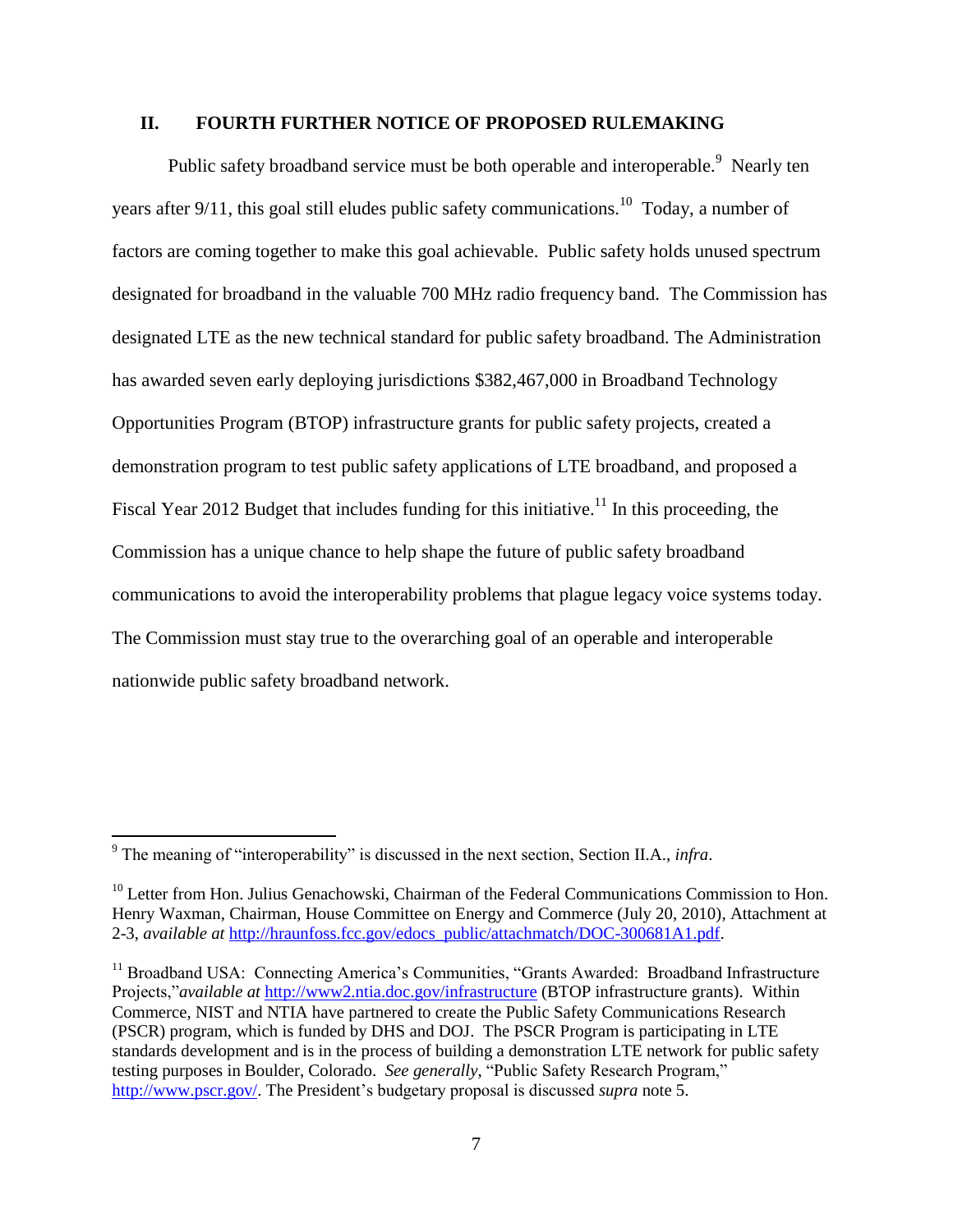# **A. Harmonized Definition of "Interoperability"**

In formulating a definition of interoperability, the Commission should, as it suggests, seek to harmonize terminology with that of other interested Federal agencies.<sup>12</sup> The DHS SAFECOM program defines communications interoperability as "the ability of emergency response agencies to talk across disciplines and jurisdictions via radio communications systems, exchanging voice and/or data with one another on demand, in real time, when authorized."<sup>13</sup> To avoid confusion, the Commission should use terminology consistent with this definition, which aims to "ensur[e] that the public safety community, whoever and wherever they are, is able to communicate with one another," using voice as well as broadband data communications.<sup>14</sup> Use of a consistent lexicon will simplify discussions over standards, compliance, and related matters, and facilitate the coordination of Federal programs and regulations affecting public safety communications.

# **B. Nationwide Network Architecture**

#### **1. Technical Compatibility and Evolution**

The *Order/FNPRM* tentatively concludes that the Commission should adopt architectural guiding principles consistent with a public safety network composed of a set of "interoperable, regional or tribal all-IP networks operating in the public safety broadband spectrum."<sup>15</sup> The Administration believes that this approach is not the best way to achieve the goal of a single, nationwide, interoperable network.

<sup>12</sup> *Order/FNPRM*, ¶16.

<sup>13</sup> SAFECOM "Frequently Asked Questions," *available at* [http://www.safecomprogram.gov/SAFECOM/about/faq/#1126.](http://www.safecomprogram.gov/SAFECOM/about/faq/#1126)

<sup>14</sup> *Order/FNPRM*, ¶ 16.

<sup>15</sup> *Order/FNPRM*, ¶18.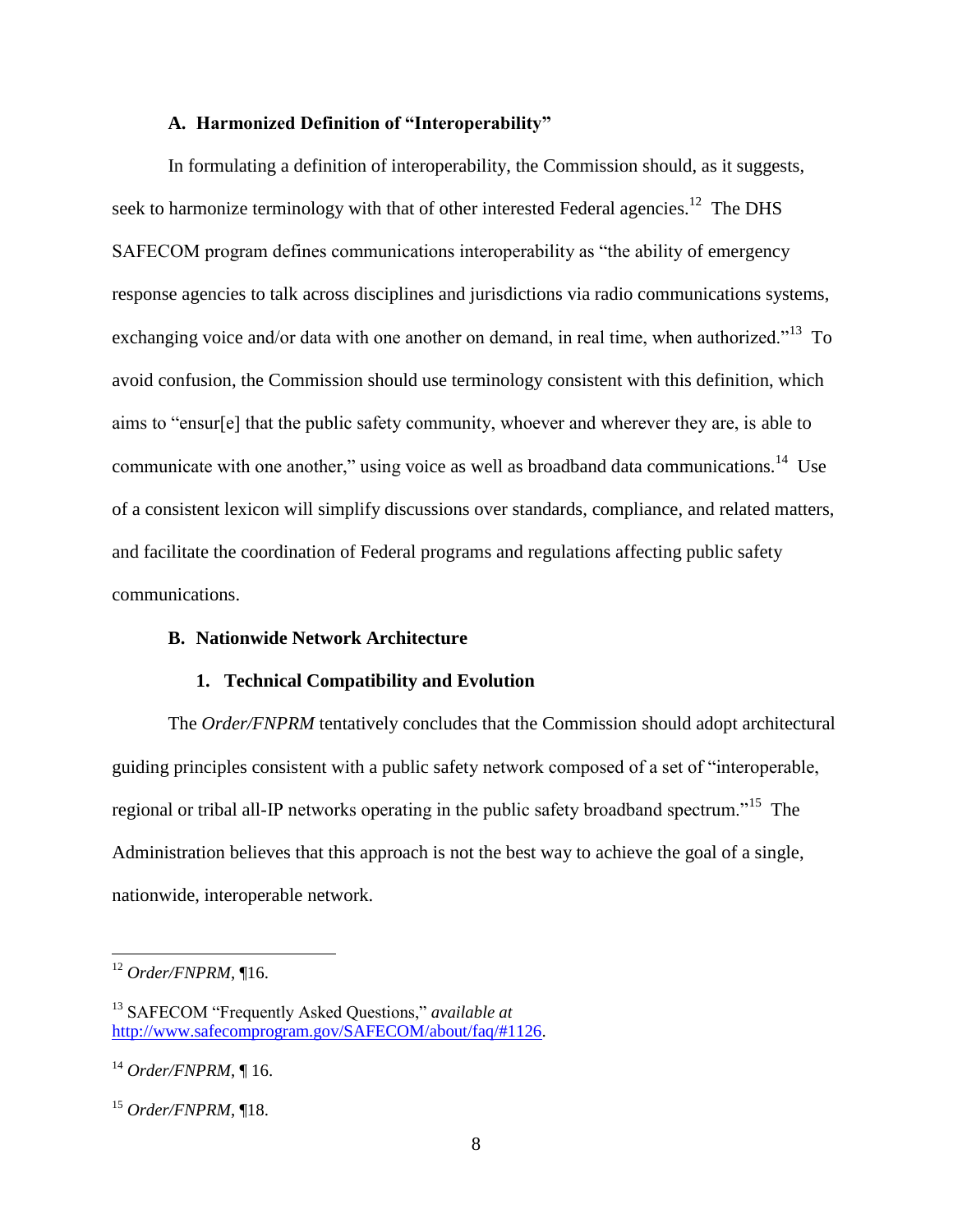The nationwide public safety broadband network will have to integrate those who deploy early and have the ability to update the network for new software releases and other technological advances. The most effective way to do so is to have the Corporation oversee the system's construction and operation, including network management, user requirements, participation in standards development, provisioning, upgrades, procurement, and technical compliance. This Corporation would have the perspective, speed, and flexibility to stay abreast of new technology and to adapt to evolving user needs.<sup>16</sup> For instance, the Corporation could decide which features to support, and perform full interoperability and conformance testing on every interface for all network software upgrades.<sup>17</sup> Further, reducing the number of different network configurations simplifies interoperability testing of new features and releases. By contrast, a network of networks would have to regression test each software release (biannually or even more frequently) against every other network configuration, over-complicating nationwide harmonization and jeopardizing interoperability.

Accepting the premise of a nationwide operator narrows the architectural and technical issues that the Commission must address. Unlike a patchwork quilt approach, a single nationwide network eliminates the need for roaming when a public safety user travels from one public safety jurisdiction to another.<sup>18</sup> Similarly, a single nationwide network would not require

<sup>&</sup>lt;sup>16</sup> *Order/FNPRM*, **[16** 17, 25-26. For this reason, the Commission should not attempt to mandate specific upgrades or interfaces, but instead make the Corporation responsible for evolving the system. The Commission should also reconsider its decision to require backward compatibility, again leaving the decision to the network operator. *Id.* at ¶¶ 11,24,29. The Commission could retain adequate oversight by imposing reporting requirements on the Corporation. *Order/FNPRM*, at ¶ 118.

 $17$  Interoperability testing ensures that different hardware or software can work together harmoniously, while conformance testing ensures that a given product in fact meets specifications. *See infra* Section II.C.5*.*

<sup>18</sup> *See infra* Section II.C.1; note 32. *See generally*, GSMA PRD IR.88 "LTE Roaming Guidelines: 3.1" (Feb. 17, 2011), *available at* [http://www.gsmworld.com/documents/IR8831.PDF.](http://www.gsmworld.com/documents/IR8831.PDF) Public safety organizations have recognized the value of a nationwide network architecture. *See, e.g.,* "NPSTC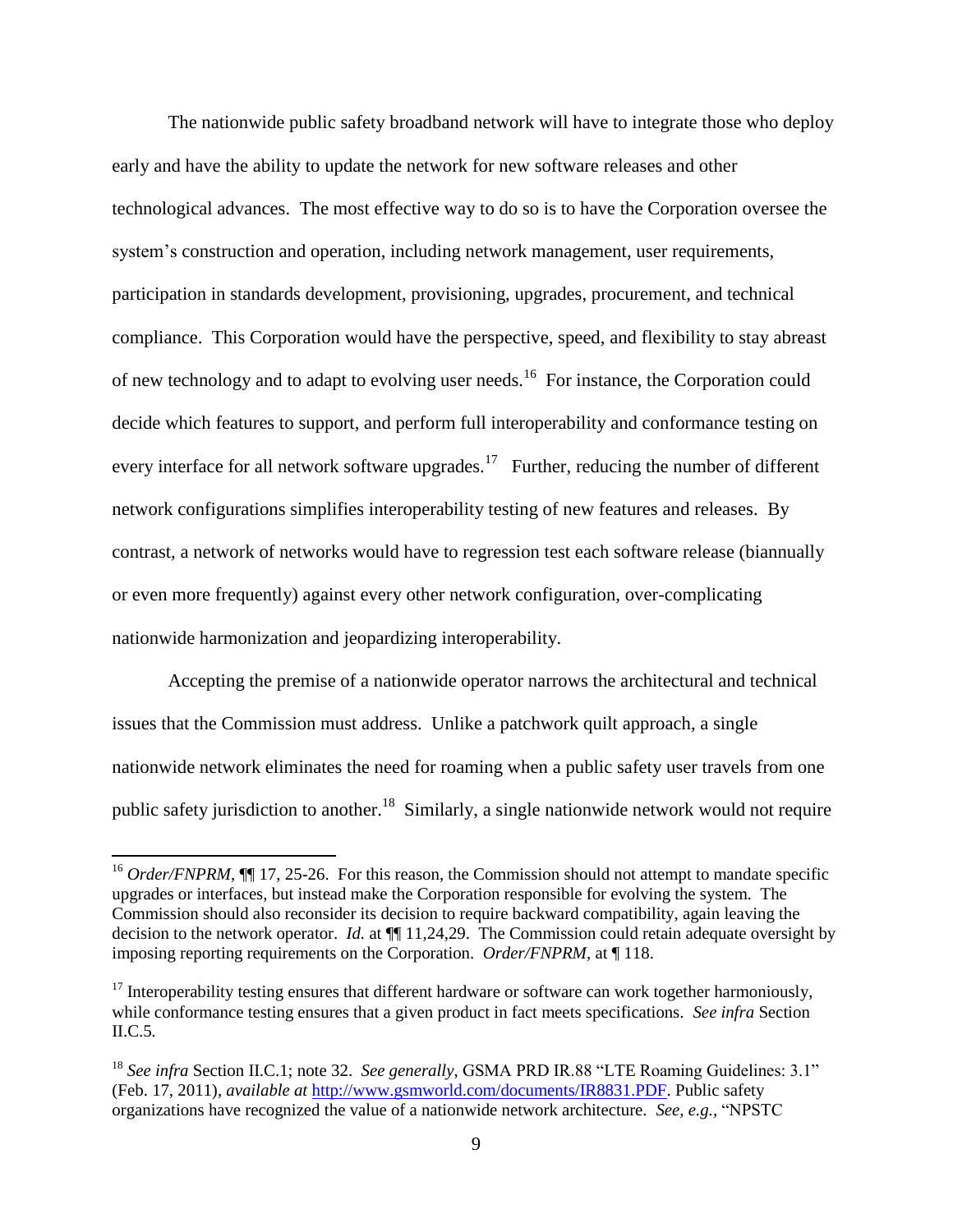a clearinghouse or roaming hub to provide connectivity among disparate public safety regions or networks.<sup>19</sup> The Corporation could, however, leverage other pieces of existing commercial networks, including infrastructure, billing systems, call centers, and roaming subsystems, without putting at risk nationwide interoperability.<sup>20</sup>

# **2. Economies of Scale**

 $\overline{a}$ 

A single nationwide operation is also more cost effective, as it would reduce or eliminate unnecessary duplication of key elements of the Evolved Packet Core (EPC). In a series of networks, each network would require deployment of all EPC elements. Under a nationwide architecture, however, the Home Subscriber Server (HSS) and Policy Control Resource Function (PCRF) are elements of the EPC capable of serving the entire network. This would allow for a planned distribution of other EPC elements, Serving Gateways (SGW), Packet Gateways (PGW), and Mobility Management Entities (MME), which could be deployed regionally to make the most cost-effective use of network resources.<sup>21</sup> Such geographic dispersal facilitates the buildout of denser networks and would permit those jurisdictions deploying early to focus their

Presents Strong Case for a Nationwide Broadband Concept for Public Safety" (Mar. 10, 2011), *available at* [http://www.npstc.org/pressRelease.jsp.](http://www.npstc.org/pressRelease.jsp)

 $19$  A nationwide network would allow use of a clearinghouse or roaming hub for roaming on commercial systems. The Commission plans to address roaming onto commercial systems separately. *Order/FNPRM*, ¶ 36 & n.97.

<sup>&</sup>lt;sup>20</sup> Indeed, commercial carriers or system integrators may have a key role in helping to build and/or operate a public safety broadband network. The new Corporation should be able to forge agreements that leverage commercial infrastructure to facilitate deployment or operability. Such commercial relationships can help the Corporation stay current with technology advances.

 $^{21}$  The EPC is a group of elements and functions that may be distributed geographically. The EPC is the IP backbone of the LTE system, and handles overall control functions. It contains a number of elements: the MME, which controls the mobility of the UE"s (user equipment devices) and tracks mobiles and associated data cards as they move through the network; the SGW/PGWs, which function like large routers that direct all IP traffic in the system; the PCRF, which controls Quality of Service and policy enforcement; and the HSS, a subscriber database used to authenticate subscribers and devices.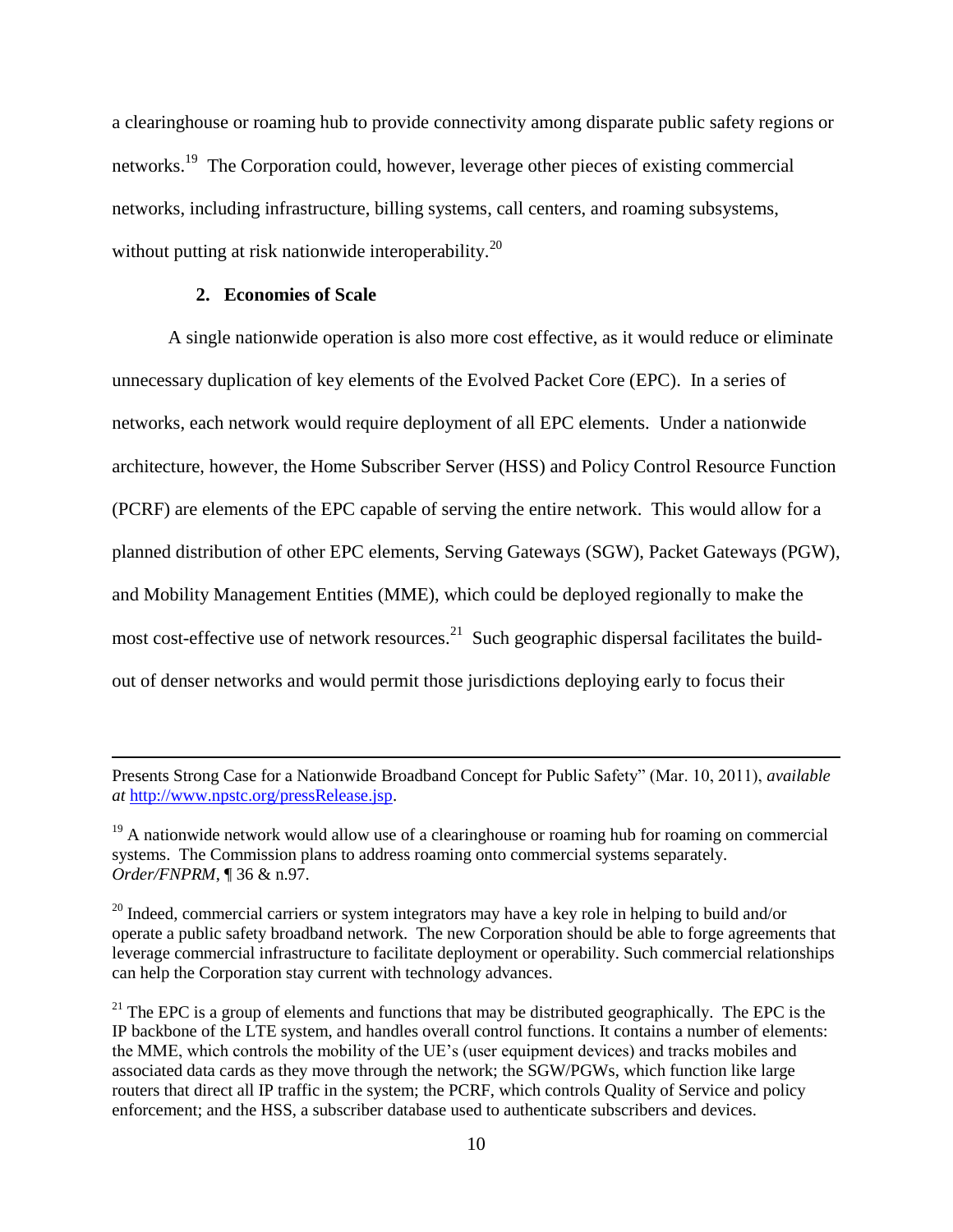resources on Radio Access Network (RAN) build-out.<sup>22</sup> Subscriber databases located in the HSS can be centrally housed and replicated as necessary for redundancy. Finally, a single nationwide network allows fewer external interfaces than a network of networks approach, thus offering better network security.

By contrast, a patchwork quilt approach would require each independent network to deploy its own HSS and PCRF, thereby driving up costs overall. A single nationwide network could also take advantage of the larger user base and territory to negotiate cost-effective master contracts for user devices and network infrastructure, and to leverage existing commercial infrastructure for collocation purposes, possibly as part of such master agreements. Regional operators would not have the same power in bargaining with commercial vendors, thus increasing costs for public safety.

#### **3. The Role of State, Local, and Tribal Jurisdictions**

Notwithstanding the need for a nationwide public safety broadband architecture, certain aspects of the network such as capacity, coverage, cell site placement, hardening, certain aspects of reliability, and backhaul provisioning are inherently local in nature.<sup>23</sup> They vary according to terrain, demography, and other characteristics, making a one-size-fits-all approach inappropriate.<sup>24</sup> The Commission should refrain from imposing uniform requirements given

 $^{22}$  The RAN is that portion of the LTE network connecting the UEs and EPCs. The eNodeBs, or the LTE equivalent of cellular base stations, and backhaul connections connecting the eNodeBs to the core are the main components of the RAN.

<sup>&</sup>lt;sup>23</sup> "Hardening" generally refers to actions taken to make a network infrastructure able to withstand disasters, including by means of strengthened towers and additional back-up generating capacity for cell sites. While survivability modeling might prove useful to mitigate risks associated with possible incidents, the Corporation, in consultation with the relevant jurisdictions, should bear ultimate responsibility for such planning efforts. *See also* Reliability and Continuity of Communications Networks, Including Broadband Technologies, *Notice of Inquiry,* FCC 11-55, PS Docket No. 11-60 (rel. Apr. 7, 2011).

<sup>24</sup> *Order/FNPRM,* ¶¶ 63-64, 70.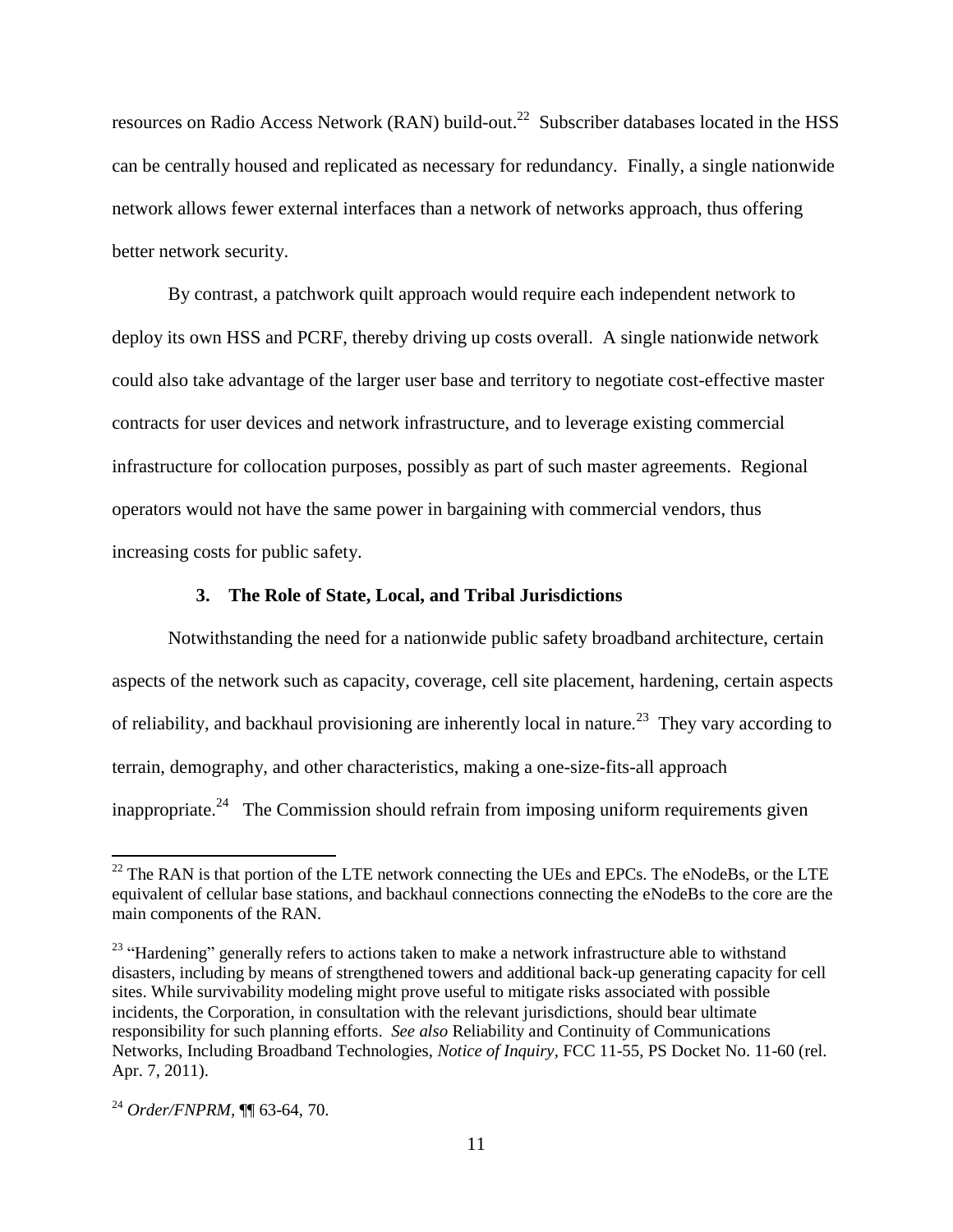such innately local characteristics. Rather, the Commission should defer to the Corporation, which would consult with the relevant State, local, or Tribal jurisdictions regarding these matters, and Federal entities as appropriate, and incorporate their input into its deployment plans.<sup>25</sup>

# **C. The Role of the Corporation in Technical and Network Decisions**

In this proceeding, the Commission should adopt only those rules that are essential to ensuring the efficient and effective use of the 700 MHz public safety spectrum, and leave to the Corporation the flexibility to make decisions to further innovation and facilitate the nimble, dayto-day functioning of the network. A single nationwide network will simplify and inherently harmonize technical operations. An empowered Corporation would have the competence, perspective, and resources needed to swiftly address many of the issues raised in the Commission"s public safety proceedings.

# **1. Roaming**

l

The extensive discussion the *Order/FNPRM* devotes to public safety/public safety roaming and how to manage it illustrates the complications inherent in a series-of-networks approach.<sup>26</sup> More specifically, Public Land Mobile Network (PLMN) identifiers facilitate roaming among different networks by classifying network and user equipment as "visitor" or

<sup>&</sup>lt;sup>25</sup> It is important that Tribal law enforcement agencies, Tribal emergency management agencies, and other first responders that serve Tribal communities be provided adequate notice and a meaningful opportunity to comment on this Notice of Proposed Rulemaking. The Federal government has a trust responsibility to assist Tribal governments in their efforts to improve public safety in Indian Country. Improving public safety communications is critical to those efforts. The Administration encourages the Commission to reach out and consult with Federally-recognized tribes, in order to provide them an opportunity to articulate their views and the real world impact this proceeding may have in Tribal communities. *See e.g.,* "Consultation and Coordination with Indian Tribal Governments," Executive Order 13175, § 8 (2000) (independent agencies encouraged to comply with the directive).

<sup>26</sup> *Order/FNPRM*, ¶¶ 35-37, 85-89, 93-99.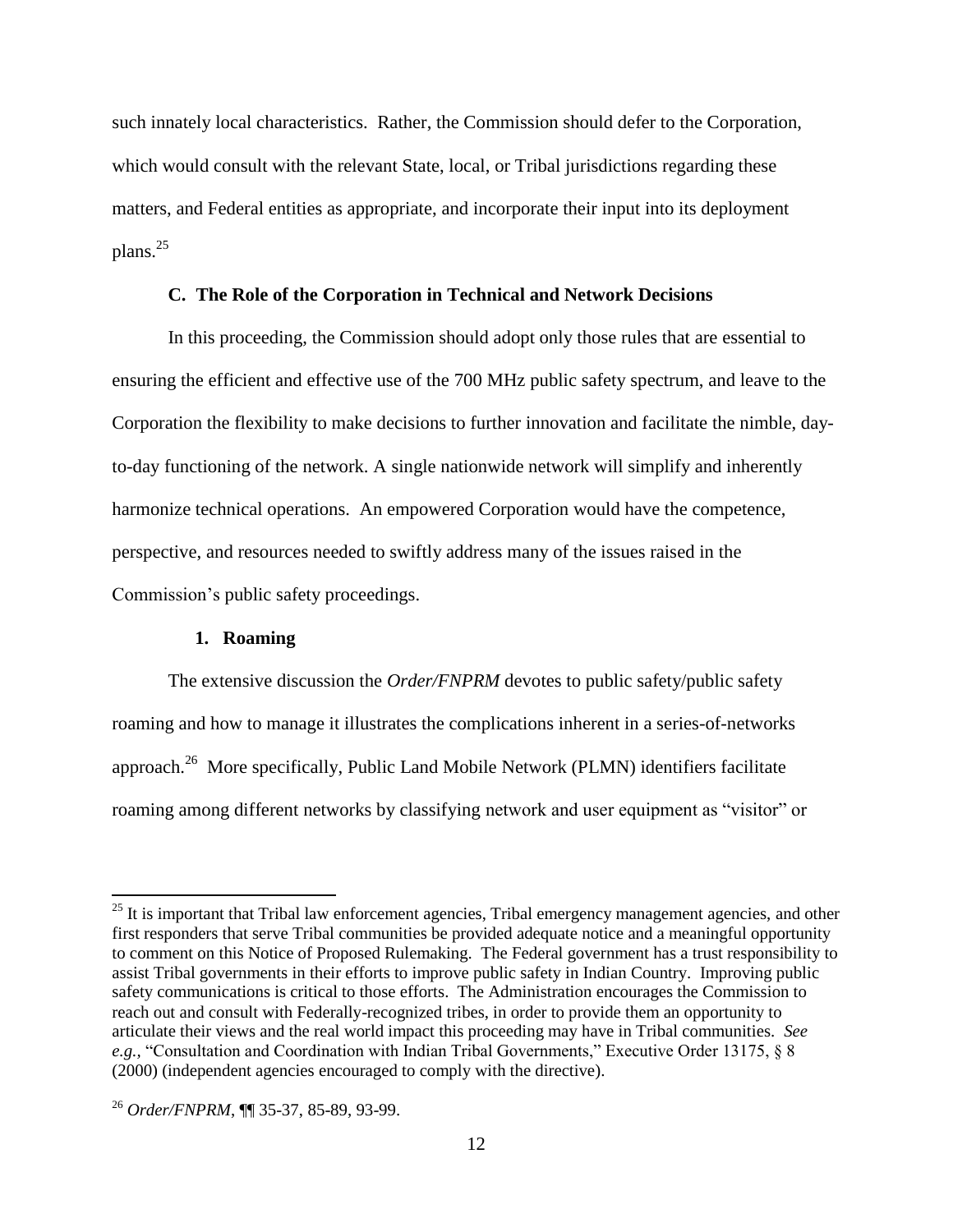"home," *i.e.*, roaming or not.<sup>27</sup> As the Commission notes, the numbers available for PLMN identifiers are finite and used worldwide by 3GPP wireless providers.<sup>28</sup> PLMN identifiers proliferate with regional networks, as suggested by the *Order/FNPRM*, increasing the complexity of roaming administration.<sup>29</sup> With regional networks and their associated PLMN identifiers, public safety/public safety roaming would require corresponding use of roaming hubs or clearinghouses, with associated costs and technical issues, for each region. Moreover, each region would have to invoke similar processes and incur similar costs for public safety/commercial roaming. The *Order/FNPRM* asks numerous questions about how roaming under the "network of networks" approach should work, including how to facilitate public safety/public safety roaming agreements, how to authenticate visitors, and how to handle charges.<sup>30</sup>

The Administration proposal vastly simplifies the issue because the Corporation would only need a single PLMN identifier and would have no need for roaming within the public safety broadband network.<sup>31</sup> Thus, a nationwide architecture would avoid the public safety/public safety roaming complications caused by a regional networks approach.<sup>32</sup> A nationwide network

 $27$  PLMN identifiers are also known as Home Network Identifiers (HNIs). They comprise a mobile country code (MCC) and a mobile network code (MNC).

<sup>28</sup> *Order/FNPRM*, ¶ 32.

*<sup>29</sup> Order/FNPRM,* ¶¶ 32-33.

<sup>30</sup> *See, e.g., Order/FNPRM*, ¶¶ 35-37, 85-89, 93-99.

<sup>&</sup>lt;sup>31</sup> Commercial carriers in the United States typically only have one PLMN identifier. *See, e.g.*, Remarks of Brian Daly, Director, Core Network & Government/Regulatory Standards, ATT, "FCC Interoperability Forum" (Mar. 4, 2011), *video available at* [http://reboot.fcc.gov/video](http://reboot.fcc.gov/video-archives/?utm_source=fcc.gov&utm_medium=rotator&utm_campaign=live-archive)[archives/?utm\\_source=fcc.gov&utm\\_medium=rotator&utm\\_campaign=live-archive.](http://reboot.fcc.gov/video-archives/?utm_source=fcc.gov&utm_medium=rotator&utm_campaign=live-archive)

 $32$  A single operator using a single PLMN identifier would not need a roaming hub or clearinghouse and associated business and technical processes to enable visiting public safety users to use a host public safety network, as visitor and host would all be part of a single nationwide public safety broadband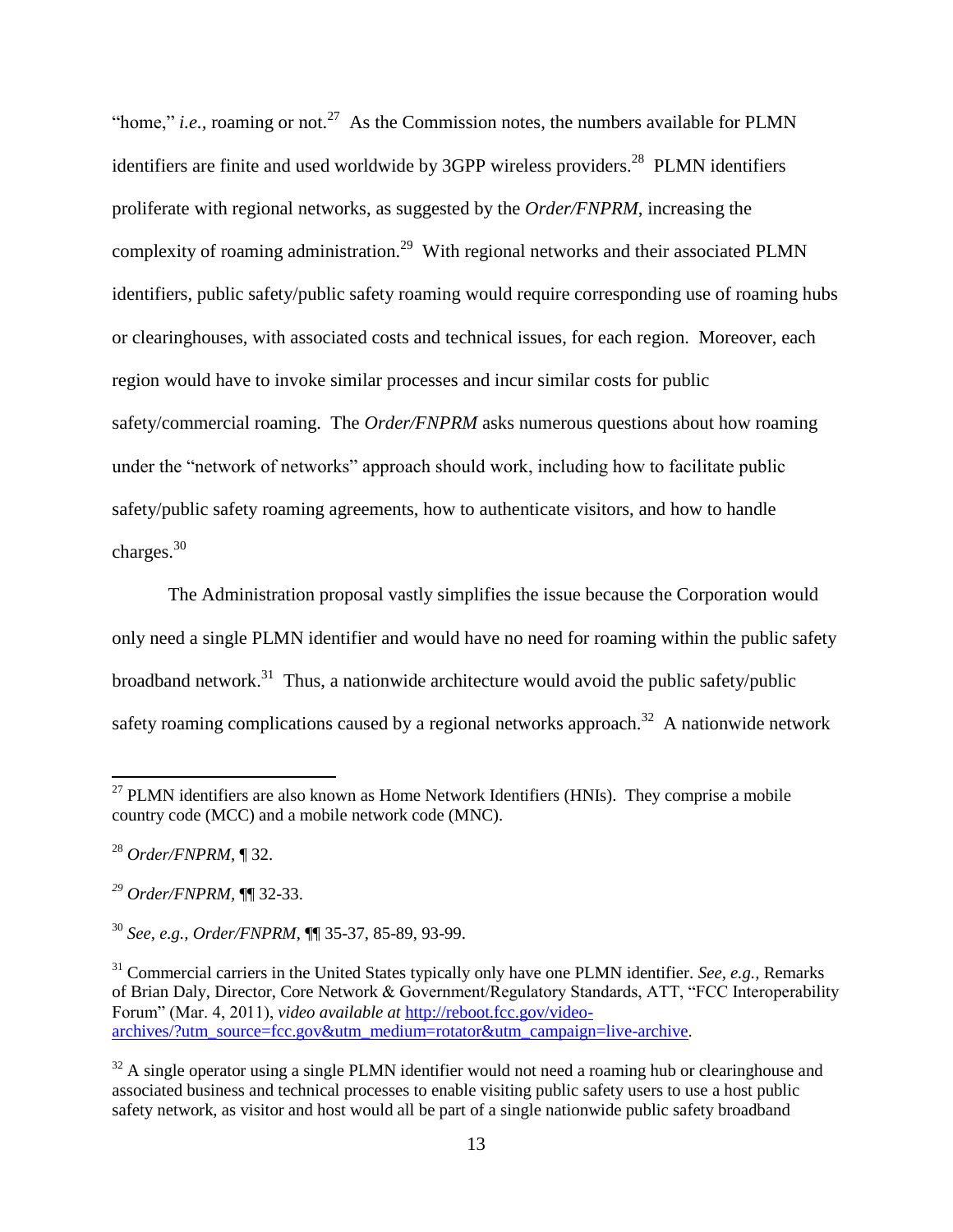would use the PLMN identifier only for roaming between the public safety broadband network and commercial networks.<sup>33</sup> The Corporation would also be in the best position to decide the optimal technical method for handing over messages between eNodeBs within the network itself.

Also, a regional networks approach inflates the cost of the network. For example, the EPC houses the network elements that track roamers.<sup>34</sup> This patchwork quilt would increase the number of EPC elements and associated infrastructure costs required to implement this approach. The series of networks approach thus creates a number of operability and interoperability issues. For example, there are technical limitations on the number of simultaneous PLMNs that an eNodeB can transmit. There is also a limit on the number of PLMNs that can be programmed on the Universal Subscriber Identity Module (USIM) that would allow a user access to a given network.<sup>35</sup> In addition, a series of networks approach would require creating regional network number schemes, and associated number administration and interoperability complications. Public safety/public safety roaming should not be used to track and properly treat users throughout the network when there are other, better approaches, *e.g.,* specific mapping of

network. Thus, the issues raised in the *Order/FNPRM,* ¶¶35-37, 85-89, 93-99, do not arise. The *Order/FNPRM*, 1 33 mistakenly states that the PSCR program supports a "hybrid" approach to the assignment of PLMN identifiers.

<sup>&</sup>lt;sup>33</sup> The Alliance for Telecommunications Industry Solutions (ATIS) International Mobile Subscriber Identity (IMSI) Oversight Council (IOC) oversees the management of PLMN identifiers. The Corporation should obtain the PLMN identifier from ATIS IOC. If necessary, the Corporation should authorize appropriate standards body experts to perform this task. ATIS recently eliminated the need for membership in the GSM Association (GSMA) in order to obtain this number. "International Mobile Subscriber Identity (IMSI) Assignment and Management Guidelines and Procedures," § 6.0 (Dec. 2010), *available at* [http://www.atis.org/IOC/Docs/Guidelines/IMSI-Guidelines-v12.doc.](http://www.atis.org/IOC/Docs/Guidelines/IMSI-Guidelines-v12.doc) The GSM Association (GSMA) has released a preliminary version of LTE roaming requirements. GSMA PRD IR.88 "Roaming Guidelines: 3.1" (Feb. 17, 2011), *available at* [http://www.gsmworld.com/documents/IR8831.PDF.](http://www.gsmworld.com/documents/IR8831.PDF)

<sup>34</sup> *See supra* note 21.

<sup>&</sup>lt;sup>35</sup> The USIM identifies the subscriber using a mobile device.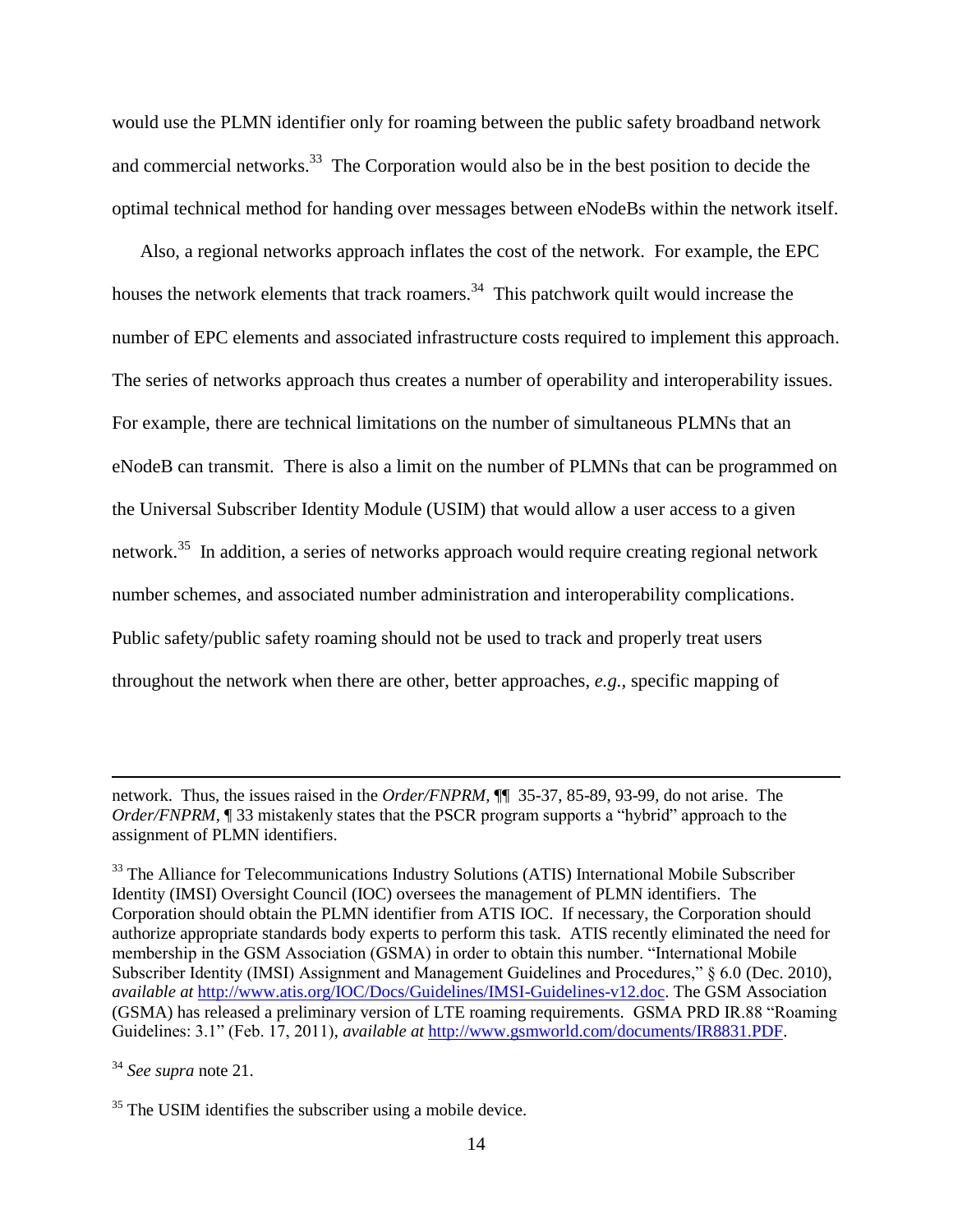International Mobile Subscriber Identifiers (IMSIs), Tracking Area Identifiers (TAIs), and potential use of next-generation phone numbers.<sup>36</sup>

 The Corporation will have to confer with State, local, Tribal and Federal jurisdictions on how to deploy each portion of the Radio Access Network  $(RAN)^3$ <sup>7</sup> Together, they would assess how user needs vary among jurisdictions, and what over-engineering is needed to accommodate public safety users from outside the jurisdiction.<sup>38</sup> In contrast to a regional networks approach, with a nationwide operation, intra-system public safety/public safety roaming raises only planning, design, and resource issues, rather than additional technical roaming and administrative concerns. Although a nationwide architecture would still require agreements to facilitate roaming with commercial carriers, the Corporation could efficiently negotiate agreements on behalf of the entire public safety broadband network.<sup>39</sup>

 $36$  It is likely that public safety users will use a next-generation phone number, a combination of phone number and e-mail address, or "ENUM," for their 700 MHz broadband communications. Per ITU-T Recommendation E.164 Number Mapping (ENUM), ENUM maps telephone numbers to IP addresses that can be used in Internet communications. International Telecommunications Union, "ENUM," *available at* [http://www.itu.int/osg/spu/enum/.](http://www.itu.int/osg/spu/enum/) A study item associated with the LTE Demonstration Network at the PSCR program is currently investigating the question of what addresses should be assigned to public safety broadband users. *See generally*, *supra* note 11.

 $37$  The RAN is that portion of the network between the user equipment and the EPC that includes the eNodeBs.

<sup>&</sup>lt;sup>38</sup> In addition, the operator will need to determine how best to effectuate interconnection among areas of the network that are geographically separated. *Order/FNPRM*, ¶¶ 38-42.

 $39$  The Commission states that it will address public safety/commercial roaming separately. *Order/FNPRM*, 136 & n. 97. There, the Commission should also address whether and how prioritization features such as Wireless Priority Service, Government Emergency Telephone Service, and NGN Priority Service, which apply to communications by key leadership on existing commercial networks, will be available on commercial broadband networks. *See generally*, "Wireless Priority Service," *available at*  [http://wps.ncs.gov/;](http://wps.ncs.gov/) "ITU-T"s Definition of NGN," *available at* [http://www.itu.int/en/ITU-](http://www.itu.int/en/ITU-T/gsi/ngn/Pages/definition.aspx)[T/gsi/ngn/Pages/definition.aspx.](http://www.itu.int/en/ITU-T/gsi/ngn/Pages/definition.aspx) Moreover, the Commission should address the implications of its recent data roaming order for the public safety broadband network. Reexamination of Roaming Obligations of Commercial Mobile Radio Service Providers and Other Providers of Mobile Data Services, *Second Report and Order,* WT Docket No. 05-265, FCC 11-52 (rel. Apr. 7, 2011), *available at*  [http://transition.fcc.gov/Daily\\_Releases/Daily\\_Business/2011/db0408/FCC-11-52A1.pdf.](http://transition.fcc.gov/Daily_Releases/Daily_Business/2011/db0408/FCC-11-52A1.pdf)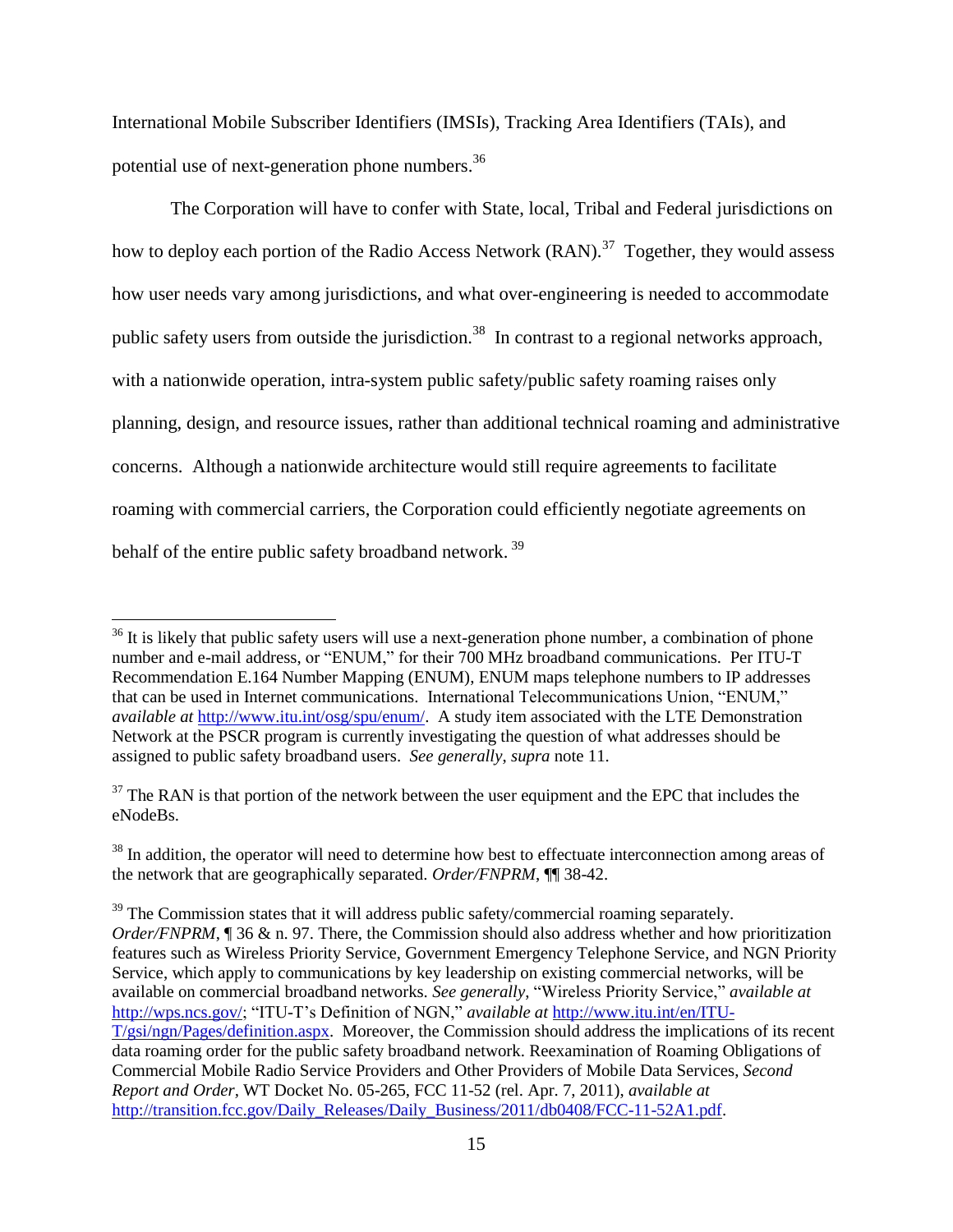### **2. Prioritization and Quality of Service**

 $\overline{\phantom{a}}$ 

The Commission asks how the public safety broadband network should support prioritization and Quality of Service (QoS), whether there should be a national prioritization scheme, and how this would function in the public safety/public safety roaming context required under a "network of networks" approach. $40$  A single nationwide architecture answers these questions by establishing a single a nationwide prioritization and QoS scheme that is always in effect. Consistent priority indicators and procedures, as well as consistent QoS expectations, will allow State, local, Tribal, and Federal public safety agencies to respond swiftly and effectively to emergencies both within and outside their respective jurisdictions.  $41$  Through the Corporation's coordination with State, local, Tribal, and Federal entities, priority and QoS mechanisms would permit these jurisdictions appropriate flexibility to respond to individual emergencies and other changing circumstances. $42$ 

 $40$  Prioritization refers to determining which users have precedence in connecting to the network, while QoS refers to maintaining performance for a given application within an acceptable range, once a connection is established. *Order/FNPRM*, ¶¶ 46; 90-92.

<sup>&</sup>lt;sup>41</sup> The Government Emergency Telecommunications Service (GETS) is a White House-directed emergency telephone service for use by Federal, State, local, and Tribal government, industry, and nongovernmental organization (NGO) personnel in performing their National Security and Emergency Preparedness (NS/EP) missions. Using the public switched network, it is intended for use when an emergency or crisis causes congestion and the probability of successful call completion is significantly decreased. "The GETS Concept," *available at* [http://gets.ncs.gov/program\\_info.html.](http://gets.ncs.gov/program_info.html) *See also* "ITU-T"s Definition of NGN," *available at* [http://www.itu.int/en/ITU-T/gsi/ngn/Pages/definition.aspx.](http://www.itu.int/en/ITU-T/gsi/ngn/Pages/definition.aspx) The prioritization scheme should leverage and be interoperable with the National Communication System Industry Requirements for Next Generation Network-Government Emergency Telecommunications Service (NGN-GETS), to the extent feasible.

<sup>&</sup>lt;sup>42</sup> 3GPP has formulated prioritization and QoS features for public safety LTE deployment. LTE Release 8, *supra* note 8. The commercial sector has not yet aggressively exploited these aspects of the LTE standard. However, public safety working groups, such as the National Public Safety Telecommunications Council (NPSTC) and the PSCR Demonstration Network Architecture Working Group are developing frameworks that would facilitate standards-based, interoperable solutions. *See generally*, NPSTC: "700 MHz Broadband Network Requirements Task Force," *available at* [http://www.npstc.org/broadband.jsp.](http://www.npstc.org/broadband.jsp) PSCR: "Public Safety 700-MHz Demonstration Network," *available at* [http://www.pscr.gov/projects/broadband/700mhz\\_demo\\_net/700mhz\\_ps\\_demo\\_net.php.](http://www.pscr.gov/projects/broadband/700mhz_demo_net/700mhz_ps_demo_net.php) The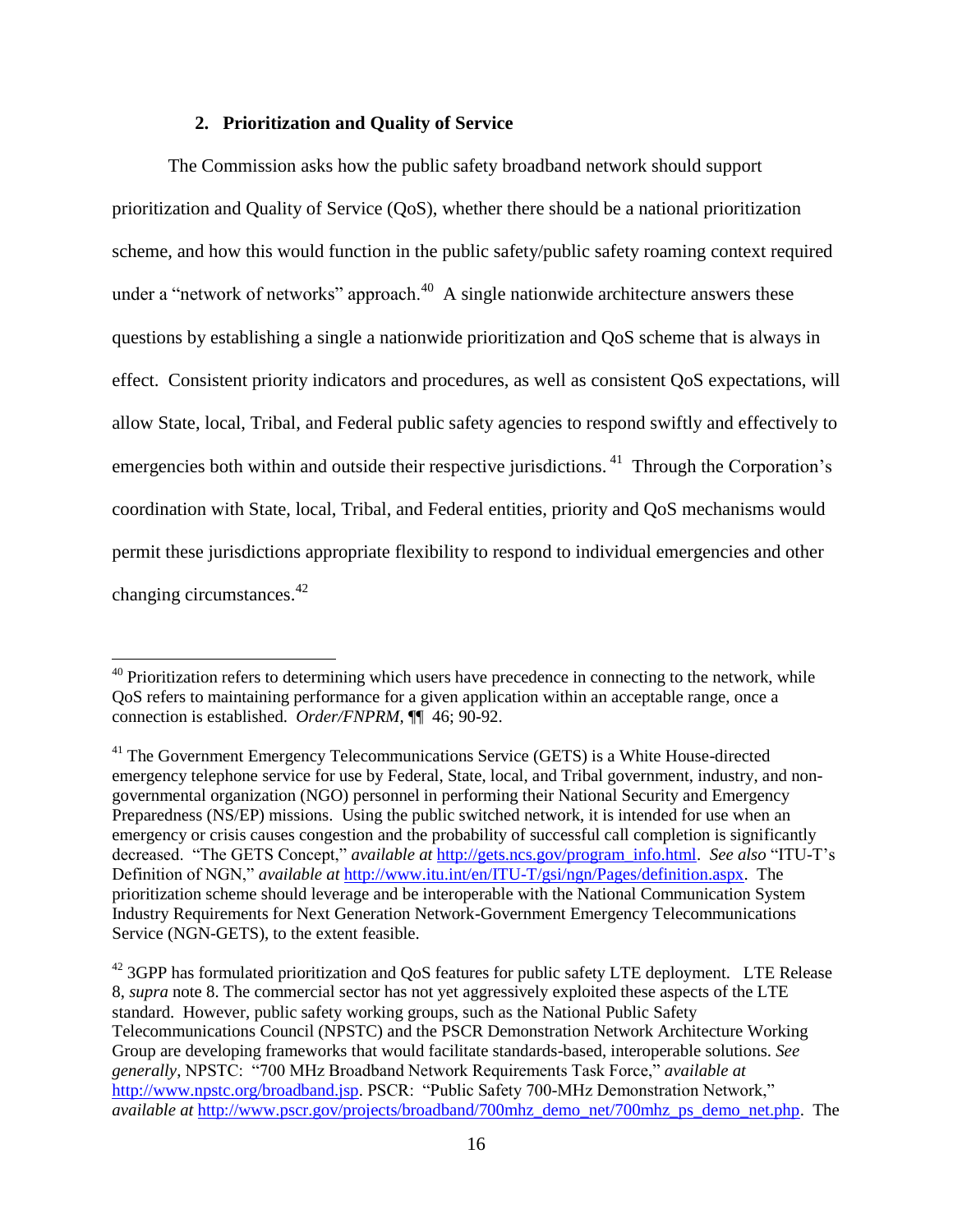While the Commission should encourage innovation for all aspects of public safety LTE development, proprietary schema for features as critical to interoperability as prioritization and QoS may raise particular concerns. Proprietary features may inhibit competitors from offering similar features, preventing economic pricing, raising the costs for essential elements and for the network overall. The Commission should, therefore, play a key role in assessing the development and use of open versus proprietary mechanisms for these features, and any attendant effects on interoperability, and report on best practices in this area.

#### **3. Performance and Coverage**

The *Order/FNPRM* proposes to adopt operability and coverage requirements for public safety broadband networks.<sup>43</sup> As the Commission states, spectrum is a valuable resource requiring its efficient management.<sup>44</sup> In addition, the public safety broadband network must ultimately reach all of America, including urban, suburban, and rural areas and populations. State, local, Tribal, and Federal public safety users in rural areas, in particular, seek a public safety broadband network that will extend beyond typical market thresholds where "economic return" may become questionable.<sup>45</sup> Thus, coverage guidelines should be based on both population and geographic criteria. However, minimum data rates and coverage *requirements*,

 $\overline{a}$ 

PSCR LTE pilot program is studying Traffic Flow Templates for uplinks and downlinks that would include common settings for access class, access class barring, allocation/retention/priority, QoS class identifiers, and Access Point Names.

<sup>43</sup> *Order/FNPRM*, ¶¶ 59, 61, 71-73.

<sup>44</sup> *Order/FNPRM*, ¶ 59.

<sup>45</sup> *Order/FNPRM*, ¶ 73.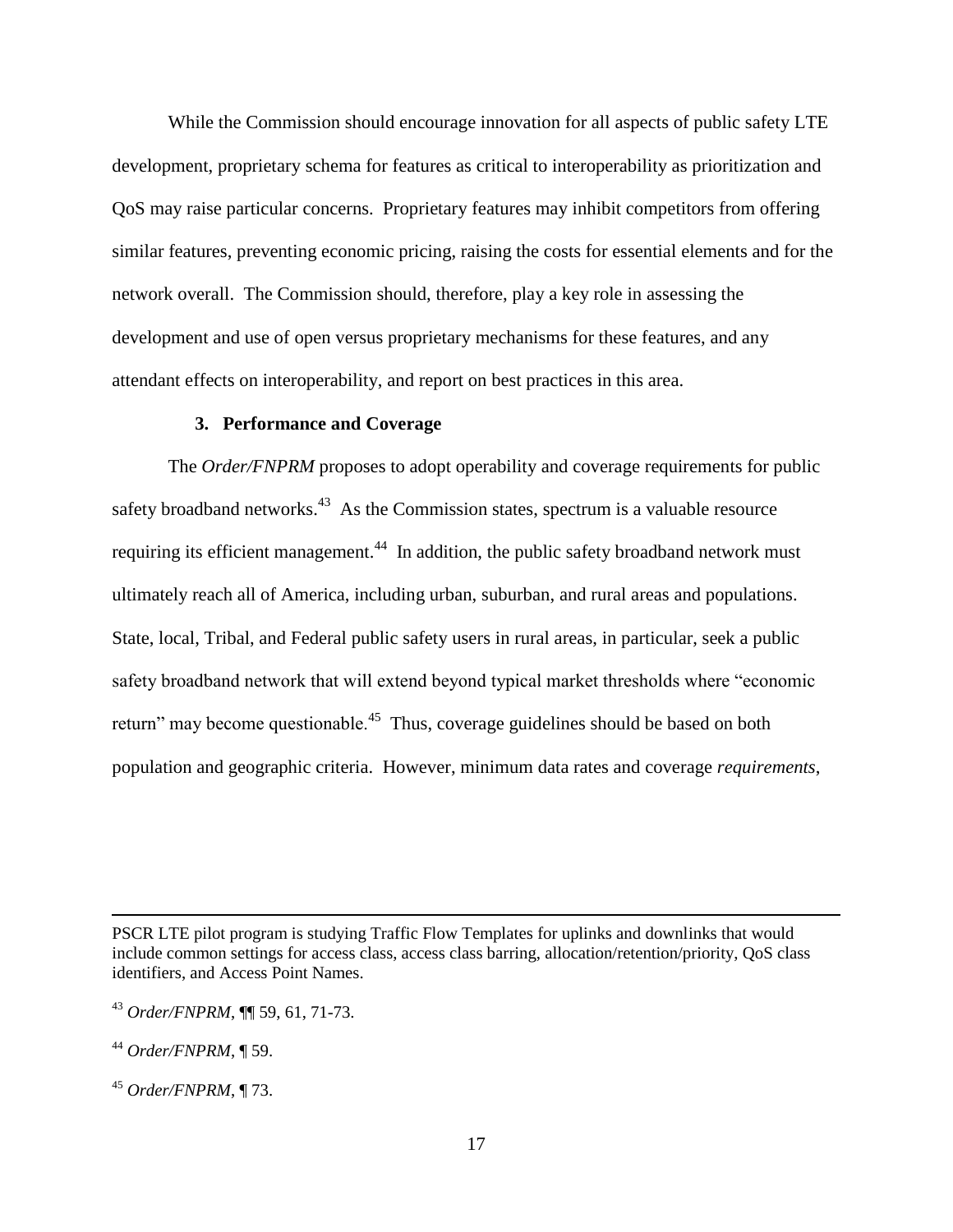which deny the Corporation and affected State, local, and Tribal jurisdictions needed flexibility, may fall short on both counts.<sup>46</sup>

Instead, the Commission should set aspirational goals, not rigid mandates, for both data rates and coverage, at least initially. While it is possible that conflicts between such goals and the build-out will occur, such conflicts should be resolved by the Corporation in coordination with the Commission. For example, data rate obligations are likely to drive up costs and lead to decisions to shrink initial build-outs to smaller areas where such rates could be supported in violation of coverage rules. Moreover, implementing minimum data rate capabilities for initial build-outs, by providing a minimum data rate "safe harbor," will induce rapid obsolescence within the entire system and could necessitate replacement of through-put capacity before the Corporation can implement a robust unified nationwide system.

A successful nationwide and interoperable public safety broadband network needs flexibility to balance coverage and data rates to achieve efficient deployment within funding constraints. This requires consultation with affected States, localities,Tribes, and, where appropriate, Federal entities. These jurisdictions know the geography, density of population, and deployment schedule that would best serve both public safety and the general public. The network may also use deployable assets such as cells on wheels (COWs) and cells on light trucks (COLTs) to enhance coverage deficiencies or to replace stressed or damaged components. In this context, the Corporation should be responsible for devising any data rate performance specifications and validation methodologies, subject to Commission guidance.<sup>47</sup>

 $\overline{a}$ 

<sup>46</sup> *Order/FNPRM*, ¶¶ 59, 61, 71-73.

<sup>47</sup> *Order/FNPRM*, ¶ 62.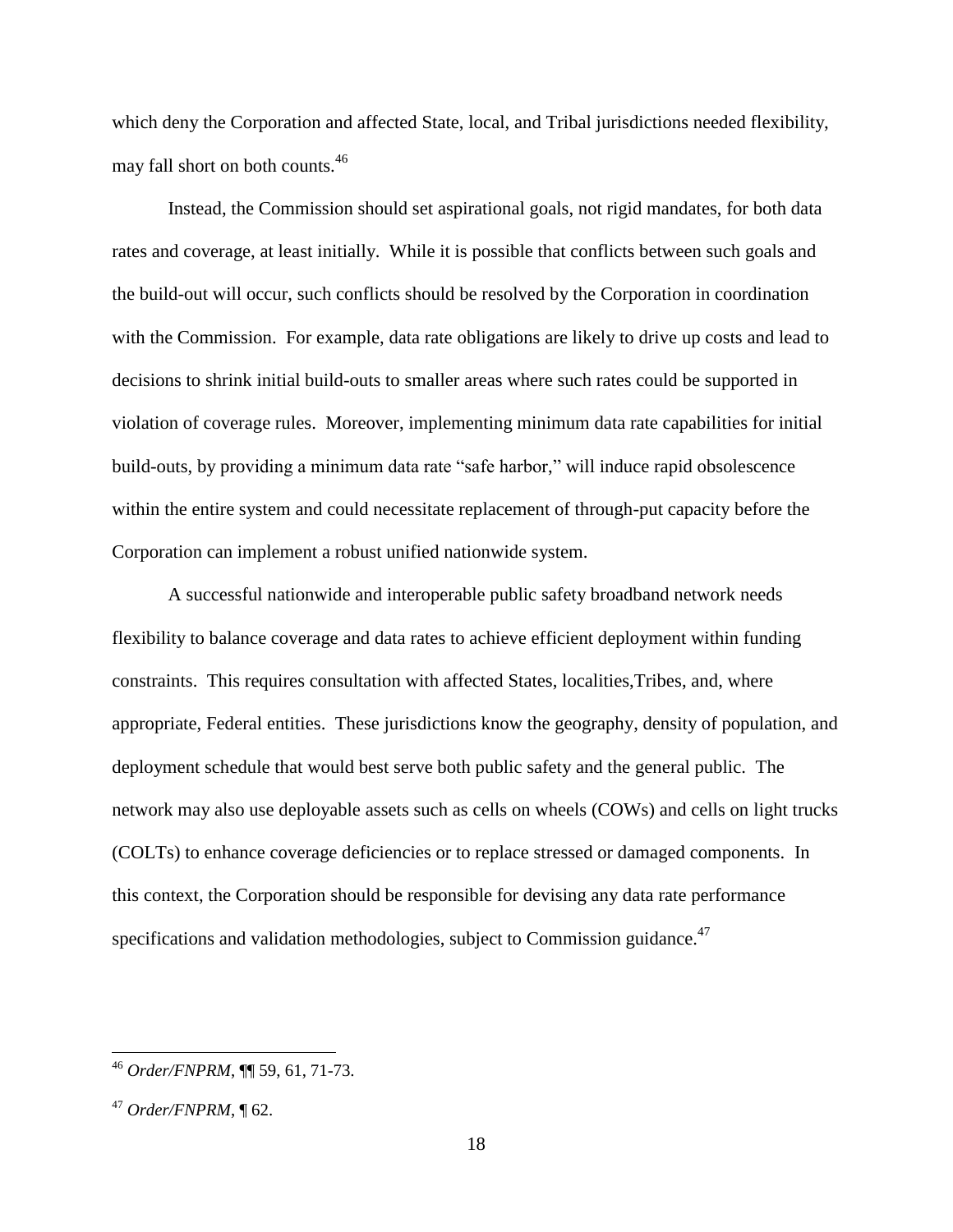#### **4. Coverage Reliability**

The *Order/FNPRM* asks whether to impose coverage reliability requirements on the public safety network.<sup>48</sup> While the public safety broadband network should ultimately be at least as reliable as legacy land mobile radio and commercial broadband networks, the 95% coverage reliability benchmark that the *Order/FNPRM* proposes, while laudable, may be too rigorous to reasonably meet at the beginning of the nationwide network build-out.<sup>49</sup> The Corporation, however, should give serious consideration to meeting this goal over time given that this network will be used to protect life and property. A flexible, phased implementation would permit the Corporation, in consultation with State, local, and Tribal jurisdictions, to achieve such a goal over time.<sup>50</sup> Ultimately, the public safety broadband network will require uniform capability or designated surge capability to ensure coverage reliability and effective response in an emergency.

Additionally, indoor coverage requirements will vary according to specific needs.<sup>51</sup> Urban police and fire agencies, for instance, may have strict indoor coverage requirements. On the other hand, rural police, fire and emergency medical services, and agencies guarding border crossings, such as DHS Customs and Border Protection, may not. State, local, Tribal, and, where appropriate, Federal, jurisdictions are the best judges of indoor coverage needs in the portions of the RAN within their jurisdictions or mission. The Corporation, in cooperation with State, local,

l

<sup>48</sup> *Order/FNPRM,* ¶ 75.

<sup>49</sup> *Order/FNPRM,* ¶ 75.

 $50$  The Commission should clarify the meaning of "coverage reliability." "Coverage reliability" must take into account both the probability of successful message transmission and the extent that the system is available in a pre-defined geographic area. The Commission"s definition appears to assume 100% system availability. *Order/FNPRM*, ¶ 75. Thus, for a selected geographic area that is fully built out, 95% coverage reliability would mean the ability to complete 95/100 call attempts.

<sup>51</sup> *See generally*, *Order/FNPRM*, ¶¶ 123-26.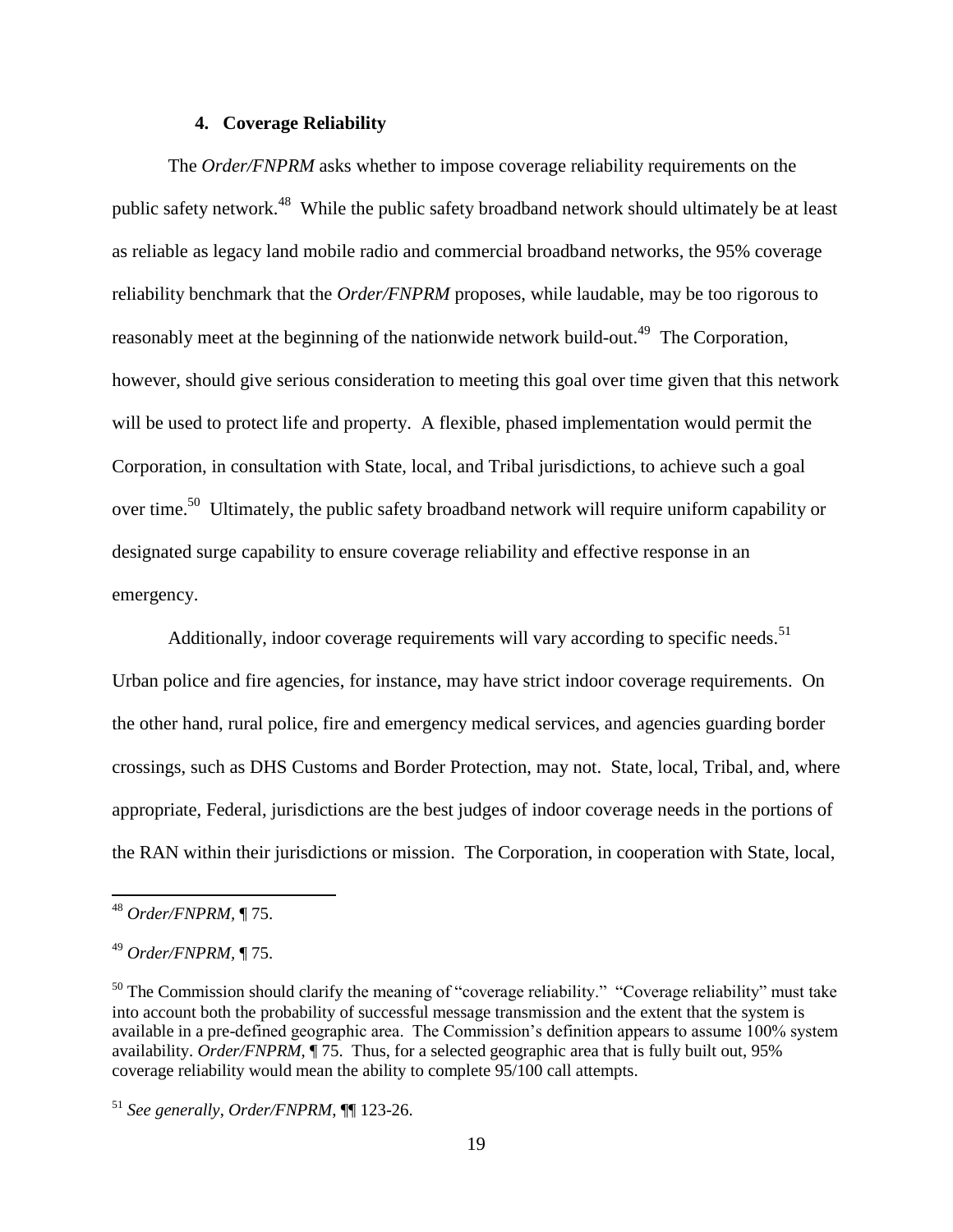Tribal, and, where appropriate, Federal jurisdictions, can address particular deficiencies as needed with follow-on network expansion/enhancement efforts, internal distributed antenna system approaches, potential future modifications to building infrastructure codes, and other mechanisms. The Commission, through the ERIC, should monitor and assess performance as the network matures.

# **5. Testing**

The Commission seeks comment on whether and how to require conformance and interoperability testing.<sup>52</sup> The Administration believes the Commission should adopt rules requiring that equipment used in the network, both infrastructure and user devices, should be tested in accordance with both Corporation policy and developing testing regimes as described below.

Conformance testing of devices and network equipment ensures compliance with LTE standards at a base level.<sup>53</sup> With respect to LTE user devices, as the Commission notes, the PCS Type Certification Review Board (PTCRB) is establishing a Band Class 14 test suite for laboratory certification.<sup>54</sup> The *Order/FNPRM* proposes to require a certification that devices have gone through this process and a commitment to future testing as called for "within the certification process."<sup>55</sup> The PTCRB process provides for continual testing of new devices and software releases. The Commission should consider clarifying that the PTCRB process, including the requirement for continual testing of new devices and releases, is mandatory. This would provide a baseline for conformance testing for all public safety user equipment.

 $\overline{a}$ 

20

<sup>52</sup> *Order/FNPRM,* ¶ 106-115.

<sup>53</sup> *Order/FNPRM,* ¶ 106.

<sup>&</sup>lt;sup>54</sup> *Order/FNPRM*, ¶ 107. Band Class 14 includes the public safety broadband spectrum.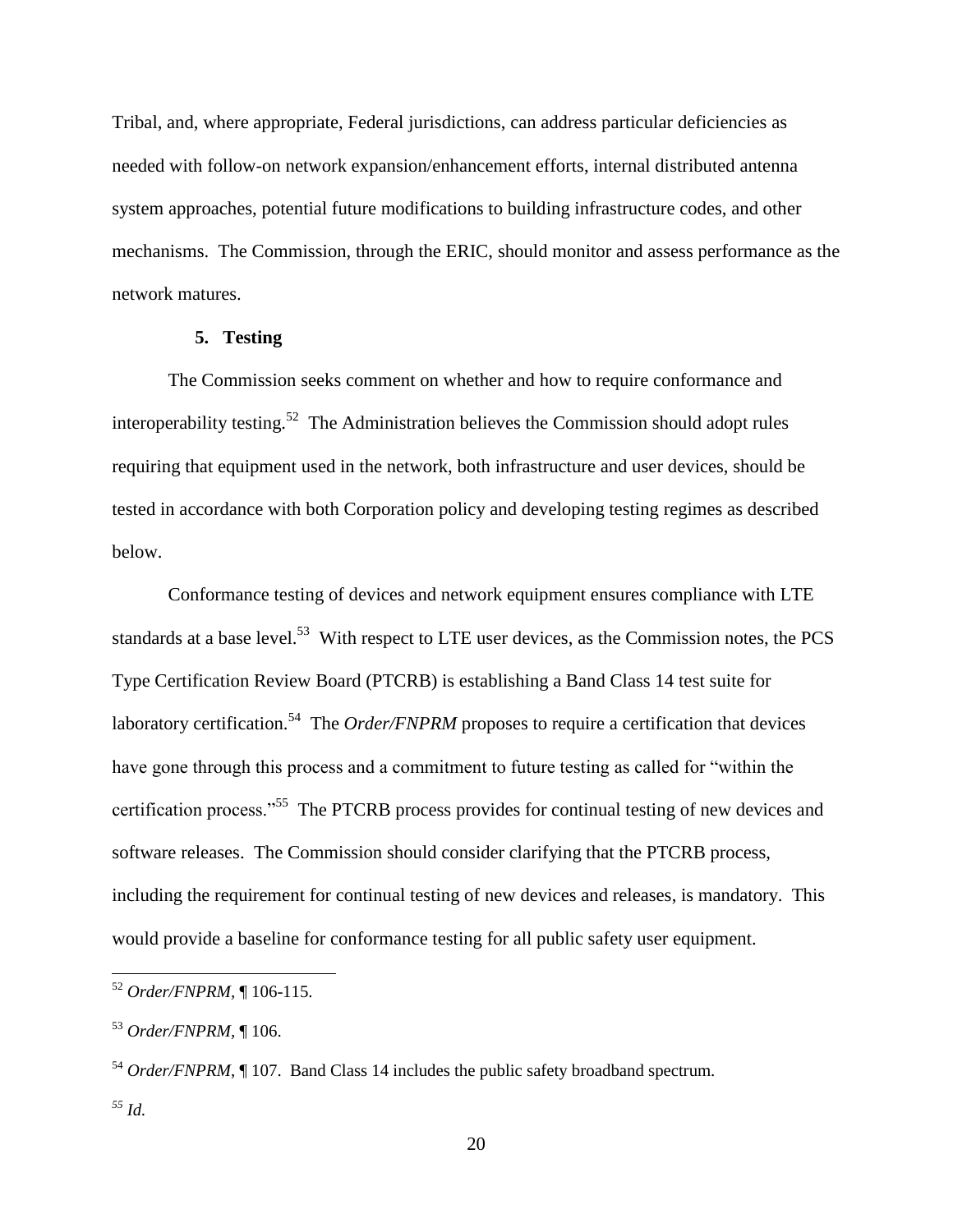Moreover, the Corporation, with expert consultation as necessary, is best positioned to represent the interests of the public safety broadband network before the PTCRB.

With respect to LTE infrastructure equipment, the Multi Service Forum (MSF) is investigating the development of a framework for public safety infrastructure conformance and an LTE Interoperability Testing (IOT) and certification program for EPC primary IOT interfaces, including accreditation of testing facilities.<sup>56</sup> National, and many regional, commercial network operators maintain their own testing laboratories for infrastructure equipment. These laboratories enable commercial operators to ensure that software upgrades and new features do not disrupt interoperability or feature functionality. They could be venues for the actual conformance testing itself, so long as they are not affiliated with the providers of the equipment being tested, and can provide independent and unbiased certifications.<sup>57</sup> The Commission should conduct an assessment of the availability and accreditation of laboratories for IOT testing. Most importantly, the Commission should not permit any part of the public safety broadband network to go into operation until IOT is successfully completed via accredited laboratories on all equipment and devices using that infrastructure.

#### **6. User Devices**

The *Order/FNPRM* seeks comment on the use and required characteristics of devices on LTE networks.<sup>58</sup> The Administration believes that the Corporation should decide the characteristics of user devices after consultations with State, local, Tribal, and Federal entities, as well as device vendors and commercial roaming partners. The Corporation should take into

 $\overline{a}$ 

<sup>56</sup> *See generally*, "About MSF," *available at* [http://www.msforum.org/about/index.shtml.](http://www.msforum.org/about/index.shtml) The Corporation, with expert consultation as necessary, is best positioned to represent public safety broadband interests before this body.

<sup>57</sup> *Order/FNPRM*, ¶¶ 106-115.

<sup>58</sup> *Order/FNPRM*, ¶¶ 119-122.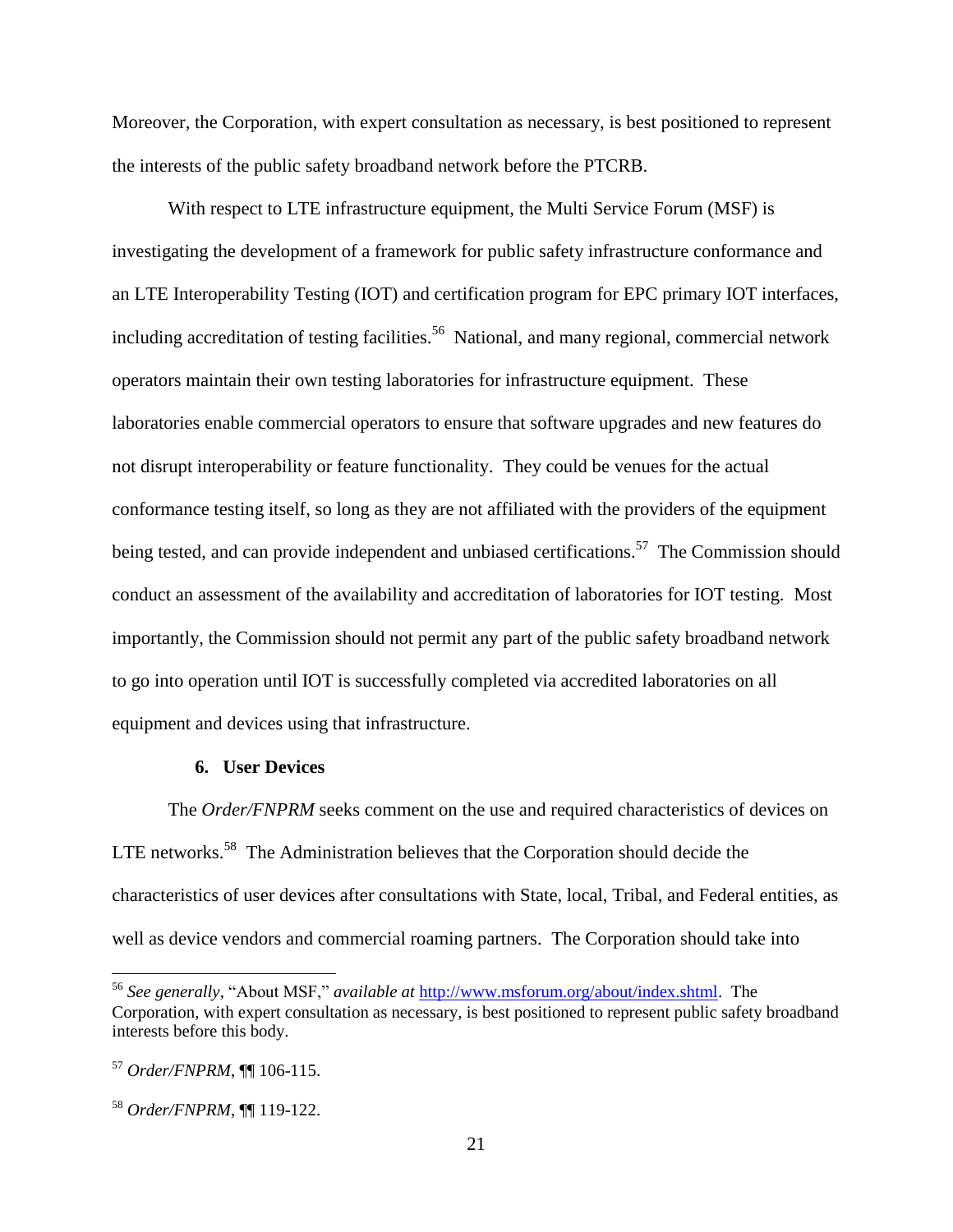account a number of factors, including the costs of additional functionality, time needed for training users, and support for: (1) legacy LMR networks; (2) 2G/3G/4G commercial wireless networks; (3) Wi-Fi; and (4) Bluetooth. With respect to channel bandwidth requirements, the Commission should require that public safety devices support  $10+10$  MHz, in addition to  $5+5$ MHz, given the current public safety spectrum allocation.<sup>59</sup>

The Commission should also conduct a more in-depth inquiry into the types of user devices that would best serve the public safety broadband network, including the value of encouraging or mandating public safety bands on commercial devices, as well as adding band classes in addition to Band Class 14, and Wi-Fi or Bluetooth, on public safety devices.<sup>60</sup> For public safety devices, multi-band capability would enable public safety users to roam onto commercial networks or to use WiFi or Bluetooth when the need arises.<sup>61</sup> The ability to roam onto commercial networks would permit public safety users to transition seamlessly to commercial networks before the public safety network is fully constructed or in cases of over-

<sup>61</sup> *Order/FNPRM*, ¶ 121.

<sup>&</sup>lt;sup>59</sup> Order/FNPRM, ¶ 120. The President's Wireless Innovation and Infrastructure Initiative calls for reallocation of the D Block to public safety use, s*upra*note 5. The "D Block" refers to the 758-763 MHz and 788-793 MHz band adjacent to public safety 700 MHz radio frequencies.

 $60$  The Commission has a pending petition for rulemaking to require all 700 MHz mobile equipment to be capable of operating on all paired commercial 700 MHz frequency blocks. *See* Public Notice, "Wireless Telecommunications Bureau Seeks Comment on Petition for Rulemaking Regarding 700 MHz Band Mobile Equipment Design and Procurement Practices," RM No. 11592, DA 10-278 (rel. Feb. 18, 2010) (citing 700 MHz Block A Good Faith Purchaser Alliance Petition for Rulemaking Regarding the Need for 700 MHz Mobile Equipment to be Capable of Operating on All Paired Commercial 700 MHz Frequency Blocks (filed Sept. 29, 2009)), *available at* [http://hraunfoss.fcc.gov/edocs\\_public/attachmatch/DA-10-](http://hraunfoss.fcc.gov/edocs_public/attachmatch/DA-10-278A1.pdf) [278A1.pdf.](http://hraunfoss.fcc.gov/edocs_public/attachmatch/DA-10-278A1.pdf) *See also* Public Notice, "Federal Communications Commission to Hold April 26, 2011 Workshop on the Interoperability of Customer Mobile Equipment Across Commercial Spectrum Blocks in the 700 MHz Band," RM No. 11592, DA 11-622 (rel. Apr. 7, 2011), *available at* [http://transition.fcc.gov/Daily\\_Releases/Daily\\_Business/2011/db0407/DA-11-622A1.pdf.](http://transition.fcc.gov/Daily_Releases/Daily_Business/2011/db0407/DA-11-622A1.pdf) The Commission should open a rulemaking to include both 700 MHz commercial and public safety device interoperability.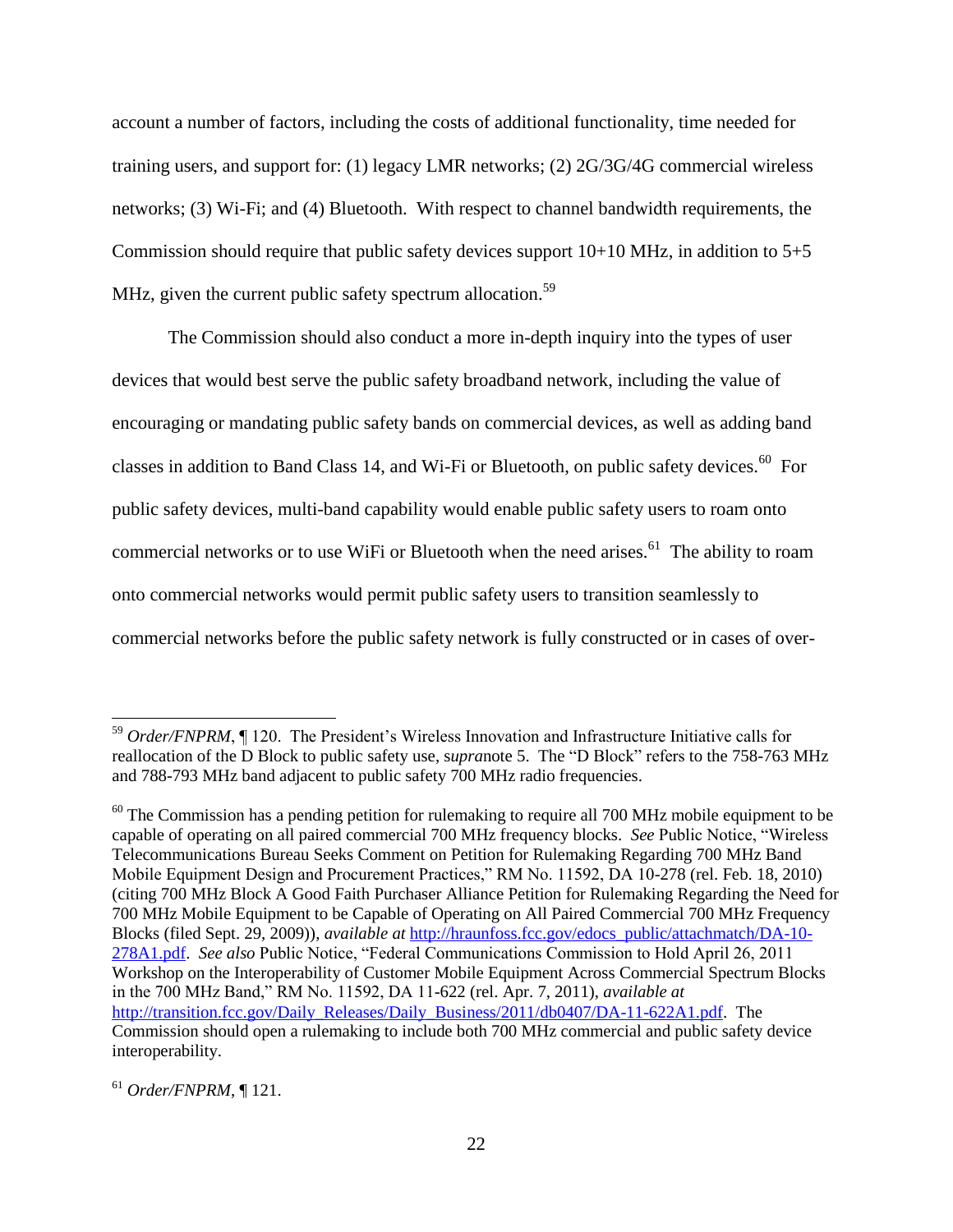loaded capacity. <sup>62</sup> Requiring the inclusion of public safety Band Class 14 on all commercial LTE devices could produce needed economies of scale for public safety users that would drive costs down. While there would be security risks in the mass production and sale of commercial devices carrying public safety frequencies, these are among the overall security concerns that will need to be addressed by the Commission and the Corporation.

The *Order/FNPRM* also asks about devices that offer multiple-mode support.<sup>63</sup> Manufacturers already are beginning to support multi-mode devices, including GSMGS/GPRS/E-GPRS, 1xRTT, 1xEV-DO, W-CDMA/HSPA, TD-SCDMA, and FDD-LTE.<sup>64</sup> Thus, additional regulation does not appear necessary to ensure multi-mode operations.<sup>65</sup> The Corporation should be supportive of device innovation occurring in the public and commercial sectors in meeting the operational requirements of the nation's first responders. Public safety should be able to benefit from new applications and other innovations being developed in the same way that the private sector is benefiting from an explosion in applications.

# **7. Deployable Assets**

The Commission asks whether deployable assets operating in the public safety broadband spectrum should be required to comply with the technical and operational rules for that

 $\overline{\phantom{a}}$ <sup>62</sup> Supra note 39 (calling upon the Commission to consider how Wireless Priority Service, Government Emergency Telephone Service, and NGN Priority Service apply in a separate rulemaking to be conducted on public safety roaming onto commercial broadband networks.)

<sup>63</sup> *Order/FNPRM*, ¶ 122.

<sup>64</sup> *See, e.g.,* "Anritsu Introduces New Applications Test Solution Focused on Multi-Mode LTE Devices," *available at* [http://www.14wfie.com/story/14299394/anritsu-introduces-new-applications-test-solution](http://www.14wfie.com/story/14299394/anritsu-introduces-new-applications-test-solution-focused-on-multi-mode-lte-devices)[focused-on-multi-mode-lte-devices.](http://www.14wfie.com/story/14299394/anritsu-introduces-new-applications-test-solution-focused-on-multi-mode-lte-devices)

<sup>&</sup>lt;sup>65</sup> *Order/FNPRM*, ¶ 122. Satellite capability, while desirable, is likely cost prohibitive unless also implemented on commercial devices. In addition, other trade-offs, such as battery usage and slower data rates, might need to be considered.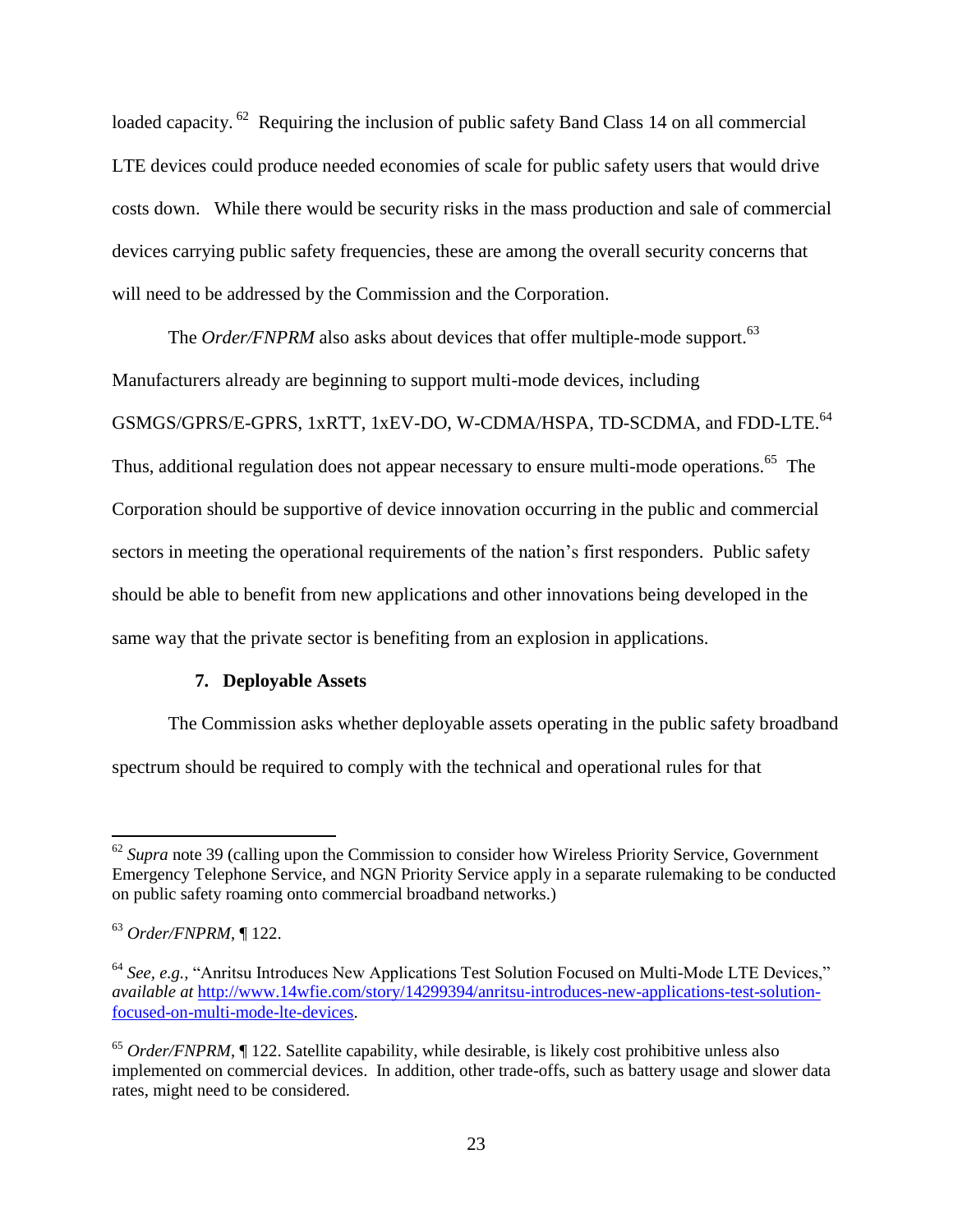spectrum.<sup>66</sup> The Administration agrees with the Commission that all deployable assets operating in the public safety broadband spectrum should comply with the technical and operational rules established for that spectrum.<sup>67</sup> The Corporation should capitalize on deployable assets to augment or replace existing infrastructure.<sup>68</sup> The ability to inject deployable assets such as COWS or COLTS or the abbreviated and typically less powerful "fly away kits" is often critical to successful relief operations.<sup>69</sup> The Commission should adopt rules that require the Corporation to test any such deployable capability in the lab and field for compliance with technical and operational rules and to ensure use of equipment that has been certified as previously discussed.<sup>70</sup>

# **8. Applications**

The *Order/FNPRM* seeks comment on potentially requiring a common set of applications as a means to advance interoperability and, specifically, on mandating the five applications that the NPSTC Broadband Task Force recommended.<sup>71</sup> These applications appear, at least

<sup>67</sup> *Order/FNPRM*, ¶ 128.

 $\overline{\phantom{a}}$ 

<sup>70</sup> *See supra* Section II.C.5.

<sup>66</sup> *Order/FNPRM*, ¶ 127 (citing National Broadband Plan at 318, Exhibit 16-B, *available at* [http://www.broadband.gov/plan/16-public-safety/\)](http://www.broadband.gov/plan/16-public-safety/).

<sup>&</sup>lt;sup>68</sup> The Corporation, in conjunction with State, local, and Tribal jurisdictions, should determine the type of backhaul such assets use, in accordance with user needs. *Order/FNPRM*, ¶¶ 127-128.

<sup>69</sup> *See generally*, Implementing Recommendations of the 9/11 Commission Act of 2007 (9/11 Commission Act), Pub. L. No. 110-53 §2201, 121 Stat. 266 (2007). Section 2201 of the 9/11 Commission Act amends the Public Safety Interoperable Communications Grants Program to require that grantees establish a strategic technology reserve to pre-position or secure communications for immediate deployment in a disaster.

<sup>&</sup>lt;sup>71</sup> *Order/FNPRM*, ¶ 55. These applications are: (1) Internet access; (2) Virtual Private Network (VPN) access to any authorized site and to home networks; (3) status or information homepage; (4) provision of network access for users under the Incident Command System; and (5) field-based server applications. National Public Safety Telecommunications Council, "700 MHz Public Safety Broadband Task Force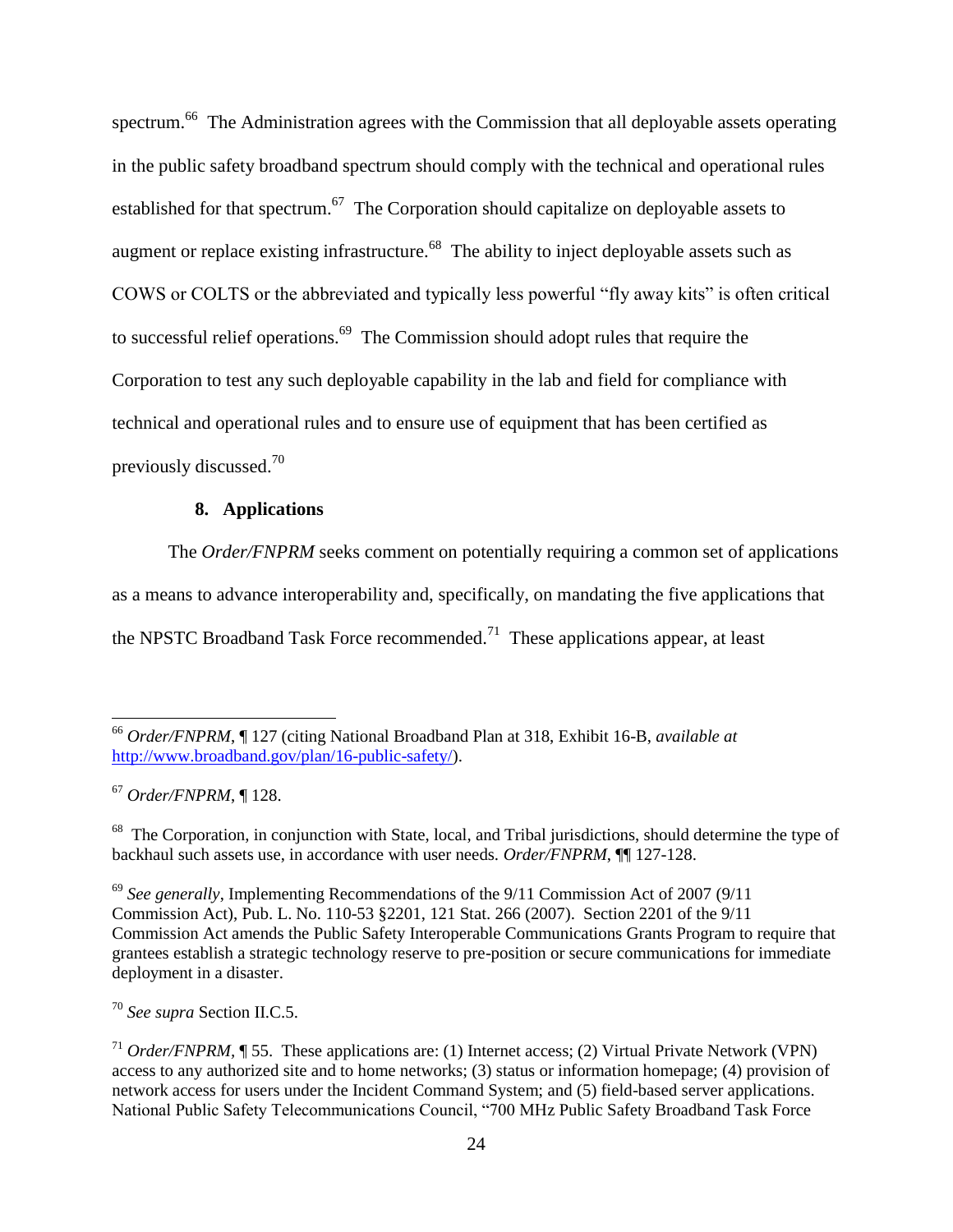provisionally, to be necessary for the public safety broadband network. Federal first responders typically require capabilities such as Over the Air Service Programming (OTASP) and encryption rekeying of end user equipment.<sup>72</sup> Nevertheless, the Corporation, in consultation with State, local, Tribal, and Federal jurisdictions, can best assess the operational impacts of required applications or services. The Commission could best facilitate this effort by postponing any regulatory action in this regard and instead assessing at some later point whether the market is adequately addressing the need for various applications among affected jurisdictions.

#### **D. Open Standards**

Standards-based technologies provide a foundation and framework for achieving interoperability. Historically, proprietary technologies have impeded interoperability and competition for public safety applications.<sup>73</sup> Lack of standardization creates the potential for incompatible equipment and "Balkanized" service areas. It also decreases the pool of competitive vendors and tends to raise network and end-user costs. The Commission has taken a commendable first step by mandating an initial baseline of compatibility with LTE standards.<sup>74</sup> The Commission should also require that early adopters that have not implemented standardsbased systems or that have adopted proprietary applications and architectures transition to open

Report and Recommendations" (NPSTC Broadband Task Force Report), § 6.3.2, at 20 (Sept. 2009), *available at* [http://www.npstc.org/broadband.jsp.](http://www.npstc.org/broadband.jsp)

 $<sup>72</sup>$  Open Mobile Alliance (OMA) working groups are developing standards for OTASP. These include</sup> Firmware Update Management Object (FUMO), a specification for updating the firmware of mobile devices over the air and Software Component Management Object (SCOMO), a specification that would permit software management of a remote device.

 $^{73}$  Not every aspect of a public safety system requires standardization. The Commission must balance the public interest in stimulating innovative solutions when evaluating proprietary solutions.

<sup>74</sup> *Order/FNPRM,* ¶ 10.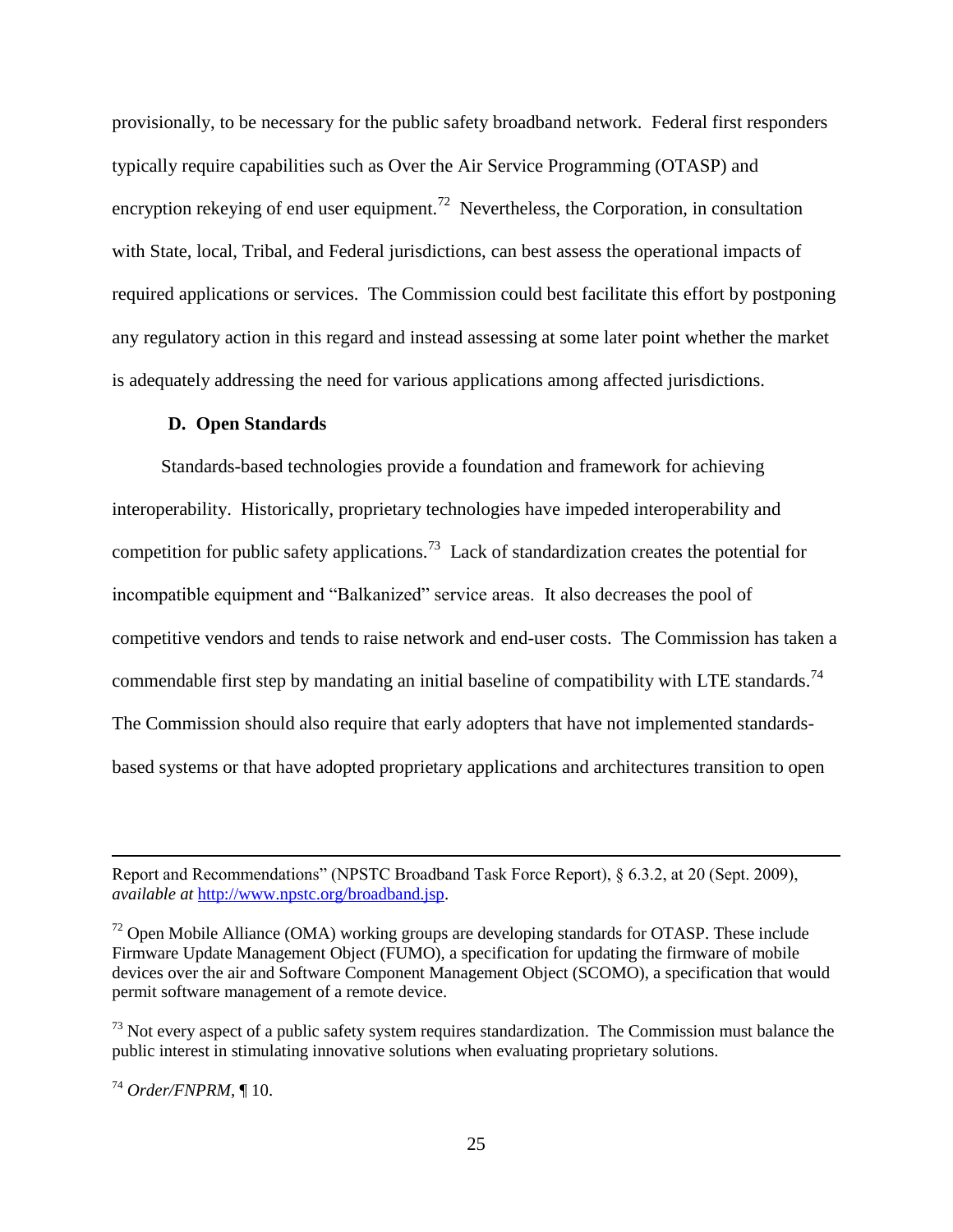standards, if such early implementation hinders nationwide interoperability.<sup>75</sup> Rather than mandating support for specific interfaces, which may evolve over time, the Commission should mandate compliance with LTE technical specifications, which are updated continually.<sup>76</sup>

# **E. IPv6**

The Commission asks whether the entire public safety broadband network should be

based on IPv6 from the outset.<sup>77</sup> The Corporation should adopt IPv6 as the network's baseline

IP addressing scheme. Internet Protocol (IP) addresses available under IPv4, the system

preceding IPv6, are depleting rapidly.<sup>78</sup> While there may be minor incremental costs to IPv6

deployment, the future savings from baseline implementation far outweigh these initial costs.<sup>79</sup>

# **F. Interconnection with Legacy Public Safety Networks**

The Commission seeks comment on how to address interconnection of existing

narrowband public safety networks ("legacy networks") with the public safety broadband

<sup>77</sup> *Order/FNPRM*, ¶ 30.

 $75$  Standards or implementation guidelines created by established bodies such as Third Generation Partnership Project (3GPP), Open Mobile Alliance (OMA), or Alliance for Telecommunications Industry Solutions (ATIS) are most appropriately applied to interfaces, or links between different components of a system, different components in a device, or different networks (narrowband and broadband).

<sup>76</sup> *Order/FNPRM,* ¶ 12. *See, e.g.,* 3G PP TS 23.401: "3rd Generation Partnership Project; Technical Specification Group Services and System Aspects; General Packet Radio Service (GPRS) Enhancements for Evolved Universal Terrestrial Radio Access Network (E-UTRAN) Access (Release 10)" (Jan. 2011), *available at* [http://www.3gpp.org/ftp/Specs/archive/23\\_series/23.401/.](http://www.3gpp.org/ftp/Specs/archive/23_series/23.401/)

 $^{78}$  As of February 2011, the free pool of IPv4 addresses was depleted, with only regional free pools remaining available. "The IPv4 Depletion Site," *available at* [http://www.ipv4depletion.com/?page\\_id=326.](http://www.ipv4depletion.com/?page_id=326) IPv6 provides for 128-bit IP addresses as opposed to the 32-bit addresses available under IPv4.

 $^{79}$  Federal agencies that expect to use the public safety network are transitioning to an IPv6 format. Memorandum for Chief Information Officers of Executive Departments and Agencies from Vivek Kundra, Federal Chief Information Officer (Sept. 28 2010), *available at*

[http://www.cio.gov/Documents/IPv6MemoFINAL.pdf.](http://www.cio.gov/Documents/IPv6MemoFINAL.pdf) *See also* "NTIA Convenes Stakeholders to Discuss IPv6 Deployment" (Sept. 28, 2010) *available at*

[http://www.ntia.doc.gov/press/2010/IPv6workshop\\_09282010.html.](http://www.ntia.doc.gov/press/2010/IPv6workshop_09282010.html)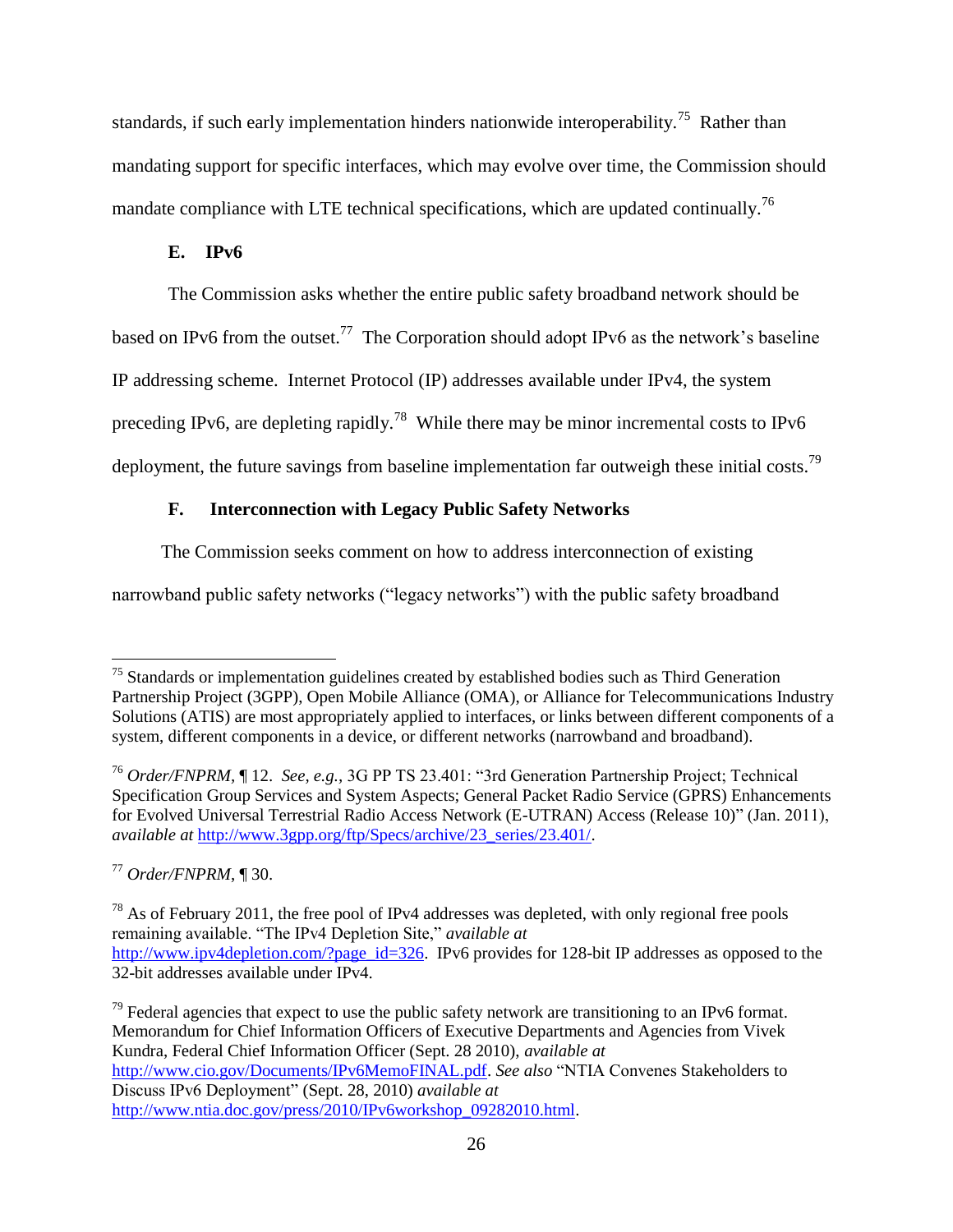network in the absence of the public safety partnership with the D Block operator.<sup>80</sup> NTIA supports the development of the capability to interconnect existing public safety Land Mobile Radio (LMR) to the broadband network for mission-critical voice.<sup>81</sup> Although progress has been made, LTE wireless broadband standards cannot yet meet the need for mission-critical voice communications.<sup>82</sup> Further, the country has invested billions of dollars in LMR network deployment.<sup>83</sup> Interconnecting the current communications systems to the future broadband network will maximize these investments while providing a migration path for future communications capabilities.<sup>84</sup> It will be important for public safety to develop capabilities to connect their LMR systems to the LTE network through solutions best suited for the situation.

However, at this initial stage of the development of LTE for public safety purposes, it is

premature for the Commission to mandate particular gateways or forms of interconnection with

 $\overline{\phantom{a}}$ <sup>80</sup> *Order/FNPRM*, ¶ 58.

<sup>81</sup> NPSTC Broadband Task Force Report, *supra* note 71, § 6.2.10 at 14-14. NPSTC"s Broadband Working Group is developing a functional definition of mission-critical voice. Mission-critical voice is generally thought to encompass "talk around" or the ability of radios to communicate outside of network infrastructure, "push to talk" or the ability to send messages via the push of a button instead of dialing, as well as other capabilities.

 $82$  For example, the DHS Office of Interoperability and Compatibility (OIC) proved this capability in the Radio Over Wireless Broadband demonstration. DHS, "Radio over Wireless Broadband Pilot Project Report" (July 2009) *available at* [http://www.safecomprogram.gov/NR/rdonlyres/7FDFC2B3-1AF6-4F09-](http://www.safecomprogram.gov/NR/rdonlyres/7FDFC2B3-1AF6-4F09-B672-8313F8CAE559/0/FINAL_ROWB_DC_PilotDHS_73109.pdf) [B672-8313F8CAE559/0/FINAL\\_ROWB\\_DC\\_PilotDHS\\_73109.pdf.](http://www.safecomprogram.gov/NR/rdonlyres/7FDFC2B3-1AF6-4F09-B672-8313F8CAE559/0/FINAL_ROWB_DC_PilotDHS_73109.pdf) *See also* "Demonstration shows that wireless broadband isn"t just for data anymore" (Sept. 1, 2008) *available at* [http://www.pscr.gov/about\\_pscr/press/broadband/leveraging\\_high-speed\\_networks\\_that\\_enable\\_ip](http://www.pscr.gov/about_pscr/press/broadband/leveraging_high-speed_networks_that_enable_ip-based_applications_092008-urgent_communications.pdf)[based\\_applications\\_092008-urgent\\_communications.pdf.](http://www.pscr.gov/about_pscr/press/broadband/leveraging_high-speed_networks_that_enable_ip-based_applications_092008-urgent_communications.pdf) *See generally*, DOC PSCR, "Radio over Wireless Broadband: Project Description" *available at* [http://www.pscr.gov/projects/broadband/row](http://www.pscr.gov/projects/broadband/row-b/row-b.php)[b/row-b.php.](http://www.pscr.gov/projects/broadband/row-b/row-b.php) The DHS OIC Voice Over Internet Protocol Working Group continues to study these issues.

<sup>&</sup>lt;sup>83</sup> For example, DOJ's Integrated Wireless Network program is a state-of-the-art land mobile radio system that is used by Federal and other public safety agencies, such as DOJ, DHS, the U.S. Park Service, and even Canadian law enforcement, in certain parts of the country, including border areas.

 $84$  Conceivably, once LTE mission-critical voice capabilities are operational, public safety users would be able to use LMR and LTE voice interchangeably during a transition period, ensuring a graceful and secure migration.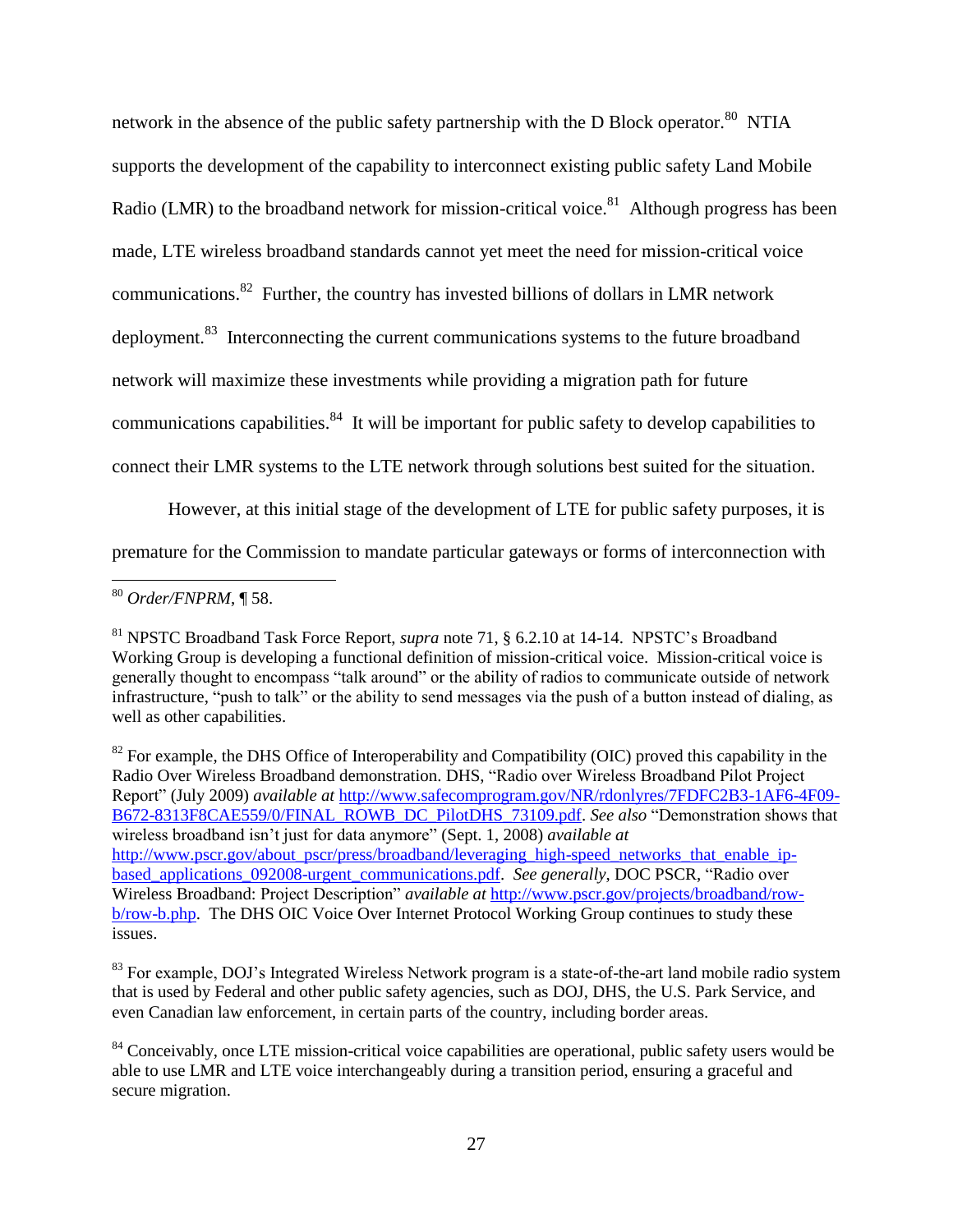legacy voice systems. Since the LTE standard does not cover this linkage, the Commission should be particularly cautious in permitting solutions that are not based on open standards. Before approving proprietary solutions, the Commission should assess the availability of both open standard and proprietary gateway solutions, as well as the impact of non-standard gateways on overall interoperability.

# **G. Base Station Out-of-Band Emission Limits**

The *Order/FNPRM* tentatively concludes that a limit on out-of-band emissions of 43+10 Log (P) dB for operations in the 763-768 MHz band and the 793-798 MHz band would protect against public safety broadband network adjacent band interference.<sup>85</sup> The proposal would result in a limit on out-of-band emissions of -13 dBm as measured in a 100 kHz resolution bandwidth.<sup>86</sup> The out-of-band emission limit referenced to a bandwidth of 6.25 kHz is -25  $dBm<sup>87</sup>$  In contrast, the LTE standard specifies a limit of only -46 dBm for spurious emissions from base stations using a 6.25 kHz resolution bandwidth.<sup>88</sup> Even though the *Order/FNPRM* indentifies other measures to reduce the impact of interference to mobile wireless systems, the proposed out-of-band emission limits would unreasonably increase the potential for interference. The Commission therefore should reduce the limits to be consistent with the level specified in

<sup>&</sup>lt;sup>85</sup> The out-of-band emission levels are measured using a resolution bandwidth of at least 100 kHz. However, a resolution bandwidth of 30 kHz may be employed in the regions 100 kHz outside and adjacent to the band.

<sup>&</sup>lt;sup>86</sup> The  $43 + 10$  Log (P) results in a limit of -43 dBW for out-of-band emissions, which is equal to -13 dBm as measured in a 100 kHz bandwidth.

 $^{87}$  -13 dBm/100 kHz + 10 Log (6.25/100) = -25 dBm.

<sup>88</sup> 3GPP TS 36.104, "3rd Generation Partnership Project: Technical Specification Group Radio Access Network; Evolved Universal Terrestrial Radio Access (E-UTRA); Base Station (BS) radio transmission and reception" (Release 8) (Dec. 2010) § 6.6.4.3.1, *available at* [http://www.3gpp.org/ftp/Specs/archive/36\\_series/36.104/36104-8b0.zip.](http://www.3gpp.org/ftp/Specs/archive/36_series/36.104/36104-8b0.zip)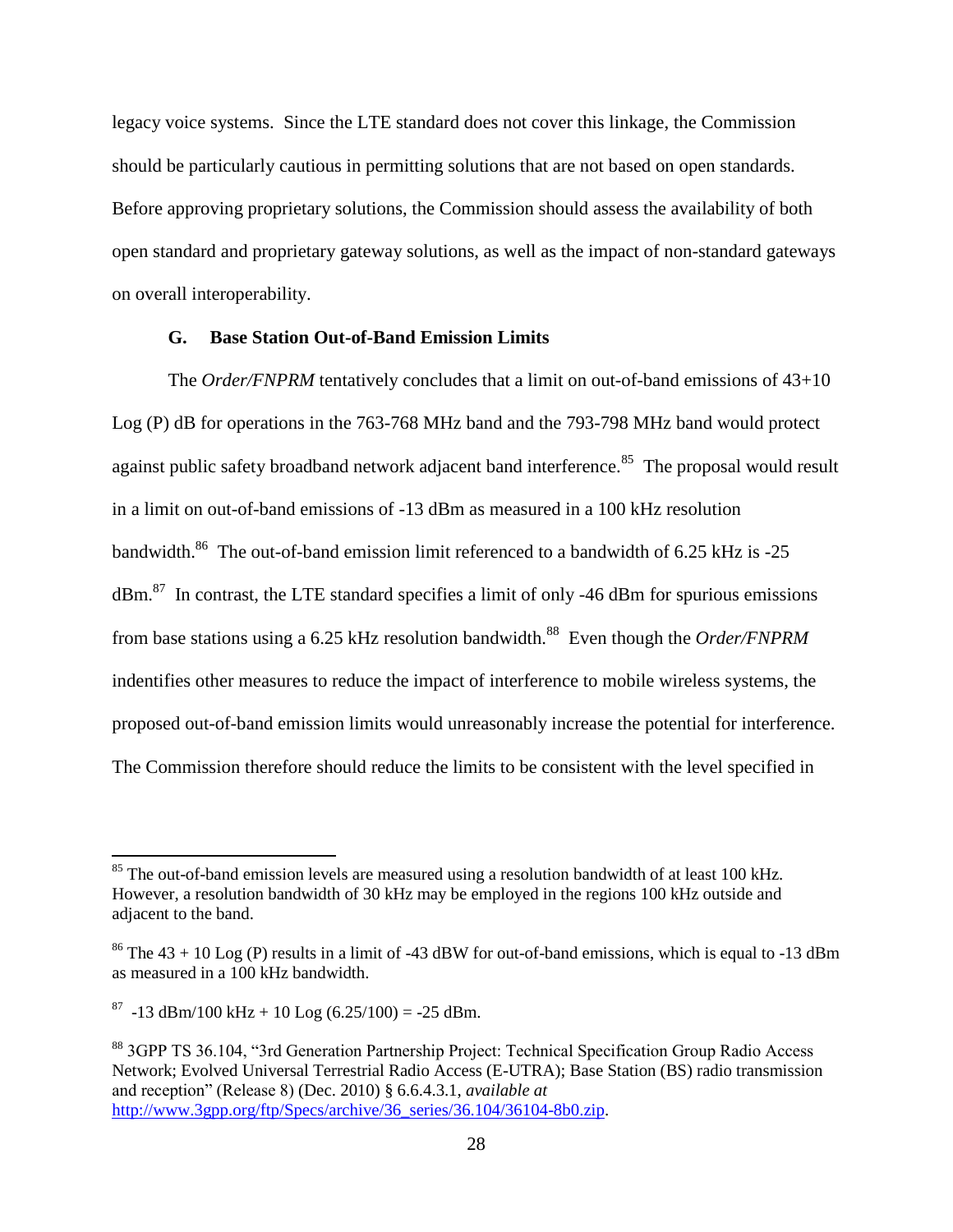the LTE technical specifications.<sup>89</sup> In addition, there is a potential for second harmonic interference to Global Positioning System (GPS) receivers operating in the 1559-1610 MHz band. The Commission should work with NTIA to ensure that that the Commission adequately addresses harmonic interference to GPS.<sup>90</sup>

# **H. Interference Coordination**

The *Order/FNRPM* asks for input on the need for interference mitigation requirements.<sup>91</sup> In single frequency re-use systems such as that proposed for public safety, the potential for adjacent cell interference requires coordination between neighboring cells. While LTE provides a minimum coordination methodology, as the Commission recognizes, solutions in addition to Static Inter-cell Interference Coordination are available.<sup>92</sup> Fractional frequency re-use, particularly in controlling cell edge performance, is one such option.<sup>93</sup> To the extent that potential interference exists among cells in the nationwide system, the Corporation would be responsible for designing the network to mitigate this effect. With respect to potential interference from and into the adjacent systems of commercial operators, the optimum interference mitigation methodology may vary with particular circumstances, and should be left to the Corporation. The Commission should, however, require coordination between the public

<sup>89</sup> *Order/FNPRM*, ¶ ¶ 51-55.

<sup>&</sup>lt;sup>90</sup> Transmitters in the 788-798 MHz band would generate second harmonic emissions in the 1576-1596 MHz band.

<sup>91</sup> *Order/FNPRM*, ¶ 78.

<sup>92</sup> Ericsson Contribution R1-061374, TSG-RAN WG1 #45 (Shanghai, China) (May 8-12, 2006), *available at* [http://www.3gpp.org/ftp/tsg\\_ran/WG1\\_RL1/TSGR1\\_45/Docs/R1-061374.zip;](http://www.3gpp.org/ftp/tsg_ran/WG1_RL1/TSGR1_45/Docs/R1-061374.zip) Ericsson Contribution R1-061375, TSG-RAN WG1 #45 (Shanghai, China) (May 8-12, 2006) *available at*  [http://www.3gpp.org/ftp/tsg\\_ran/WG1\\_RL1/TSGR1\\_45/Docs/R1-061375.zip.](http://www.3gpp.org/ftp/tsg_ran/WG1_RL1/TSGR1_45/Docs/R1-061375.zip)

 $93$  Fractional frequency reuse allows more sub-channels to operate at the cell center, an area relatively less susceptible to interference, than at the cell edge.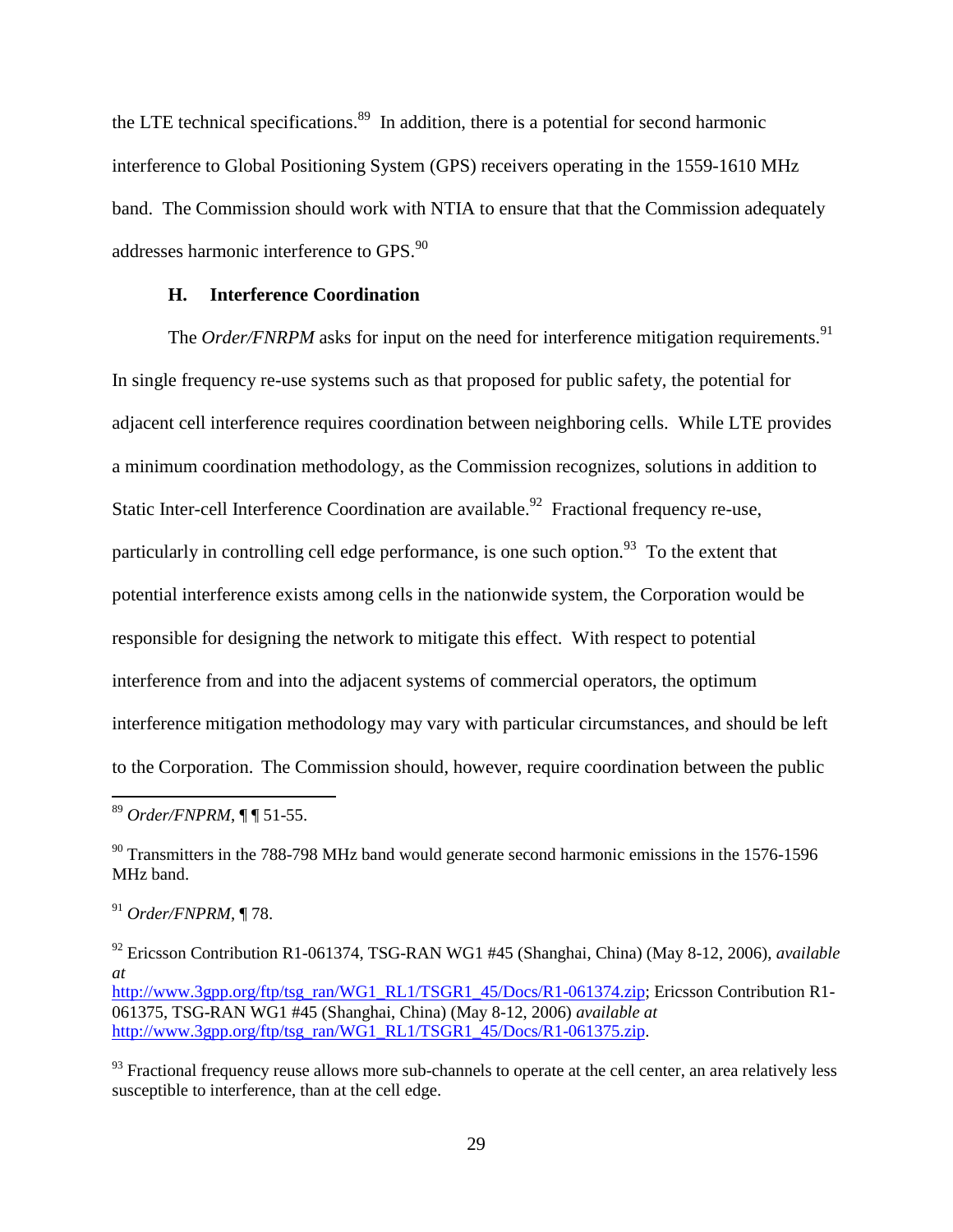safety broadband system and adjacent commercial systems as is the case now between commercial systems.<sup>94</sup>

# **I. Security and Encryption**

As the Commission states, secure communications are vital to public safety.<sup>95</sup> The Commission should adopt as requirements its proposed service features with respect to communications security and encryption, as they likely will be sufficient to address Federal first responder requirements and concerns.<sup>96</sup> As a general matter, Federal law enforcement users require and expect encryption of messages (voice and data), mutual authentication, VPN tunnels, and other features that enhance and ensure the security of the transmitted communications. Federal users accessing the public safety broadband network will require system-level security capabilities (which may be transparent to the end user). The LTE standard supports such requirements through an air interface and through VPN technologies, thus providing flexibility in meeting security needs.  $97$  In addition, the LTE standard provides proper mechanisms for authentication of not only the devices on the network, but also the users of the devices.<sup>98</sup>

<sup>94</sup> *Order/FNPRM*, ¶¶ 78-79.

<sup>95</sup> *Order/FNPRM*, ¶ 65.

<sup>96</sup> *Order/FNPRM*, ¶¶ 65-69.

<sup>97</sup> *See, e.g.,* 3GPP TS 33.401, "3rd Generation Partnership Project; Technical Specification Group Services and System Aspects; 3GPP System Architecture Evolution (SAE): Security architecture" (Release 8), *available at* [http://www.3gpp.org/ftp/Specs/archive/33\\_series/33.401/33401-870.zip.](http://www.3gpp.org/ftp/Specs/archive/33_series/33.401/33401-870.zip) "Tunneling" provides a secure path through a non-secure network. Specific decisions on tunneling protocols should be left to the Corporation. *Order/FNPRM*, ¶ 31.

<sup>98</sup> 3GPP TS 33.102 v 8.6.0, "3rd Generation Partnership Project; Technical Specification Group Services and System Aspects; 3G Security; Security Architecture" (Release 8), § 5.1.2 , *available at* [http://www.3gpp.org/ftp/Specs/archive/33\\_series/33.102/33102-860.zip.](http://www.3gpp.org/ftp/Specs/archive/33_series/33.102/33102-860.zip) As public safety's needs evolve, the Corporation can turn to requirements-development groups such as the NPSTC Broadband Task Force and standards bodies such as 3GPP in collaboration with ATIS to help find solutions to meet these needs.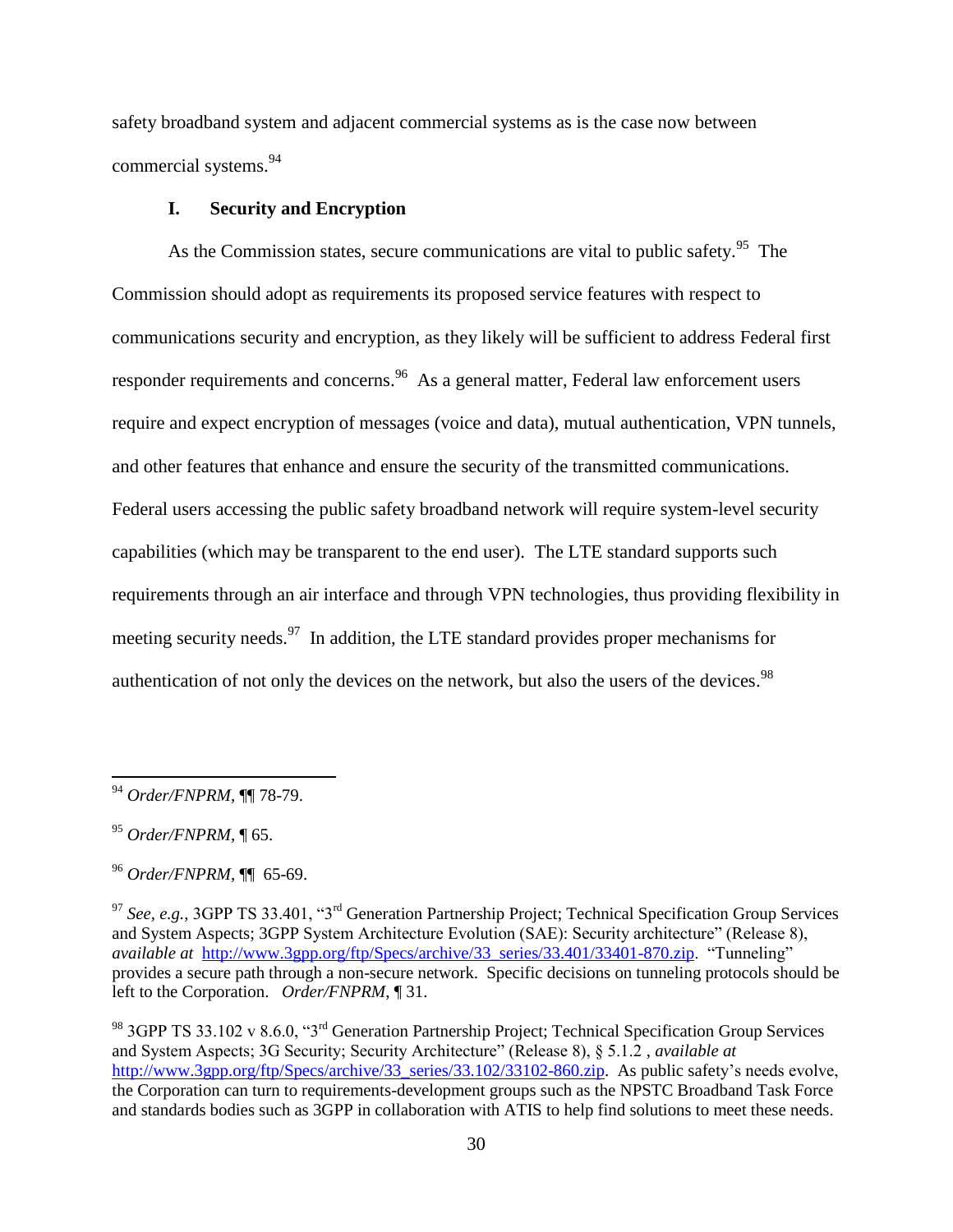# **J. Fixed Services**

The Commission proposes to allow fixed use in the 763-768 MHz and 793-798 MHz bands only on an ancillary basis.<sup>99</sup> The Administration supports the Commission's proposal. The Commission allocated this band to mobile services and the State, local, Tribal, and Federal public safety, emergency, and public safety support services that should use it will, at times, have large capacity requirements for mobile use. These mobile needs should take precedence over fixed uses in cases of over-loaded capacity. As the Commission recognizes, bands other than the 700 MHz public safety broadband spectrum are available for public safety fixed use, including the 4940-4990 MHz band (4.9 GHz). Therefore, the Commission should allow fixed uses in public safety 700 MHz broadband spectrum only on an ancillary basis.

#### **K. Federal Use**

Federal public safety entities interoperate with their State, local, and Tribal counterparts,

especially during emergencies, natural and man-made disasters, and other extreme

circumstances.<sup>100</sup> The Commission has wisely determined to preserve the existing principle of

l

information, infrastructure, and systems with State and local public safety agencies. *See, e.g*., "Interoperability Montana Project," [http://interop.mt.gov/.](http://interop.mt.gov/) When the I-35W Bridge collapsed in Minneapolis, 2007, the Coast Guard, FBI underwater search and evidence response (USERT) and US Naval Sea Systems Command (NAVSEA) mobile diving and salvage teams mobilized to support recovery operations. *See* National Transportation Safety Board, "Collapse of Highway I-35W Highway Bridge, Minneapolis, Minnesota" (Aug. 1, 2007) at 4, *available at* <http://www.dot.state.mn.us/i35wbridge/ntsb/finalreport.pdf> ("I-35W Report"). The United States Marine

<sup>99</sup> *Order/FNPRM*, ¶¶ 129-31.

<sup>&</sup>lt;sup>100</sup> See generally, Comments of the National Telecommunications and Information Administration, PS Docket No. 06-229 (Nov. 9, 2009)) *available at* [http://www.ntia.doc.gov/filings/2009/FCC\\_PS06229\\_700MHz\\_091109.pdf.](http://www.ntia.doc.gov/filings/2009/FCC_PS06229_700MHz_091109.pdf) Federal agencies share

Corps deployed the Department of Defense"s (DOD"s) East Coast Rapid Response System (RRS), a transportable system that operates in public safety land mobile radio bands, to support Hurricane Katrina and Tropical Storm Cindy relief efforts. At the request of State officials, DOD has deployed on air, sea and land to help fight California fires. "Defense Department Continues Aid on California"s Fire Front," *available at* [http://www.defense.gov/news/newsarticle.aspx?id=47903.](http://www.defense.gov/news/newsarticle.aspx?id=47903) *See also* DOD Directive No. 3025.15 (Feb.18, 1997*)* (military assistance to civil authorities for civil disturbances, acts of terrorism, disasters); Robert T. Stafford Disaster Relief and Emergency Assistance Act, 42 U.S.C. §§ 5121-5207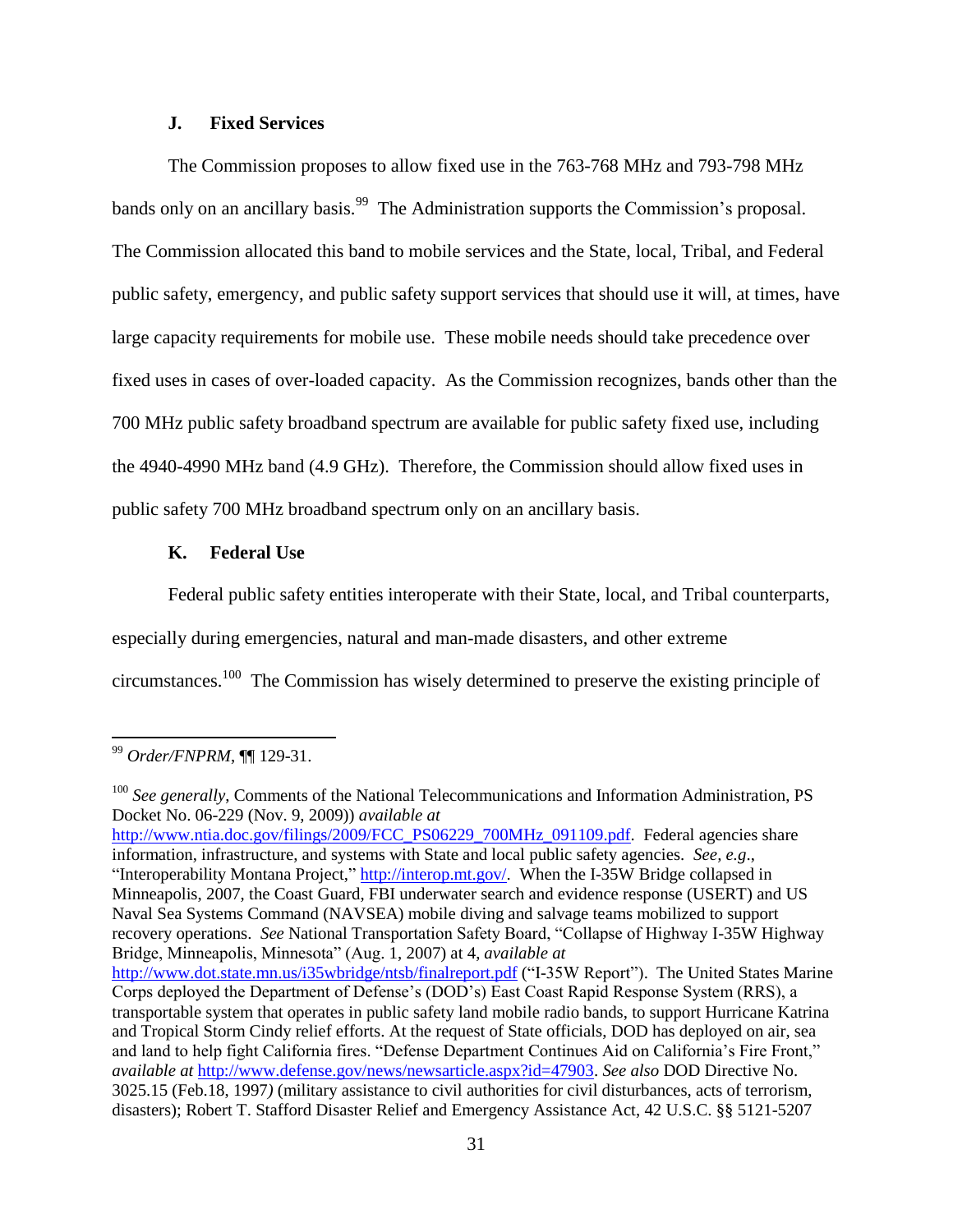Federal eligibility to use the public safety broadband network.<sup>101</sup> The Commission asks what the appropriate service arrangements for Federal agencies should be and whether the existing framework, under which the Public Safety Broadband Licensee has a central role in authorizing Federal access, should be retained in light of "the revised network of networks approach."<sup>102</sup>

Federal agency administration and procurement of assets are generally centralized. Federal agencies will require a single point of contact for making service arrangements on the public safety broadband network. This central contact should reside with the Corporation. Standardized agreements with appropriate local schedules could help streamline Federal procurement and realize savings through economies of scale.<sup>103</sup> Federal users serving similar public safety functions and taking similar service should not have to pay more than their State, local, or regional partners. Capacity and coverage bear on the types of service arrangements that the Corporation will offer.<sup>104</sup> In addition, Federal missions and geographic diversity require flexibility in the types and terms of services offered.<sup>105</sup> The Corporation should offer Federal

<sup>(&</sup>quot;Stafford Act") (Presidential authority to issue major disaster declarations authorizing Federal aid to States). *See* <http://www.fema.gov/about/index.shtm> (The Federal Emergency Management Agency (FEMA) of the Department of Homeland Security principally administers the Stafford Act and maintains the National Response Framework (comprehensive, coordinated approach to a domestic incident involving responders of all jurisdictional levels)).

<sup>&</sup>lt;sup>101</sup> *Order/FNPRM*, ¶ 100 (Commission has determined that "Section 337 of the Act does not bar Federal government public safety entities from using the 700 MHz band under certain conditions.")

<sup>102</sup> *Order/FNPRM*, ¶¶ 100-03. 47 C.F.R. § 2.103(c).

<sup>&</sup>lt;sup>103</sup> The ECPC, in its role as Federal clearinghouse and coordinator for operable and interoperable communications, and with the input of the IRAC, can facilitate such agreements at the request of the Corporation and Federal agencies.

 $104$  The Administration expects that capacity issues will be addressed in the nationwide prioritization framework and the use of it as determined by particular jurisdictions.

<sup>&</sup>lt;sup>105</sup> Some Federal agencies' communications and operational needs require a portfolio of differing spectrum bands with different propagation characteristics from the 763-768 MHz and 793-798 MHz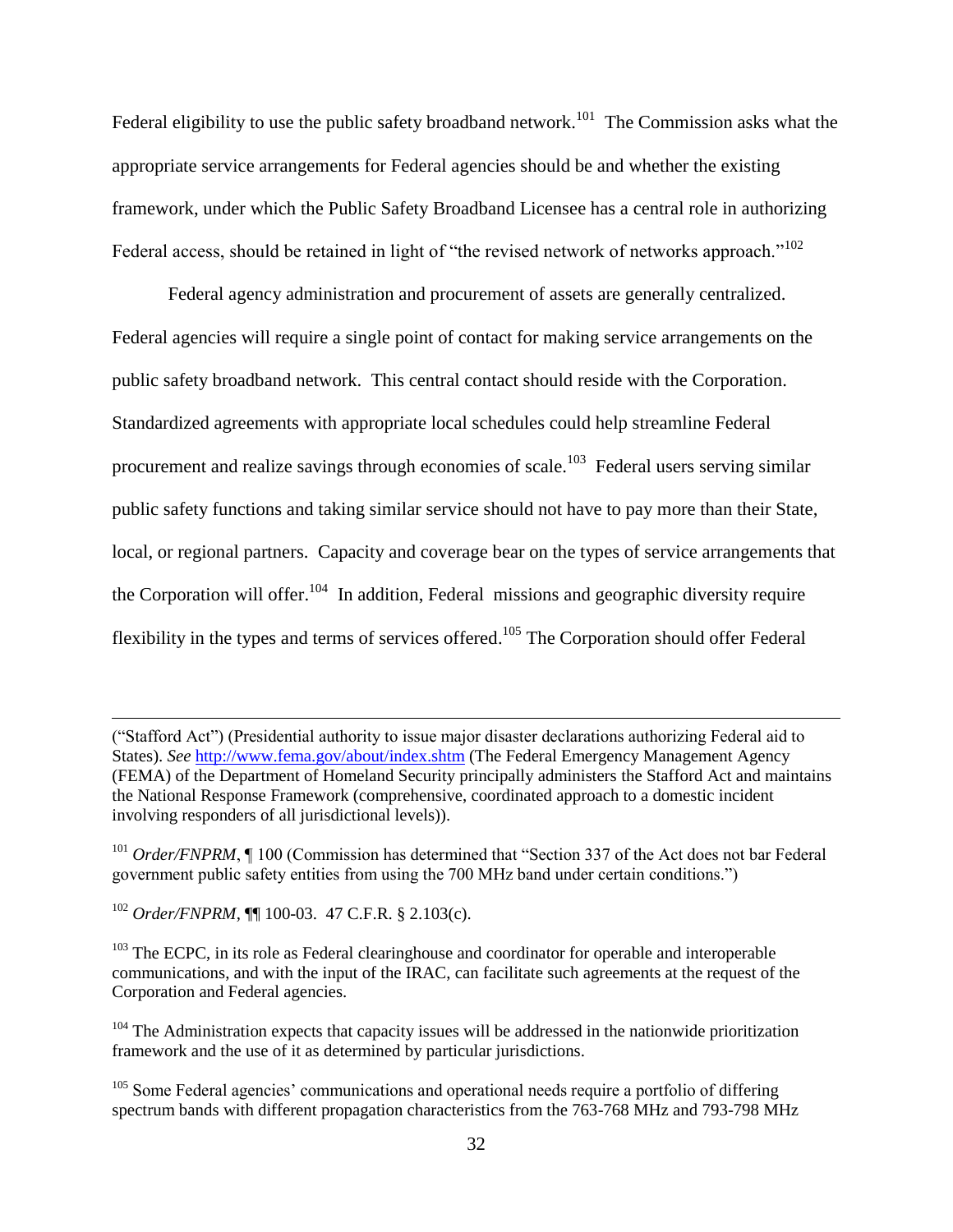partners a variety of service options, including subscribership, leasing, or sharing infrastructure, to meet some of their communication needs. For Federal agencies choosing to subscribe to the network, contracts should permit local, regional, or nationwide purchase options.

Regardless of the type of arrangement, Federal missions often require superior quality of service standards, so that Federal entities taking service will likely need at least the same QoS standards and prioritization scheme as their State, local, and Tribal counterparts subject, in emergencies, to the decisions of the incident commander.<sup>106</sup> The Commission should permit Federal entities that meet the purpose of Section 337(f) access to the public safety network, subject to the approval of the Corporation in consultation with State, local, and tribal jurisdictions.<sup>107</sup> However, because a single nationwide public safety broadband network does not require intra-system roaming, once a Federal agency becomes a subscriber on the nationwide network, it should not have to pay roaming charges.<sup>108</sup>

bands alone. This mission diversity means that Federal agencies will not necessarily forego Federallyallocated spectrum should they decide to use the public safety broadband network.

 $\overline{a}$ 

<sup>106</sup> *See* Federal Emergency Management Agency, "Incident Command System (ICS)," *available at* [http://www.fema.gov/emergency/nims/IncidentCommandSystem.shtm.](http://www.fema.gov/emergency/nims/IncidentCommandSystem.shtm) *See also* Department of Commerce, *Federal Strategic Spectrum Plan* (Mar. 2008), at 4, B137-139, B-143, *available at*  <http://www.ntia.doc.gov/reports/2008/FederalStrategicSpectrumPlan2008.pdf> (increasing Federal broadband requirements); Department of Commerce, *Spectrum Policy for the 21st Century: A Public Safety Sharing Demonstration* (May 2007), at xiv, *available at* <http://www.ntia.doc.gov/reports/NTIAWARNReport.pdf> (the Washington, DC Wireless Accelerated Responder Network, a 700 MHz broadband pilot demonstrated a critical value in supporting both Federal and non-Federal agencies' broadband communications needs).

<sup>107</sup> See Letter to the Hon. Julius Genachowski, Chairman, Federal Communications Commission from Lawrence E. Strickling, Assistant Secretary for Communications and Information, NTIA (Apr. 8, 2011) *available at* [http://www.ntia.doc.gov/filings/2011/NTIALetter\\_PS06-229\\_04082011.pdf](http://www.ntia.doc.gov/filings/2011/NTIALetter_PS06-229_04082011.pdf) (supporting City of Charlotte, North Carolina Request for Declaratory Ruling, PS Docket No. 06-229 (Mar. 7, 2011)). While the Commission also correctly points to potential capacity issues from Federal entities' and/or public safety support service providers' use, the Corporation and, where appropriate, the incident commander, would be best positioned to strike the most appropriate balance with respect to access and usage, depending upon the specific circumstances. *See Order/FNPRM*, ¶ 102.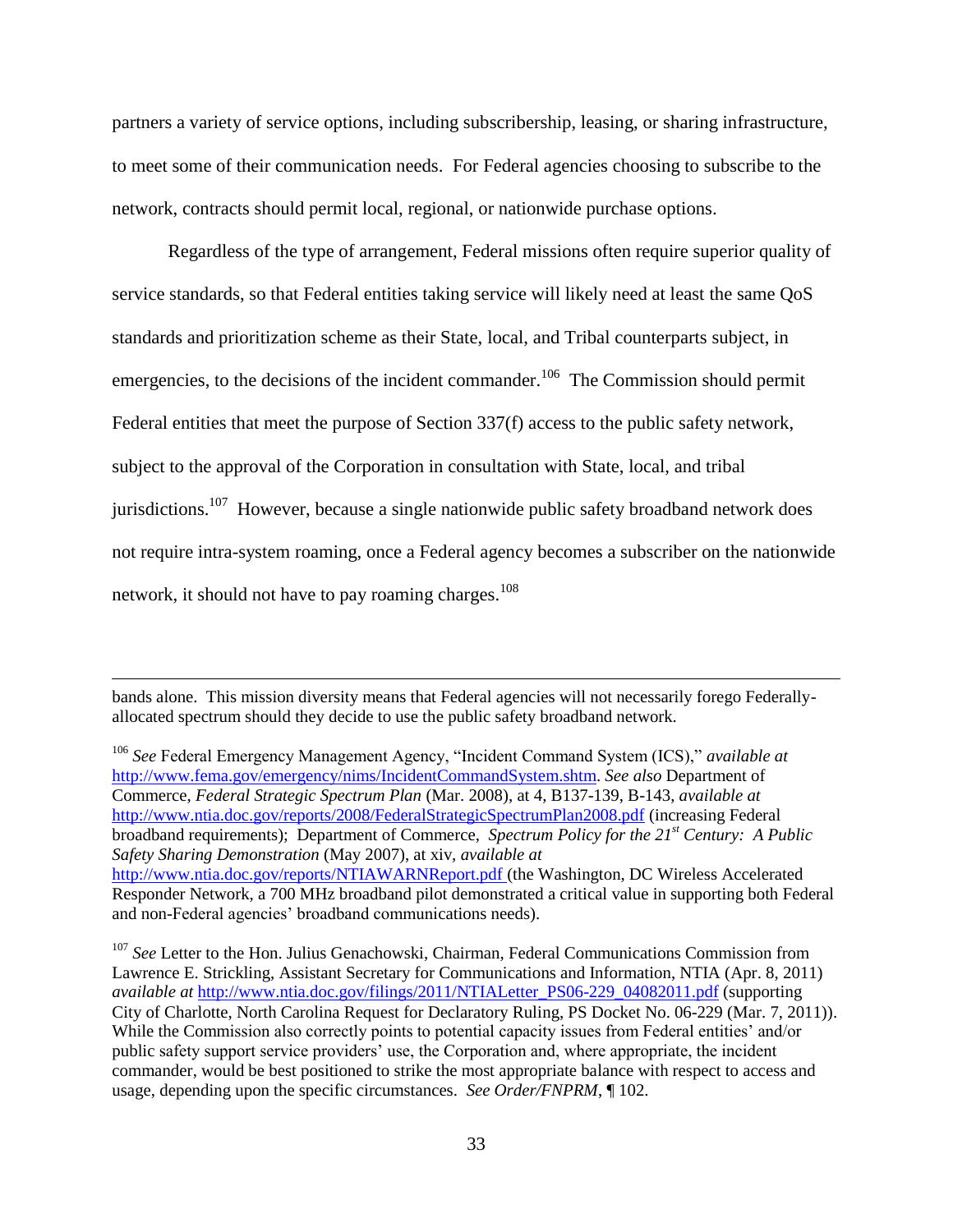The Commission also asks whether there should be constraints on how revenues from Federal agencies are spent, and how this should be monitored and enforced.<sup>109</sup> For consistency with the statute allocating 700 MHz public safety spectrum, the Commission should not permit the Corporation or any State, local, or Tribal jurisdiction to divert funds collected from Federal agencies for use of public safety broadband spectrum to non-public safety broadband network purposes.<sup>110</sup> Agencies should remit fees to a single central entity, either the Corporation or a clearinghouse selected by the Corporation. The Commission should impose reporting and audit requirements on the Corporation with respect to the collection and disbursement of fees and other revenues.

# **L. Public Safety Broadband and Next-Generation 911 Networks**

The Public Safety Answering Point (PSAP) provides a vital link between a person in need of assistance and the first responder community. Generally, the PSAP dispatcher relies on speech from a person in distress to interpret situational awareness. The dispatcher relays that information to the first responders. The Administration is currently addressing migration to next-generation technologies that permit the public to communicate with the PSAP by other modes of communication such as text, images, and video, to enable "a faster, more focused response."  $111$ 

<sup>&</sup>lt;sup>108</sup> However, if a Federal user/agency chooses to take service on a local or regional basis, or buys another service option which does not extend throughout the nation, additional charges could apply for service outside the contractually covered territory.

<sup>109</sup> *Order/FNPRM*, ¶ 103.

<sup>&</sup>lt;sup>110</sup> Congress has made separate allocations of 700 MHz spectrum for public safety and commercial use. 47 U.S.C. § 337 (a). The Commission has long-permitted non-commercial licensees to recover their costs from users. *See, e.g.,* 47 U.S.C. § 90.179 (g) (permitting sharing with Federal Government entities on a non-profit, cost-shared basis).

<sup>&</sup>lt;sup>111</sup> *Order/FNPRM*, ¶ 133. NTIA and the National Highway Traffic Safety Administration, working through the E-911 Implementation Coordination Office, submitted to Congress a plan for migrating to a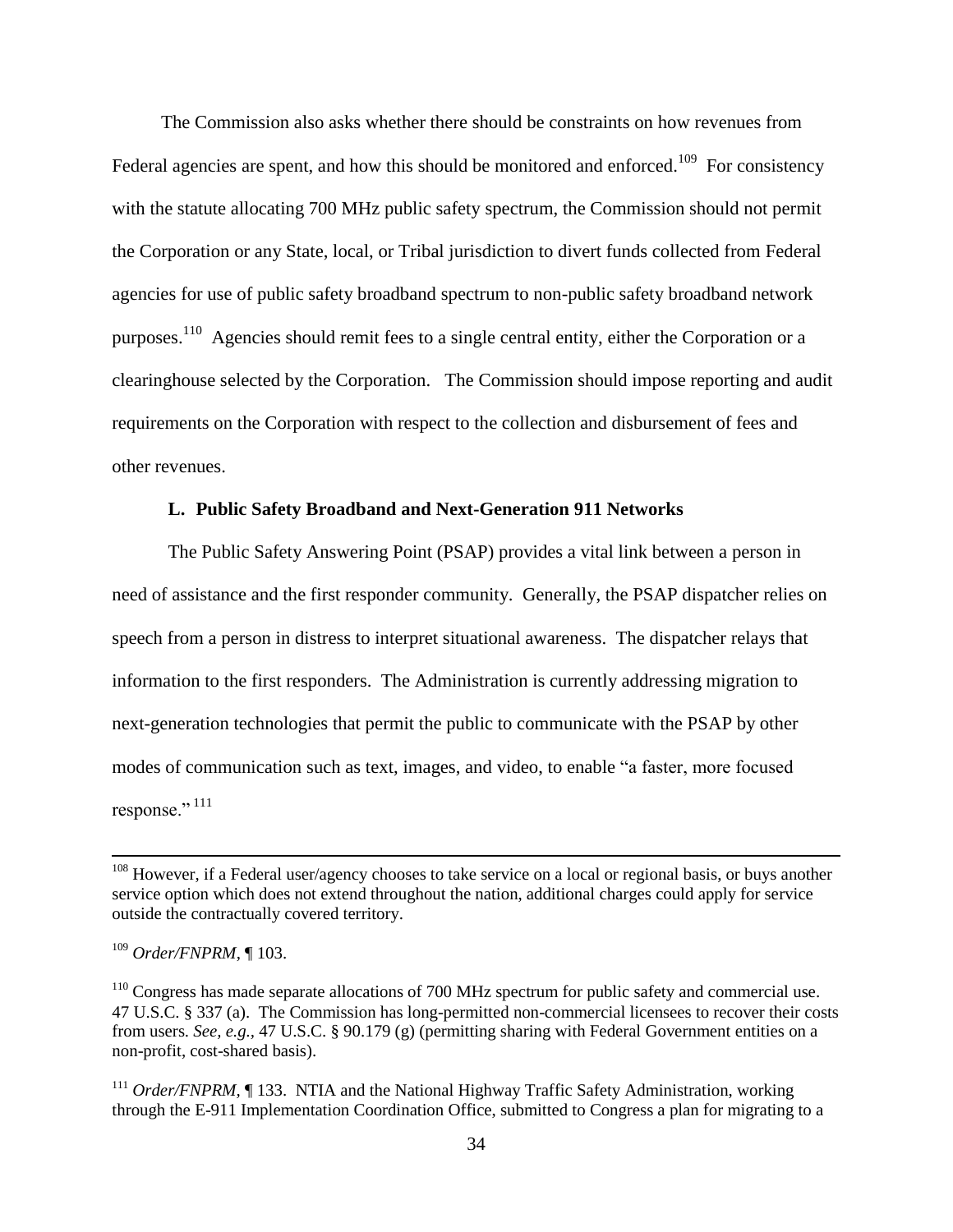The *Order/FNPRM* asks how best to ensure that the public safety broadband network can connect with Next-Generation 911 (NG911) networks, improving public safety agencies" situational awareness and enabling a faster, more focused response.<sup>112</sup> Currently, 911 PSAPs transmit voice communications according to common technical standards. The 3GPP community and other standards groups are beginning to develop technical standards that would allow access to non-voice emergency services (citizen to PSAP) as well.<sup>113</sup> With respect to representation before such standards bodies, the Corporation, with appropriate technical consultation, should participate in such activities. This would ensure that common standards are developed to serve the needs of citizens and of the public safety community as a whole.

#### **M. Section 337 Eligible Users**

The Commission"s tentative conclusion remains that use of the 700 MHz band should be limited to entities whose "sole or principal purpose' is to 'protect the safety of life, health, or property' and who meet the remaining requirements of Section  $337(f)$ ."<sup>114</sup> This is based on the Commission"s efforts to ensure that services in the 700 MHz band conform to all of the elements

national IP-enabled emergency network capable of receiving and responding to all citizen-activated emergency communications and improving information sharing among all emergency response entities. *See* "A National Plan for Migrating to IP-Enabled 911 Systems" (Sept. 2009), *available at* [http://www.911.gov/pdf/National\\_NG911\\_Migration\\_Plan\\_FINAL.pdf.](http://www.911.gov/pdf/National_NG911_Migration_Plan_FINAL.pdf) Further, next generation technologies will provide other forms of communications that may be better suited for persons with disabilities. Framework for Next Generation 911 Deployment, *Notice of Inquiry*, PS Docket No. 10-255, 25 FCC Rcd 17869, 17874 (2010).

<sup>&</sup>lt;sup>112</sup> *Order/FNPRM*, ¶ 133. The Commission has recently launched a comprehensive inquiry on how to facilitate a transition to NG-911. Framework for Next Generation 911 Deployment, 25 FCC Rcd 17869 (2010).

<sup>&</sup>lt;sup>113</sup> There may also be cost benefits for the public safety broadband network in leveraging high-speed bandwidth connections between existing PSAPs.

<sup>114</sup> *Order/FNPRM*, ¶¶ 134-35.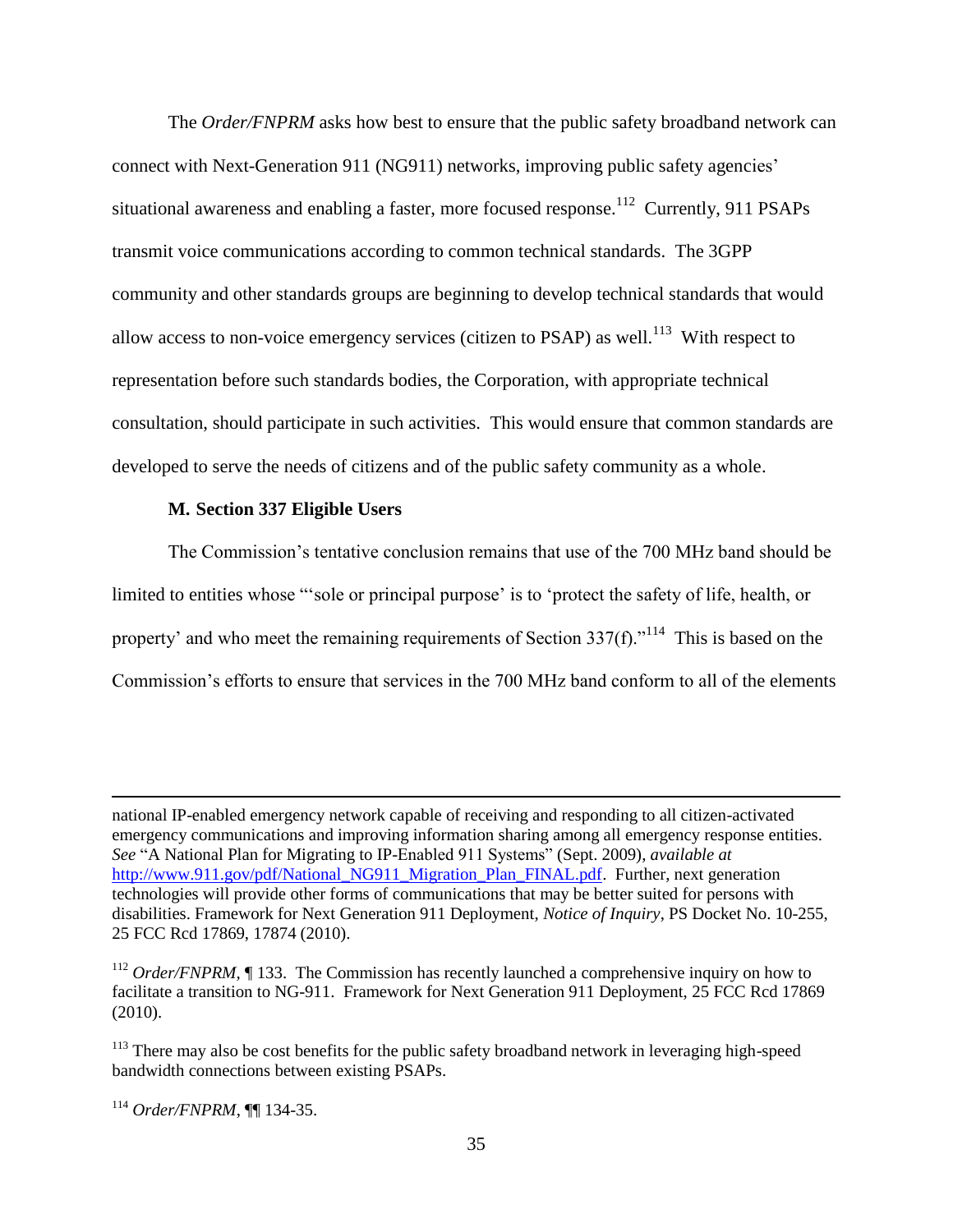of the statutory definition of "public safety service."<sup>115</sup> Nevertheless, the Commission recognizes

> the strong desire of many in the public safety community to include secondary users such as utilities, public works and others on their network as a mechanism to coordinate common activities and respond jointly to emergencies, as well as a method to spread costs and capitalize on infrastructure sharing opportunities.<sup>116</sup>

As an initial matter, NTIA believes that uses of the 700 MHz public safety spectrum should not be limited to those involving police, fire, and medical personnel who have as their sole or principal purpose the protection of public safety, health, or property. In this context, the term "secondary use" does not adequately describe the role of non-traditional public safety users during certain emergencies, and NTIA appreciates the Commission's willingness to revisit Section 337 eligibility.<sup>117</sup>

As long as the use of the 700 MHz band is consistent with the statutory purpose of Section 337, to protect the safety of life, health, or property, the Commission should permit use of the band by non-traditional public safety agencies. For example, it could be essential for a commercial utility to use the 700 MHz band if power lines are down and life and property are at risk. Yet the use of the 700 MHz band by the same commercial utility company to read meters would not be permitted because that use does not conform to the statutory purpose. The

 $\overline{\phantom{a}}$ <sup>115</sup> Service Rules for the 698-746, 747-762 and 777-792 Bands; Implementing a Nationwide, Broadband Interoperable Public Safety Network in the 700 MHz Band, *Third Further Notice of Proposed Rulemaking*, 23 FCC Rcd 14301, 14401-14407, at ¶¶ 312-327.

<sup>116</sup> *Order/FNPRM*, ¶ 135.

 $117$  NTIA recommends avoiding the term "secondary" when referring to use by critical infrastructure, transportation agencies, and similar organizations under the direction of an incident commander. For the success of the overall response, and the safety of responders' lives, these organizations' access in an incident should be equal to that of their State and local partners. "Public safety support providers" include those whose primary mission might not fall within the classic public safety definition, but who may provide vital support to the general public and/or the public safety official. SAFECOM, "Frequently Asked Questions,"*available at* [http://www.safecomprogram.gov/SAFECOM/about/faq/#1126.](http://www.safecomprogram.gov/SAFECOM/about/faq/#1126) NTIA recommends use of this term instead.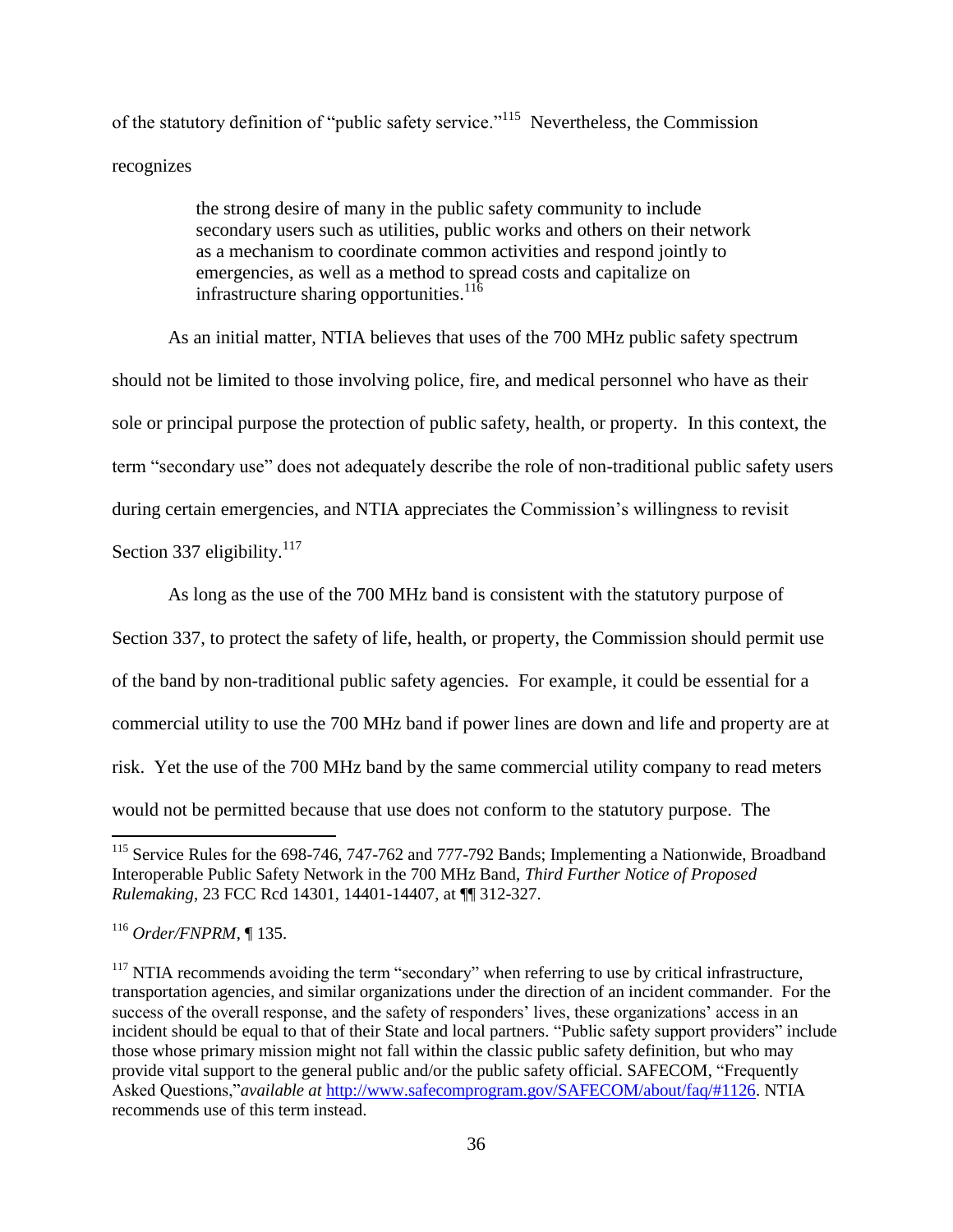Commission should interpret Section 337 broadly to allow access to the 700 MHz band for *communications* whose sole or principal purpose is to protect the safety of life, health, or property, at the discretion of the incident commander.

To illustrate this point, public safety support providers, *i.e.,* providers of critical infrastructure, public works, and road crews and transportation authorities, can ensure the effectiveness of an emergency response.<sup>118</sup> For example, FEMA's comprehensive National Response Framework (NRF) for emergency operations includes a range of Emergency Support Functions (ESFs) that an incident response may entail.<sup>119</sup> In the 2007 Minneapolis bridge collapse, the State Department of Transportation (DOT) developed and implemented detours to accommodate displaced traffic and later assisted in the recovery of damaged infrastructure.<sup>120</sup> On FEMA"s Urban Search and Rescue Teams, fire, law enforcement, Federal and local government, and private company personnel partner to help locate victims and manage recovery operations.<sup>121</sup> Such responders" support is critical to containment of, and recovery from, emergencies and entitles them to access and use of the public safety broadband network, subject

<sup>120</sup> *See* I-35W Report, *supra* note 106.

l <sup>118</sup> *See generally*, FCC Wireless Telecommunications Bureau: "Staff Paper, Private Land Mobile Radio Service: Background" (Dec. 18, 1996) at 9, *available at* [http://wireless.fcc.gov/reports/documents/whtepapr.pdf.](http://wireless.fcc.gov/reports/documents/whtepapr.pdf)

 $119$  The NRF establishes a comprehensive, national, all-hazards approach to domestic incident response, which describes how communities, tribes, States, the Federal government, private sectors, and nongovernmental entities work together to coordinate a response. Emergency Support Functions (ESFs include, in addition to communications, infrastructure protection and emergency repair, infrastructure restoration, oil and hazardous materials response, environmental short- and long-term cleanup, energy infrastructure assessment, repair and restoration, energy industry utilities coordination, and support to access, traffic, and crowd control. *See generally*, FEMA,"Emergency Support Function: Annexes," *available at* [http://www.fema.gov/pdf/emergency/nrf/nrf-esf-intro.pdf.](http://www.fema.gov/pdf/emergency/nrf/nrf-esf-intro.pdf) Many States and local governments have similar structures. *See, e.g.,* Florida Division of Emergency Management, "Florida Disaster," [http://www.floridadisaster.org/EMTOOLS/esf.htm.](http://www.floridadisaster.org/EMTOOLS/esf.htm)

<sup>121</sup> FEMA: "US&R Participants," *available at*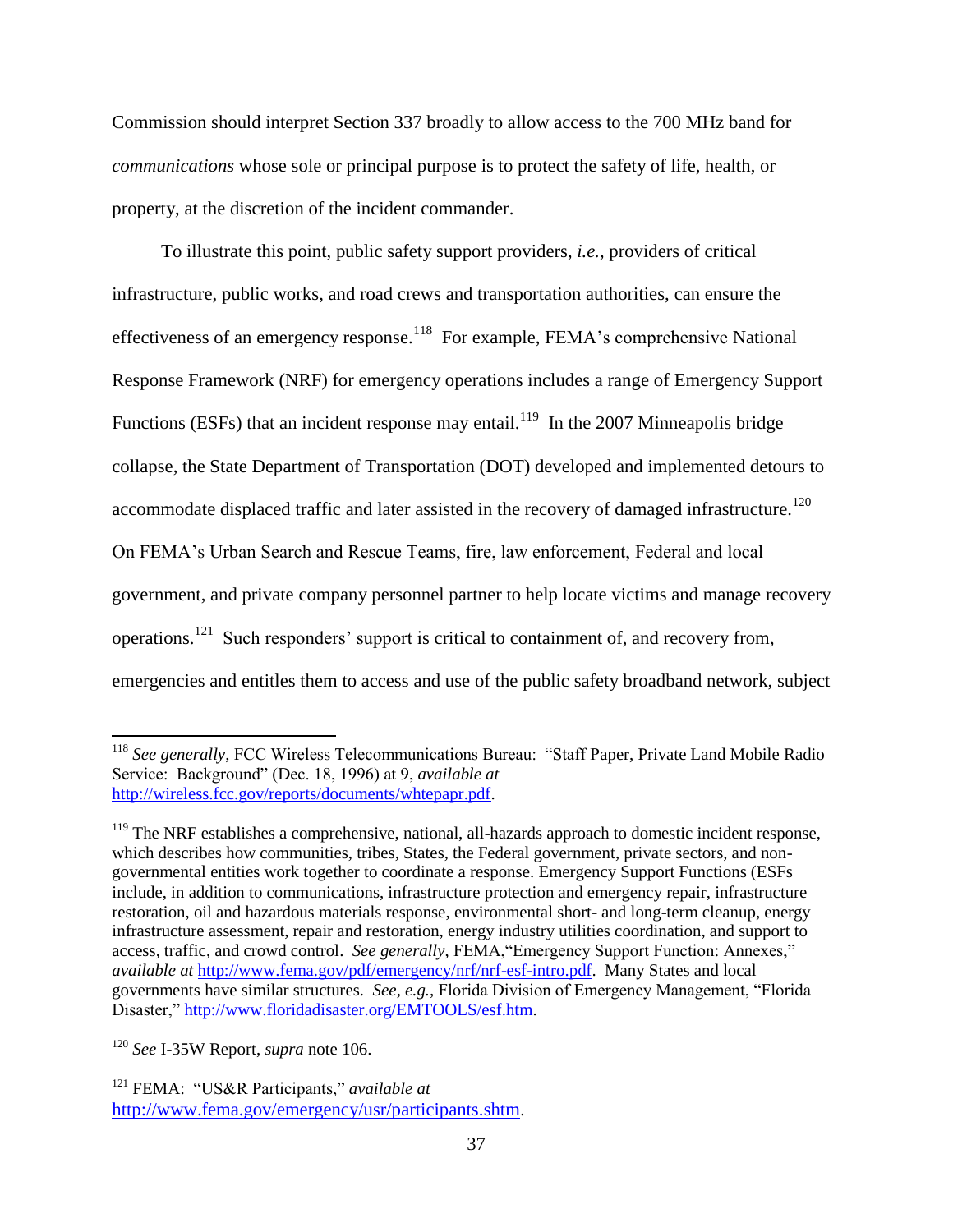to appropriate prioritization.<sup>122</sup> For the success of the overall operation and safety of all responders, where the incident commander requires their help and connectivity, their communications status must be equal to that of other comparable first responders, as determined by the incident commander or determined by the policies of the Corporation. And to be prepared adequately, such status must include the ability to train on, and use the public safety broadband network in, non-emergency conditions.

Moreover, economic sustainability is as crucial a factor to the operability of a new public safety broadband network as are common technical standards and coherent network architecture.<sup>123</sup> Allowing use by responders of utilities and public works can help "spread costs" and capitalize on infrastructure sharing opportunities."<sup>124</sup> For this additional reason, the Commission should permit the Corporation, in consultation with State, local, and Tribal jurisdictions, to offer service to public safety support providers.

# **CONCLUSION**

 $\overline{\phantom{a}}$ 

NTIA applauds the Commission"s efforts to address the critical need for public safety broadband services. The Nation is at the threshold of a new generation in public safety communications. These vital communications require a nationwide architecture. A nationwide public safety broadband architecture allows for the cost-effective sharing of core resources. It

 $122$  The Commission's D Block rules, now stayed, permitted the commercial D Block operator to use public safety broadband spectrum. 47 CFR § 90.1407 (c); *Order/FNPRM*, n. 34. The national operator should set the prioritization framework, in consultation with local, State, and Tribal jurisdictions. *See supra* Section II.B.3. The incident commander would potentially assign users and applications in real time according to the nationwide scheme.

<sup>&</sup>lt;sup>123</sup> See FCC, "A Broadband Network Cost Model: A Basis for Public Funding Essential to Bringing Nationwide Interoperable Communications to America"s First Responders" (May 2010), *available at* [http://www.fcc.gov/pshs/docs/ps-bb-cost-model.pdf.](http://www.fcc.gov/pshs/docs/ps-bb-cost-model.pdf)

<sup>124</sup> *Order/FNPRM*, ¶ 135. *See* FCC, "National Broadband Plan," Recommendation 12.4, *available at* <http://www.broadband.gov/plan/12-energy-and-the-environment/#r12-4> ("[A]lthough the network will take years to build, carrying critical traffic from multiple users can help lower costs for all").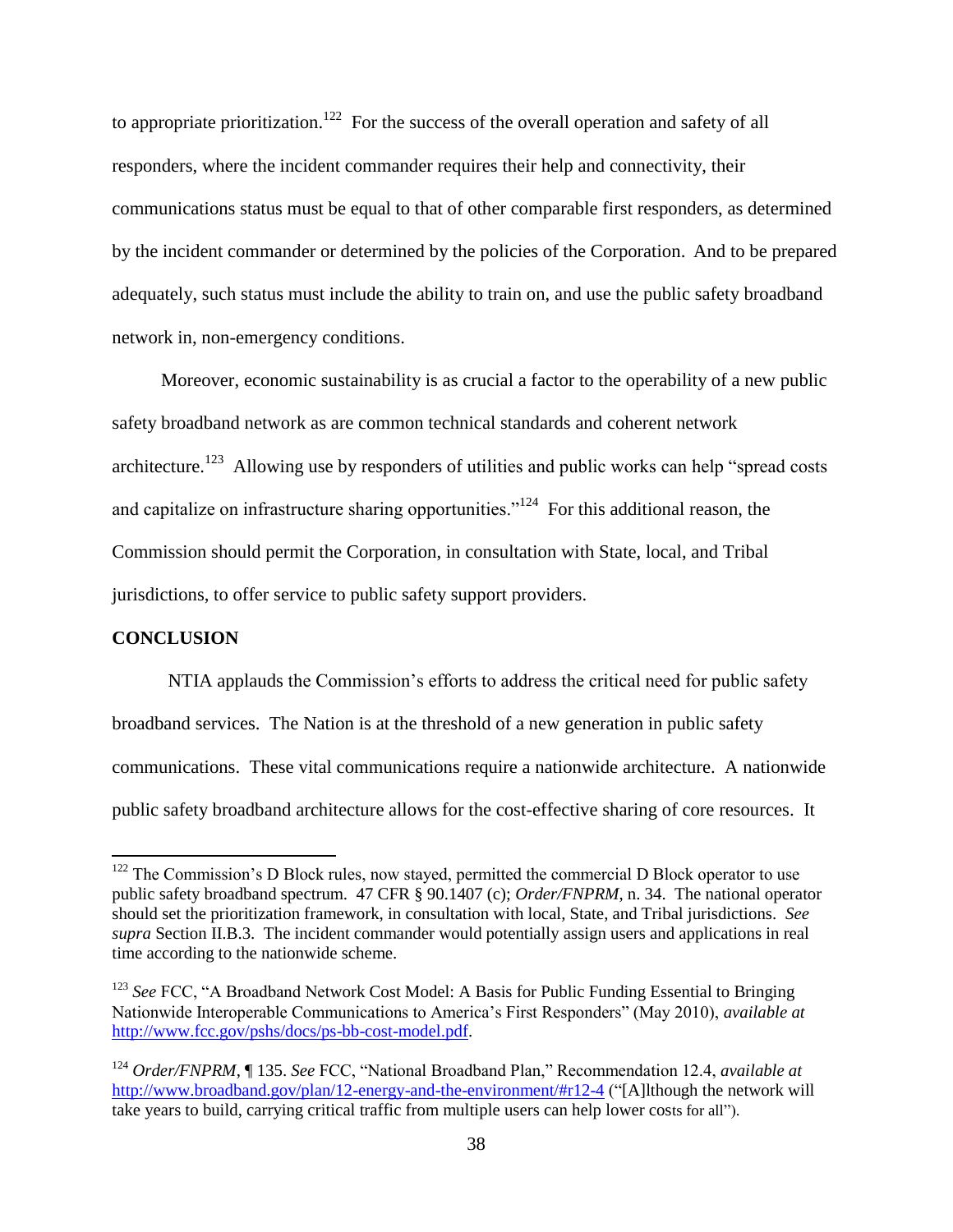enables early deploying jurisdictions to focus limited resources on the build-out of a more robust Radio Access Network. And it simplifies harmonization and adaptation to technology updates. The Administration believes that an expert and empowered Corporation should be tasked with and capable of making key technical, planning and operational decisions in consultation with relevant local, State, and Tribal jurisdictions, and where appropriate, Federal entities.

Under a patchwork quilt of networks approach, each individual network would not only have to purchase each and every network element and harmonize it with every other network configuration, each network would have to regression test every technology update against all other network configurations. These are virtually impossible tasks to manage, and unnecessary barriers to interoperability.

Federal entities are important partners in State, local, Tribal, and regional emergency and public safety response. As the Commission has repeatedly said, they are eligible to use the public safety broadband network. The Commission also should acknowledge the critical role public safety support services, such as nuclear and power plant relief and recovery personnel, transportation agencies, and road crews, often play in emergency response. Subject to prioritization, they should be allowed to access the public safety broadband network. The Commission should permit the Corporation to approve Federal agency and public safety support service use, in consultation with affected State, local, and Tribal jurisdictions.

Lawrence E. Strickling Assistant Secretary for Communications and Information

Anna M. Gomez Deputy Assistant Secretary for Communications and Information Respectfully submitted,

ally D. Smith

Kathy D. Smith **Chief Counsel**